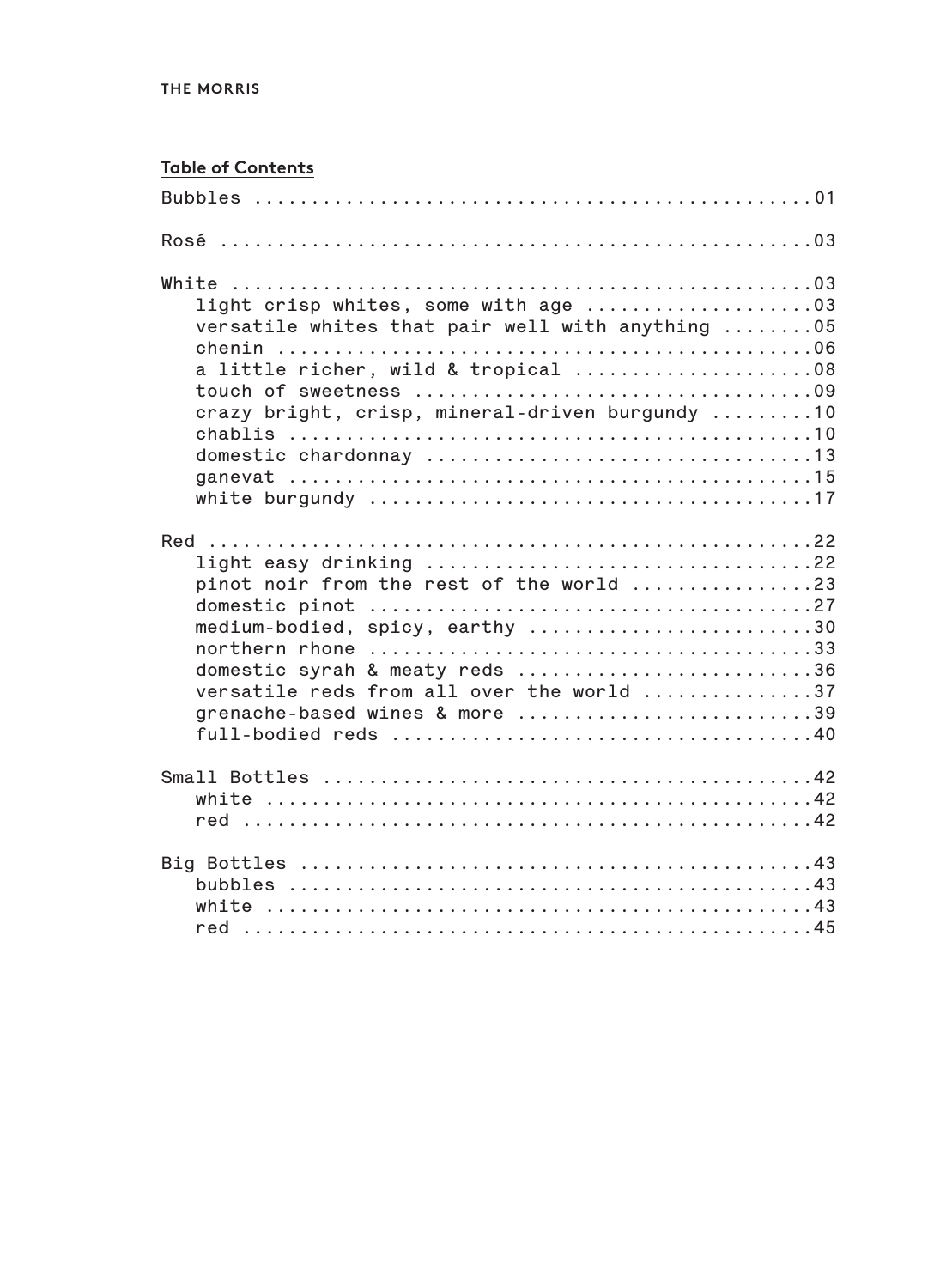#### THE MORRIS

#### **Table of Contents**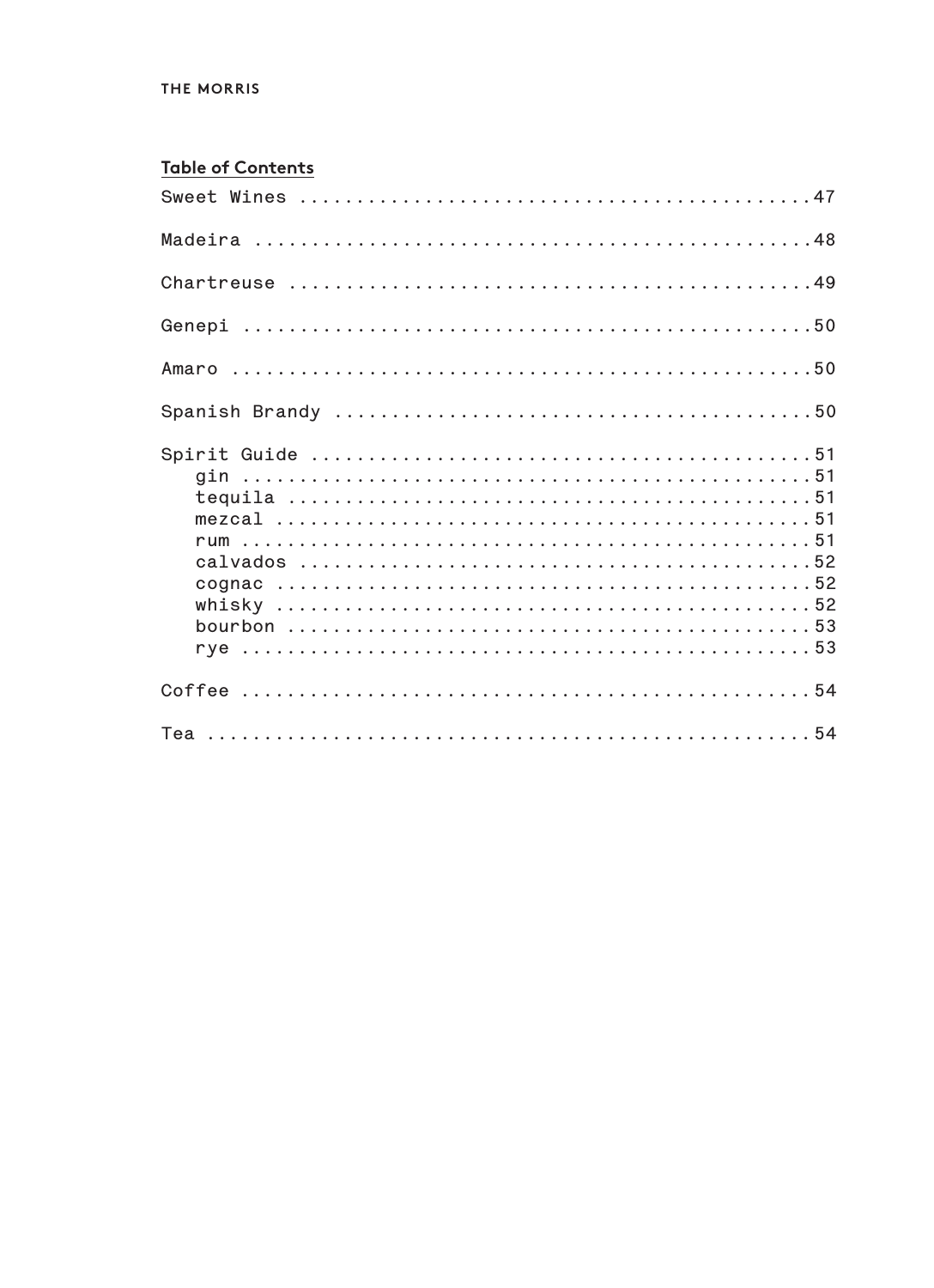## **Bubbles**

| 2018 | Cruse Wine Co . VALDIGUE . Pet-Nat . Califonia 78                                           |
|------|---------------------------------------------------------------------------------------------|
| MV   | Solter . RIESLING . Sekt . Brut  60<br>Rheingau Germany                                     |
| 2016 | Pere Mata . MACABEU/XARELLO/PARELLADA  64<br>Brut Nature . Cava Spain                       |
| MV.  | Allemand . MOLLARD . Brut Rosé  68<br>Hautes-Alpes France                                   |
| 2011 | Charles Heintz . CHARDONNAY  110<br>'Deanna Nicole' . Sonoma Coast                          |
| MV.  | Mousse. MEUNIER. Brut Nature 130<br>'les Vignes de Mon Village'. Vallee de la Marne Fr.     |
| MV.  | J. Lassalle . THE BIG THREE . 'Cachet D'Or' 88<br>Montagne de Reims France                  |
| MV.  | Agrapart . CHARDONNAY . 'Terroirs'  151<br>Extra Brut . Côte des Blancs France              |
| 2009 | Agrapart . CHARDONNAY . 'Mineral'  565<br>Extra Brut . Côte des Blancs France               |
| 2008 | Marie-Noelle LeDru . PINOT NOIR/CHARDONNAY  600<br>Brut . Ambonnay France                   |
| 2012 | Pierre Péters . CHARDONNAY  625<br>'l'Etonnant Monsieur Victor'. Le Mesnil-sur-Oger FR      |
| MV   | Chavost . THE BIG THREE . Brut Nature 106<br>'Blanc d'Assemblage' . Chavot-Courcourt France |
| MV.  | Hervieux-Dumez. THE BIG THREE. Brut Rosé135<br>'Hilde'. Montagne de Reims France            |
| MV   | Stephane Regnault . CHARDONNAY . Extra Brut  180<br>'Lydien No.45' . Oger France            |
| ΜV   | Christophe Mignon . MEUNIER . Brut Nature 120<br>'ADN de Meunier' . Festigny France         |
| ΜV   | Amaury Beaufort . PINOT NOIR/CHARDONNAY 219<br>Brut Nature . Polisot France                 |
| MV   | Nowack . MEUNIER/CHARDONNAY . Extra Brut 144<br>'Sans Annee'. Vallée de la Marne France     |
| MV   | Labbe. THE BIG THREE. Brut 120<br>'Tradition' . Chamery France                              |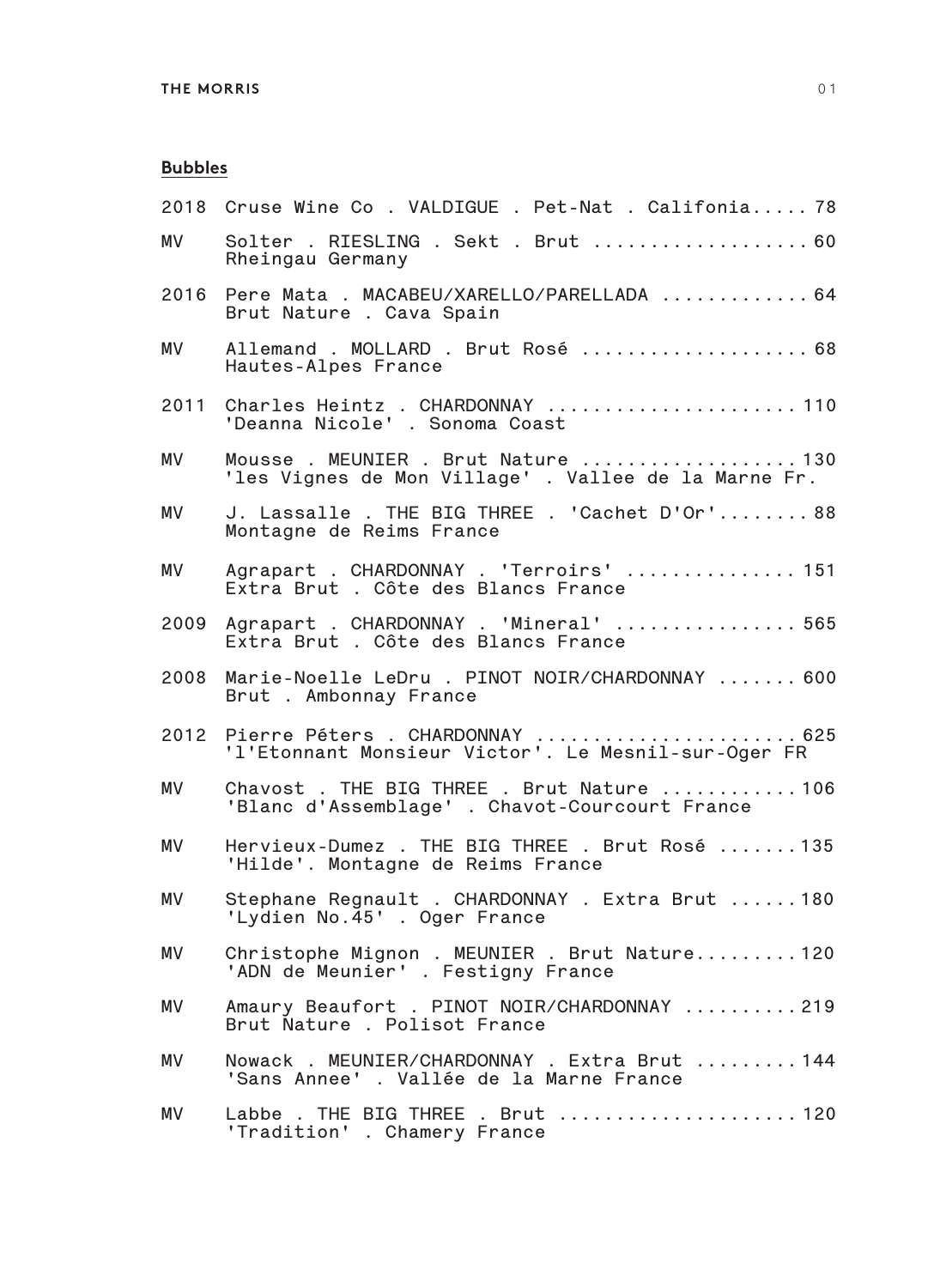## **Bubbles**

| 2015      | Marie Courtin . PINOT NOIR  225<br>'Indulgence' . Extra Brut Rose. Polisot France               |
|-----------|-------------------------------------------------------------------------------------------------|
| 2009      | Marie Courtin . PINOT NOIR  270<br>'Indulgence' . Extra Brut Rose. Polisot France               |
| MV.       | Dhondt-Grellet . CHARDONNAY . Extra Brut 174<br>'Les Terres Fines' . Cuis France                |
| MV        | Savart . PINOT NOIR . Brut  141<br>'L'Ouverture' . Montagne de Reims France                     |
| 2006      | Charlier et Fils . CHARDONNAY BLEND . Brut  330<br>Special Club. Montigny Sous Chatillon France |
| 2008      | Philipponnat . PINOT NOIR . Extra Brut  1200<br>Les Cintres . Marne France                      |
| MV.       | Laherte Frères . CHARDONNAY 174<br>'Nature de Craie' . Champagne France                         |
| 2016      | Marie Courtin . PINOT NOIR  132<br>'Resonance' . Extra Brut. Polisot France                     |
| MV.       | Paul Bara. PINOT NOIR BLEND. 'Brut Reserve' 110<br>Bouzy France                                 |
| МV        | Bérêche et Fils . THE BIG THREE . Brut  128<br>'Reserve' . LC17 . Rilly-la-Montagne France      |
|           | 2014 Loriot-Pagel . MEUNIER . Brut . Special Club  225<br>Montigny Sous Chatillon France        |
| 2006      | Loriot-Pagel . THE BIG THREE . Brut . 'Cuvee #6' . 375<br>Montigny Sous Chatillon France        |
| <b>MV</b> | Geoffroy . PINOT NOIR  84<br>Rose de Saignee Brut . Ay France (375ml)                           |
| МV        | Vilmart . PINOT NOIR . 'Cuvee Rubis' 200<br>Brut Rosé. Rilly la Montagne France                 |
| 1995      | Taittinger . CHARDONNAY . 'Comtes de Champagne'  595<br>Brut . Řeims France                     |
| 2009      | Selosse. CHARDONNAY. Extra Brut  951<br>Avize France                                            |
|           | 1970 Taittinger . THE BIG THREE . Reims France  875                                             |
| 2011      | Vilmart . CHARDONNAY BLEND . 'Couer de Cuvee' 320<br>Brut . Rully la Montagne France            |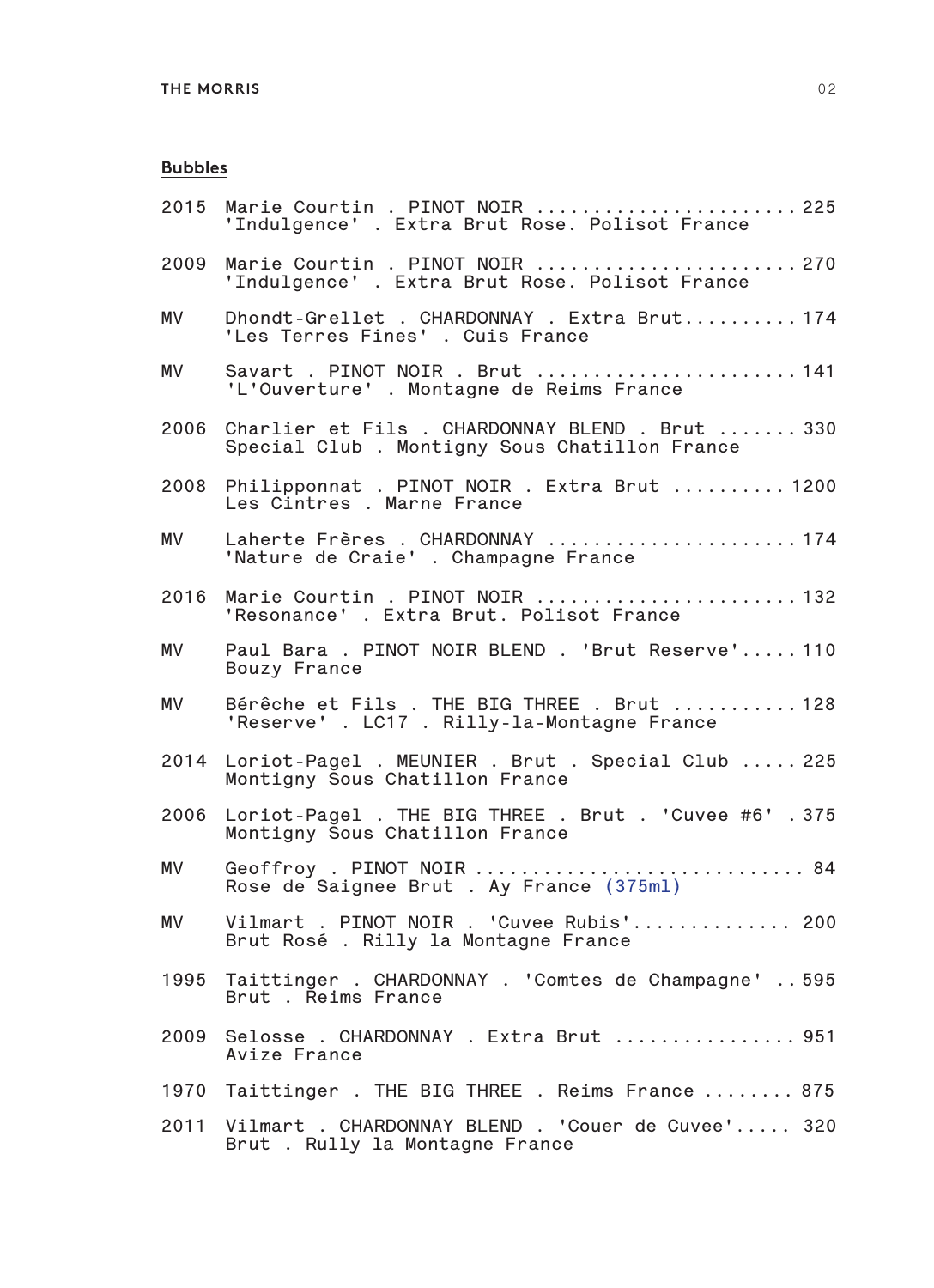## **Rosé and Skin Contact**

| White |                                                                |
|-------|----------------------------------------------------------------|
|       | 2018 Amorotti . MONTEPULCIANO  81<br>Cerasuolo d'Abruzzo Italy |
|       | 2019 Corison . CABERNET SAUVIGNON . 'Corazon'  80<br>Napa      |
|       | 2019 Tempier . MOURVÈDRE BLEND . Bandol France 112             |
|       | 2021 Cep . PINOT NOIR . Russian River  64                      |
|       | 2016  Paolo Bea . WHITE BLEND . 'Santa Chiara' 130             |
|       | 2019  Viteadovest . GRILLO/CATARATTO . Siciliy Italy 54        |

light crisp whites, some with age

| 2014 | Veronique Günther-Chereau. MELON  60<br>'Saint Fiacre' . Muscadet France            |
|------|-------------------------------------------------------------------------------------|
| 2010 | Veronique Günther-Chereau . MELON  68<br>'Domaine de la Bournaire'. Muscadet France |
| 1996 | Veronique Günther-Chereau . MELON  68<br>'Domaine de la Bournaire'. Muscadet France |
| 2020 | Portaz . JACQUERE . Apremont France  33                                             |
| 2020 | Sigalas . ASSYRTIKO . Santorini Greece 90                                           |
| 2020 | Gaudry . SAUVIGNON BLANC . 'Le Tournebride' 76<br>Sancerre France                   |
| 2017 | Pascal Cotat . SAUVIGNON BLANC  130<br>La Grande Cote . Sancerre France             |
| 2019 | Pascal Cotat . SAUVIGNON BLANC  135<br>La Grande Cote . Sancerre France             |
| 2018 | Vacheron . SAUVIGNON BLANC  123<br>Guigne Chevres . Sancerre France                 |
| 2018 | Amorotti . TREBBIANO . Abruzzo Italy  81                                            |
| 2005 | Olivier . SAUVIGNON BLANC/SEMILLION  135<br>Bordeaux France                         |
| 2020 | Cameron . PINOT BLANC BLEND . 'Giuliano'  70<br>Oregon                              |
| 2019 | Suertes Del Marques . LISTAN BLANCO  89<br>Canary Islands Spain                     |
|      | 2017 Acroterra . ASSYRTIKO . Santorini Greece  105                                  |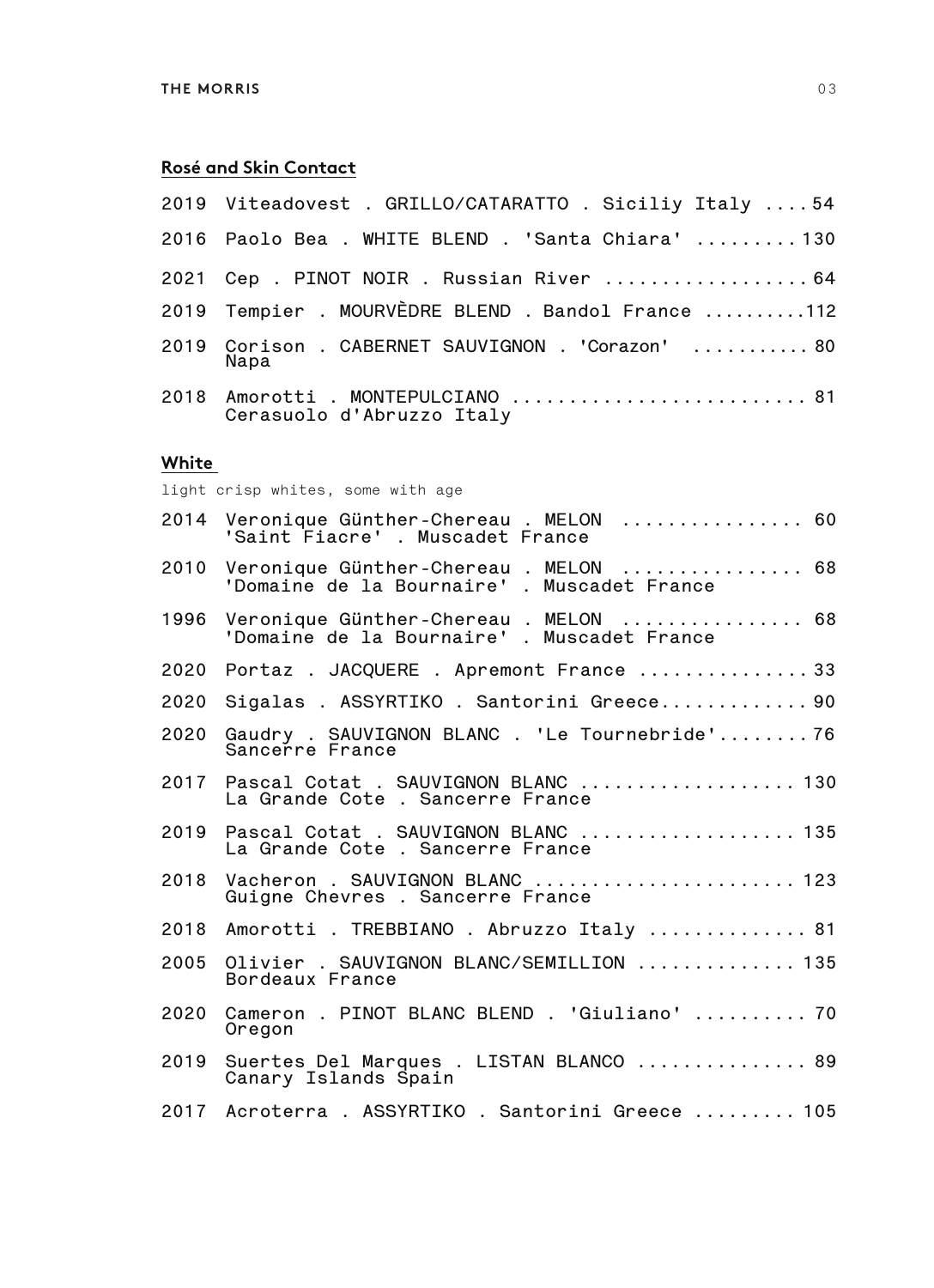| light crisp whites and a couple with age                                          |
|-----------------------------------------------------------------------------------|
| 2020 Jintaro Yura . PINOT BLANC 105<br>'Abeille et Papillon' . Alsace France      |
| 2017 Jolie-Laide . PINOT GRIS  60<br>Rorick . Calaveras                           |
| 2019 Suertes del Marques . LISTAN BLANCO  50<br>'Trenzado' . Canary Islands Spain |
| 2016 Cave Caloz . FENDANT . Valais Switzerland  81                                |
| 2017 Cave Caloz . HEIDA . Valais Switzerland  130                                 |
| 2019 Tournelle . SAVAGNIN .'Fleur de Savagnin' 115<br>Arbois France               |
| 2015 Champ Divin . SAVAGNIN . Jura France  103                                    |
| 2017 Pelican . SAVAGNIN . Arbois France  105                                      |
| 2017 Maxime Magnon . GRENACHE BLEND  90<br>'La Begou'. Corbieres France           |
| 2001 Kalin . Semillon . Livermore  90                                             |
| 2017 Prieure Saint Christophe . ALTESSE 180<br>Savoie France                      |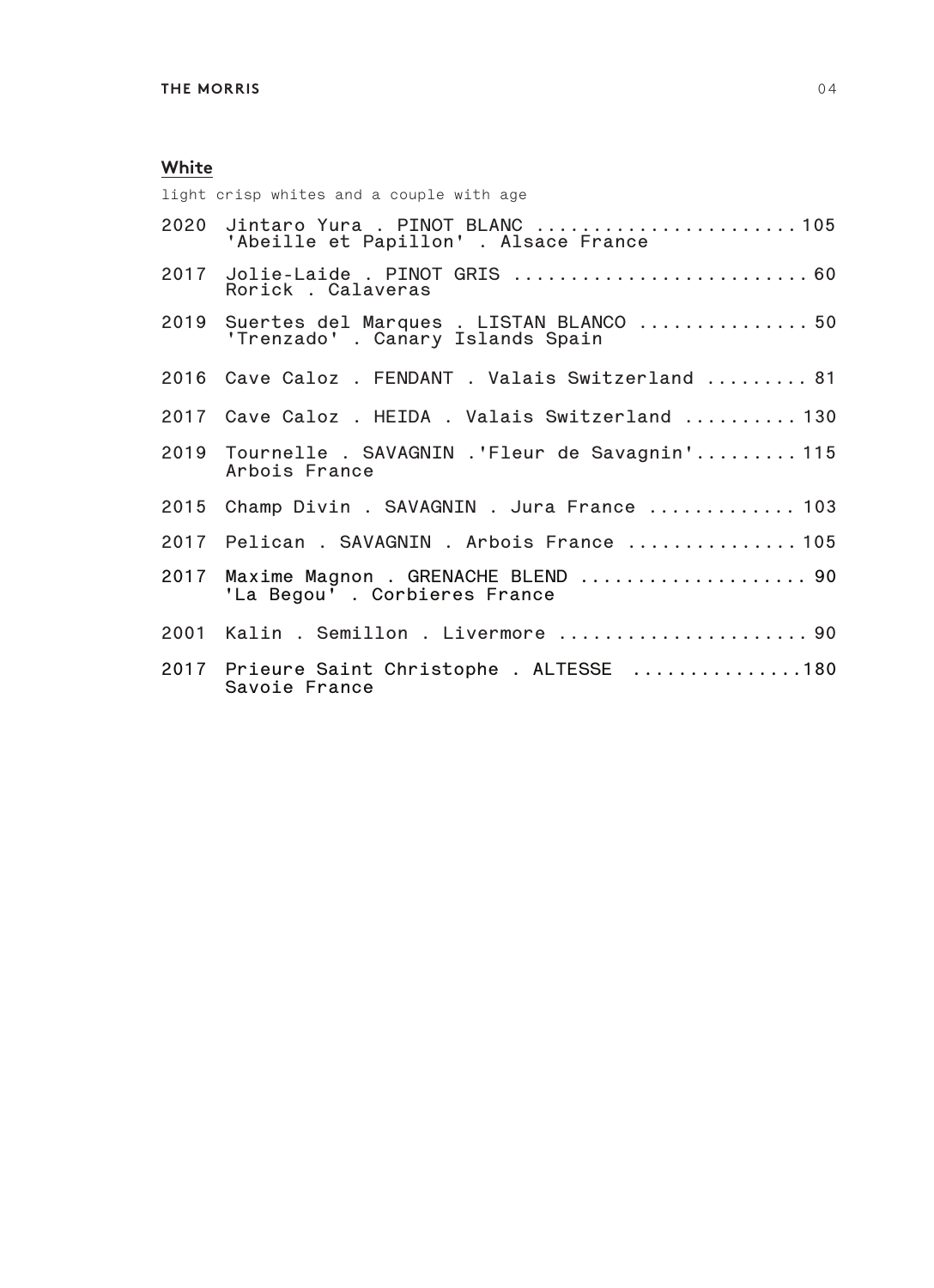versatile whites that pair well with anything

| 2019 | Zilliken. RIESLING. Rausch GG. Saar Germany 150                              |
|------|------------------------------------------------------------------------------|
| 2018 | Gonon . CHASSELAS . Northern Rhone France  120                               |
| 2020 | Alzinger . GRUNER VELTLINER . Durnstein60<br>Wachau Austria                  |
| 2020 | Alzinger . GRUNER VELTLINER . Muhlpoint Federspiel72<br>Wachau Austria       |
| 2019 | Alzinger . GRUNER VELTLINER . Holl Smaragd 130<br>Wachau Austria             |
| 2013 | Malat . RIESLING . Silberbichl . Kremstal Austria  84                        |
| 2011 | Nigl . RIESLING . 'Privat'  260<br>Kremstal Austria (MAGNUM)                 |
| 2017 | Apatsagi . JUHFARK . Somlo Hungary 54                                        |
| 2018 | Keller . RIESLING . 'Abts E'  445<br>Westhofen . Rheinhessen Germany         |
| 2019 | Keller . RIESLING . 'Von der Fels'  90<br>Rheinhessen Germany                |
| 2018 | Keller . RIESLING . 'G Max'  1950<br>Rheinhessen Germany                     |
| 2017 | Pichler-Krutzler . RIESLING 124<br>Kellerberg . Wachau Austria               |
| 2013 | Malat . GRUNER VELTLINER  90<br>Hohlgraben Alte Reben . Kremstal Austria     |
| 2010 | Hirtzberger . GRUNER VELTLINER . Smaragd  120<br>'Honivogl' . Wachau Austria |
| 2004 | Nikolaihof . RIESLING . Steinriesling  155<br>Wachau Austria                 |
| 2015 | Nikolaihof . RIESLING . Steinerhund 264<br>Wachau Austria                    |
| 1995 | Nikolaihof . RIESLING . 'Vinothek'  695<br>Wachau Austria (MAGNUM)           |
| 1997 | Nikolaihof . RIESLING . 'Vinothek'  445<br>Wachau Austria                    |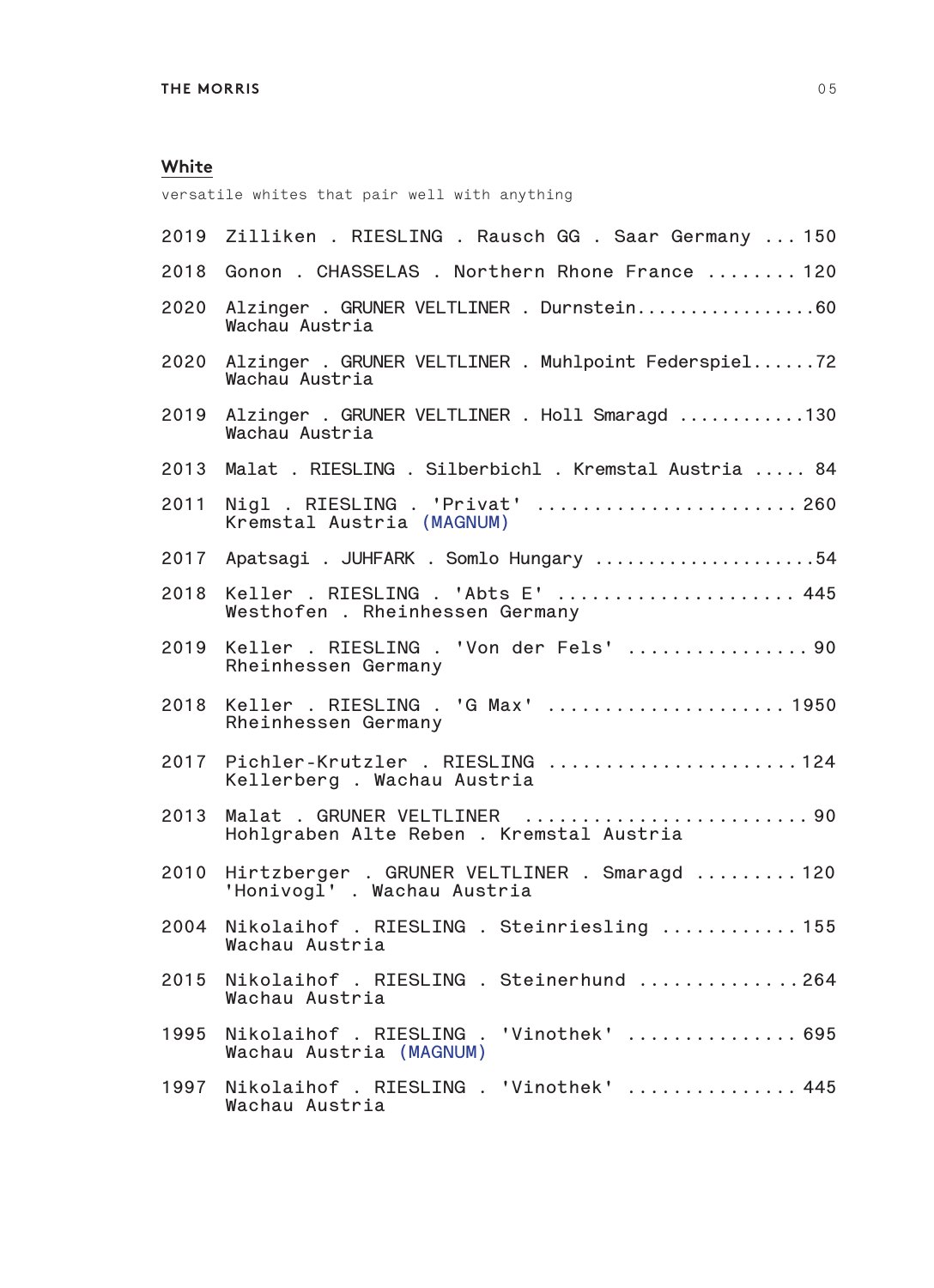chenin

| 2020 | Janvier . CHENIN BLANC . Jasnières France  60                                  |
|------|--------------------------------------------------------------------------------|
| 2014 | Bertin Delatte . CHENIN BLANC  85<br>'Vingt Neuf' . Anjou France               |
| 2014 | Littorai . CHENIN BLANC . 'The Haven' 150<br>Sonoma Coast                      |
| 2017 | Boudignon . CHENIN BLANC  135<br>'A Francoise' . Anjou France                  |
| 2019 | 'Le Haut Lieu' . Vouvray France                                                |
| 2016 | 'Arcane' . Saumur France                                                       |
| 2017 | Chidaine . CHENIN BLANC . Les Bournais  89<br>Montlouis France                 |
| 2014 | Château de Brézé. CHENIN BLANC 88<br>'Clos David' . Saumur France              |
| 2013 | Château de Brézé. CHENIN BLANC 121<br>'Clos de la Rue' . Saumur France         |
| 2019 | Chateau de Bonnezeaux . CHENIN BLANC  105<br>'Frimas' . Anjou France           |
| 2013 | Château Yvonne . CHENIN BLANC . 'Le Gory'  148<br>Saumur France                |
| 2014 | Laureau . CHENIN BLANC . 'Les Genets'  94<br>Savennieres France                |
| 2018 | Boudignon . CHENIN BLANC . Clos de Fremin  170<br>Savennieres France           |
| 1959 | Huet . CHENIN BLANC . Demi-Sec  1800<br>Clos du Bourg. Vouvray France (MAGNUM) |
| 2008 | Stéphane Cossais . CHENIN BLANC 345<br>'Le Volagré'. Montlouis France          |
| 2015 | Andrée . CHENIN BLANC . Anjou France  85                                       |
| 2014 | FL . CHENIN BLANC . La Croix Picot 65<br>Savennières France                    |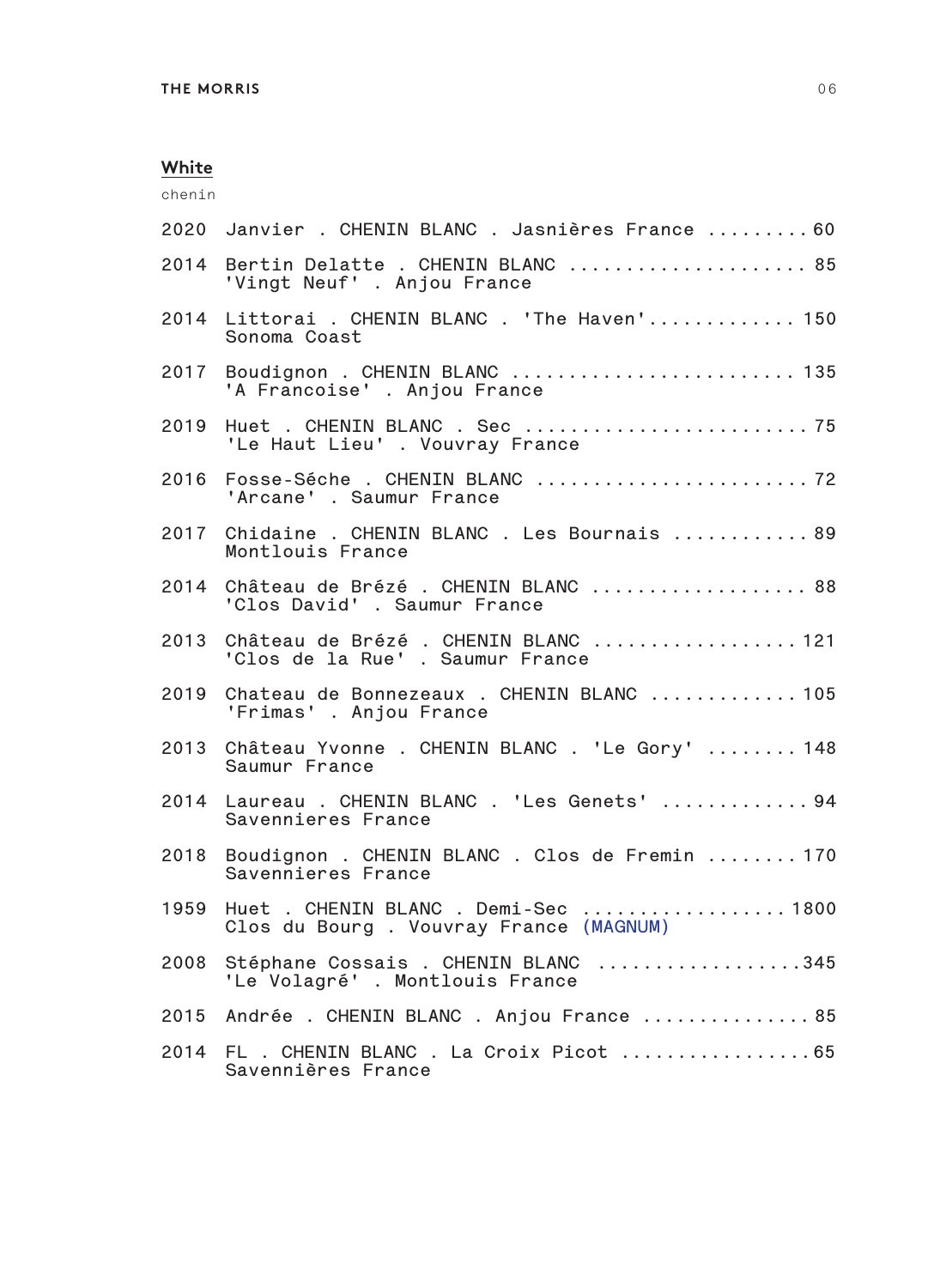chenin

| 2016 | Guiberteau . CHENIN BLANC .'Les Moulins'  80<br>Saumur-Champigny France       |
|------|-------------------------------------------------------------------------------|
| 2010 | Guiberteau . CHENIN BLANC . Brézé  225<br>Saumur-Champigny France             |
| 2015 | Guiberteau . CHENIN BLANC . Clos Des Guichaux  115<br>Saumur-Champigny France |
| 2010 | Guiberteau . CHENIN BLANC . Clos De Carmes  255<br>Saumur-Champigny France    |
| 2013 | Guiberteau . CHENIN BLANC . Clos De Carmes  180<br>Saumur-Champigny France    |
| 2009 | Collier . CHENIN BLANC . Saumur France  180                                   |
| 2010 | Collier . CHENIN BLANC . Saumur France  170                                   |
| 2011 | Collier . CHENIN BLANC . Saumur France  160                                   |
| 2013 | Collier . CHENIN BLANC . Saumur France  155                                   |
| 2014 | Collier . CHENIN BLANC . Saumur France  120                                   |
| 2010 | Collier . CHENIN BLANC . 'La Charpentrie' 260<br>Saumur France                |
| 2011 | Collier . CHENIN BLANC . 'La Charpentrie' 190<br>Saumur France                |
| 2005 | Clos Rougeard . CHENIN BLANC . 'Breze' 700<br>Saumur France                   |
| 2011 | Clos Rougeard . CHENIN BLANC . 'Breze' 650<br>Saumur France                   |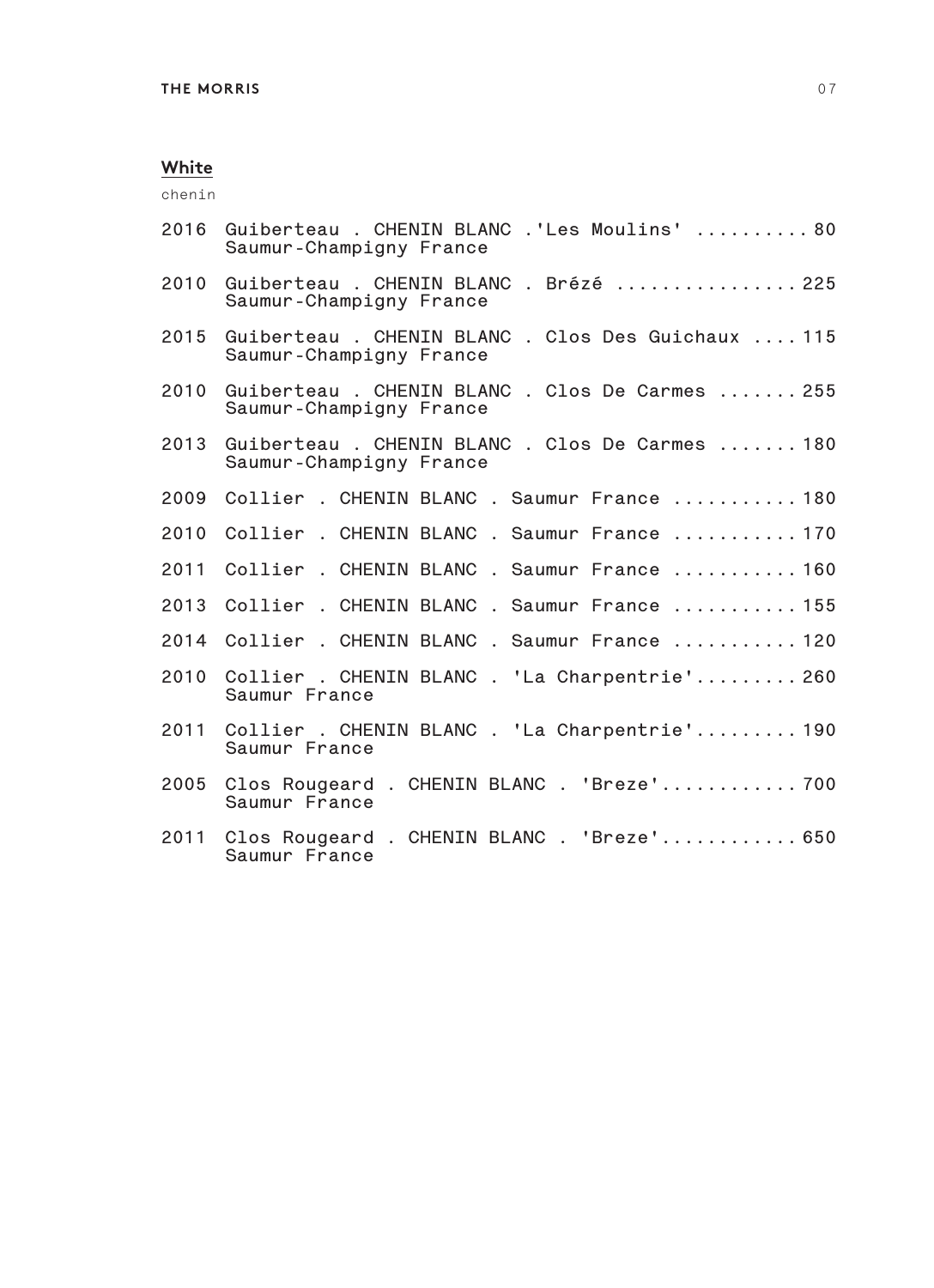a little richer, wild & tropical

| 1974 Clos Joliette . GROS MANSENG/PETIT MANSENG  420<br>Jurançon France          |
|----------------------------------------------------------------------------------|
| 2006 Arretxea . GROS MANSENG/PETIT MANSENG  120<br>'Hegoxuri' . Irouleguy France |
| 2016 Gonon . MARSANNE/ROUSSANNE  120<br>'Les Oliviers' . Saint-Joseph France     |
| 2019 Clape . MARSANNE/ROUSSANNE  165<br>Saint-Peray France                       |
| 2007 Benetiere . VIOGNIER . Condrieu France  210                                 |
| 2009 Benetiere . VIOGNIER . Condrieu France  198                                 |
| 2010 Yves Gangloff . VIOGNIER . Condrieu France  210                             |
| 2011 Rostaing . VIOGNIER . Condrieu France  168                                  |
| 1998  Beaucastel . ROUSSANNE . 'VV'  315<br>Châteauneuf-du-Pape France           |
| 2002 Chave . MARSANNE/ROUSSANNE . Hermitage France  480                          |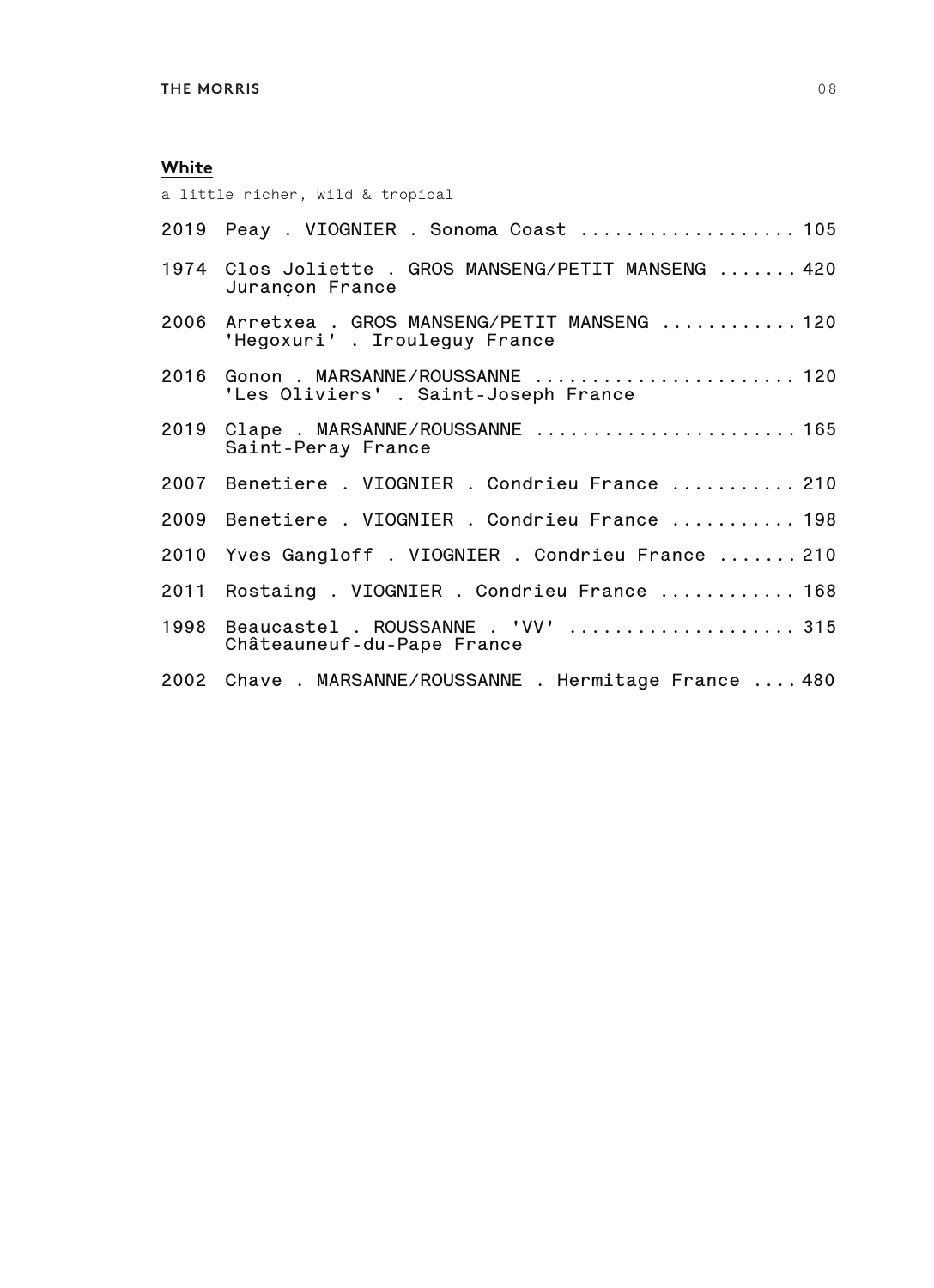touch of sweetness (not dessert; those come later)

**Brand Grand Cru . Alsace France**

| 2019 Zilliken . REISLING . 'Estate" . Saar Germany  44                                        |
|-----------------------------------------------------------------------------------------------|
| 2017 Weil . RIESLING . Kabinett  64<br>Rheingau Germany                                       |
| 2019 Keller . RIESLING . 'Limestone' . QBA  90<br>Rheinhessen Germany                         |
| 2014 Dr Thanisch . RIESLING . QBA . Mosel Germany  60                                         |
| 2015 Von Simmern . RIESLING . Kabinett  101<br>Erbacher Marcobrunn. Rheingau Germany (MAGNUM) |
| 2011 Willi Schaefer . RIESLING . Spatlese 230<br>Graacher Domprost . Mosel Germany (MAGNUM)   |
| 2016 Albert Boxler . PINOT GRIS 170<br>Brand Grand Cru, Alsace France                         |
| 2016 Albert Boxler . GEWURTZTRAMINER 170                                                      |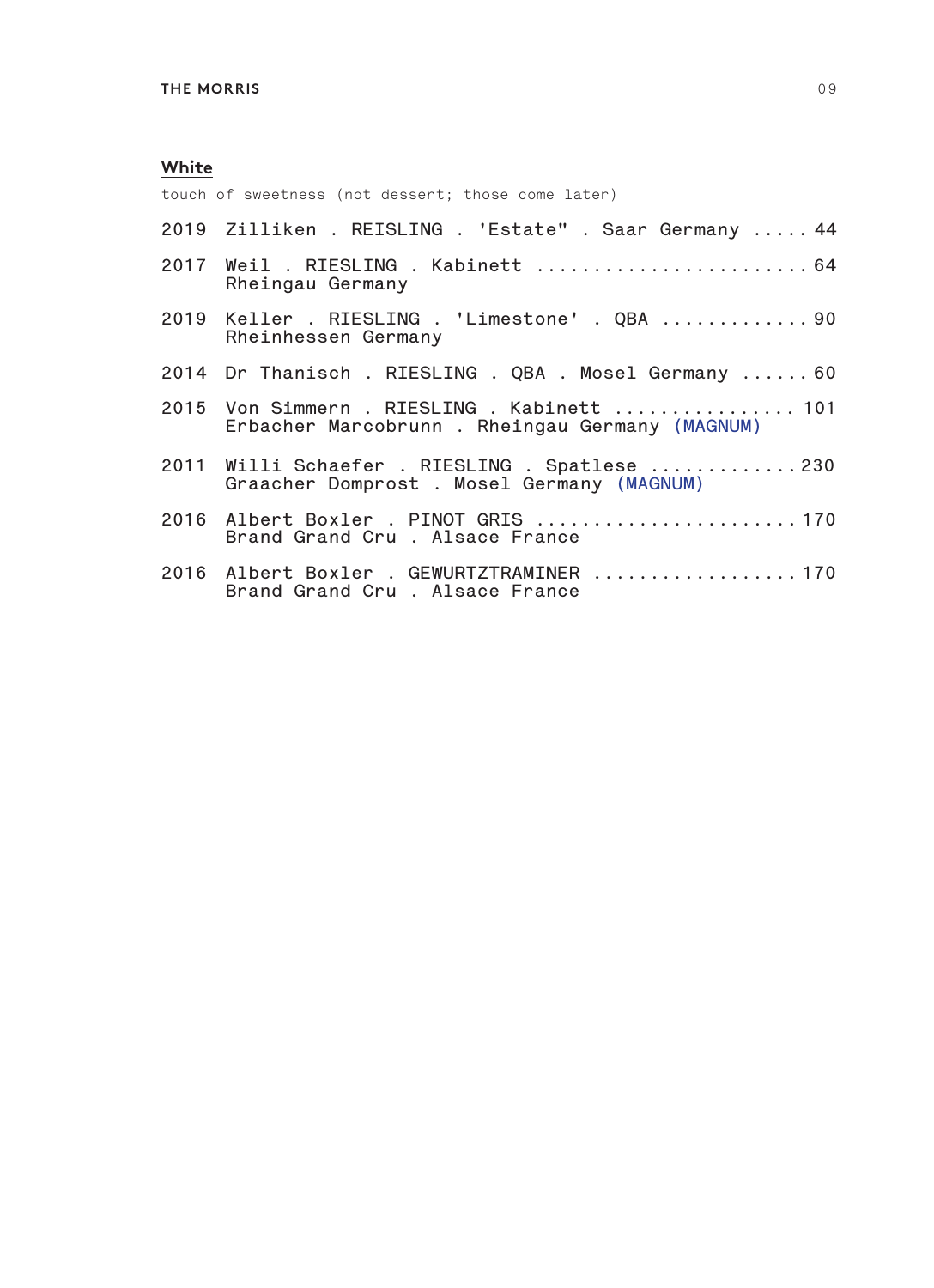chablis (the pure mineral side of chardonnay)

|      | 2018 Bois d'Yver . CHARDONNAY . Chablis France 86                                      |
|------|----------------------------------------------------------------------------------------|
|      | 2018 Henri Les Allees du Vignoble . CHARDONNAY 72<br>Fourchaume 1er Cru Chablis France |
|      | 2011 Louis Michel . CHARDONNAY  160<br>Grenouilles Grand Cru . Chablis France          |
|      | 2012 Louis Michel . CHARDONNAY  265<br>Les Clos Grand Cru . Chablis France             |
|      | 2015 Moreau Naudet . CHARDONNAY  150<br>Vaillons 1er Cru . Chablis France              |
| 2019 | Moreau Naudet . CHARDONNAY  120<br>Vaillons 1er Cru . Chablis France                   |
| 2009 | Pattes Loup. CHARDONNAY. Côte de Jouan 1er Cru. 180<br>Chablis France                  |
| 2015 | Pattes Loup . CHARDONNAY . Chablis France  95                                          |
| 2017 | Pattes Loup . CHARDONNAY . Chablis France  96                                          |
| 2018 | Pattes Loup . CHARDONNAY . Chablis France  90                                          |
| 2016 | Pattes Loup . CHARDONNAY . Butteaux 1er Cru  210<br>Chablis France                     |
| 2018 | Eleni et Edouard Vocoret . CHARDONNAY  99<br>Le Bas de Chapelot . Chablis France       |
| 2019 | Eleni et Edouard Vocoret . CHARDONNAY  90<br>Les Pargues. Chablis France               |
| 2008 | Billaud Simon . CHARDONNAY 255<br>Les Preuses Grand Cru. Chablis France                |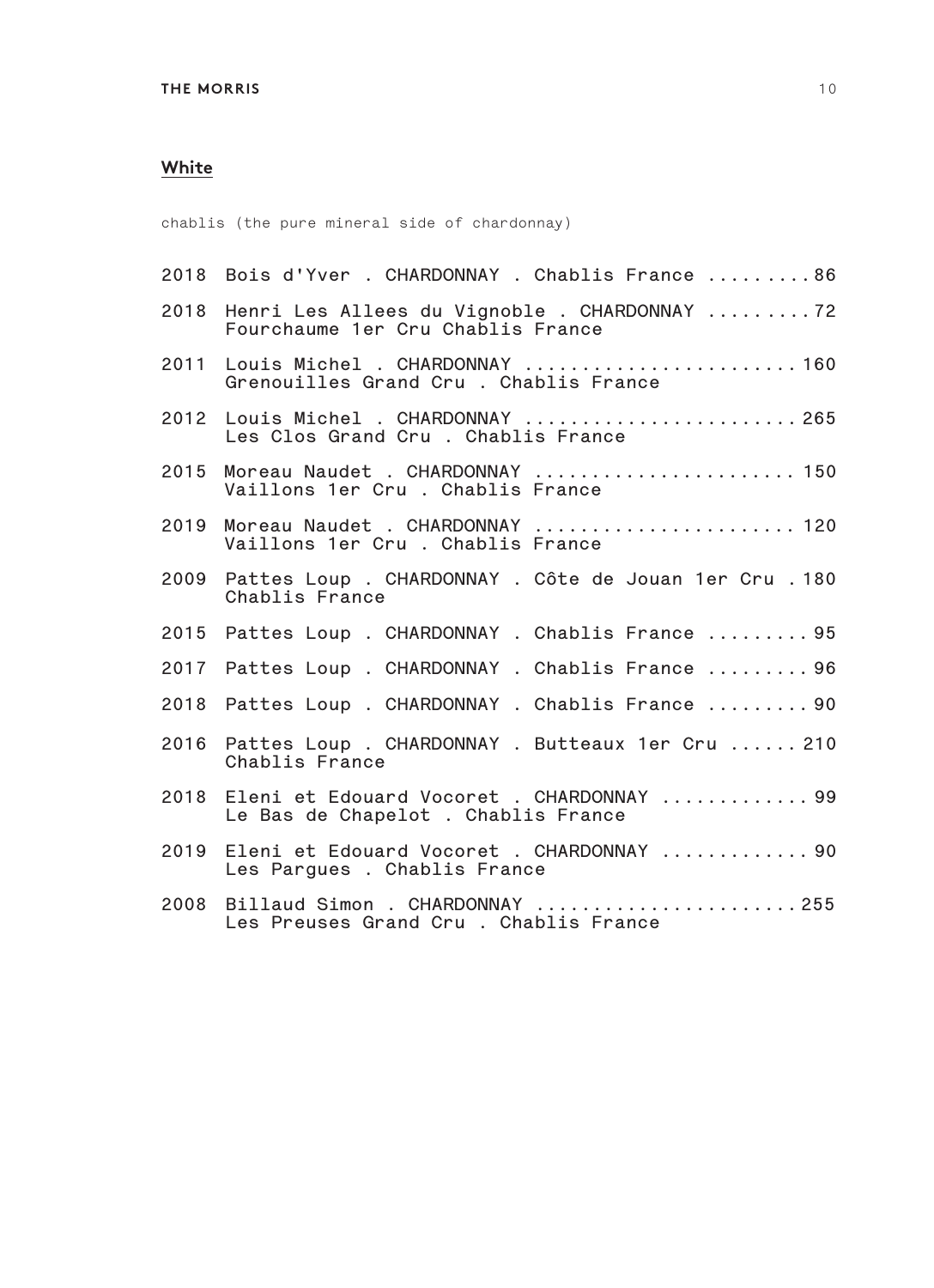dauvissat chablis. these are what we talk about when we say mineral-driven wines. they are crisp, bold & clean

- **2015 Dauvissat . CHARDONNAY . Chablis France .......... 180**
- **2000 Dauvissat . CHARDONNAY . Forêt 1er Cru ........... 235 Chablis France (375ml)**
- **2007 Dauvissat . CHARDONNAY . Forêt 1er Cru ........... 600 Chablis France**
- **2018 Dauvissat . CHARDONNAY . Forêt 1er Cru ........... 270 Chablis France**
- **2011 Dauvissat . CHARDONNAY ........................... 465 Les Clos Grand Cru . Chablis France**

I've added Gautherin and Pommier to this page because I think they are walking in the footsteps of Dauvissat

- **2019 Pommier . CHARDONNAY . Chablis France ............. 75**
- **2019 Pommier . CHARDONNAY . Troesmes 1er Cru .......... 111 Chablis France**
- **2016 Gautherin . CHARDONNAY . Vaudesirs Grand Cru ..... 160 Chablis France**
- **2015 Gautherin . CHARDONNAY . Les Clos Grand Cru ...... 160 Chablis France**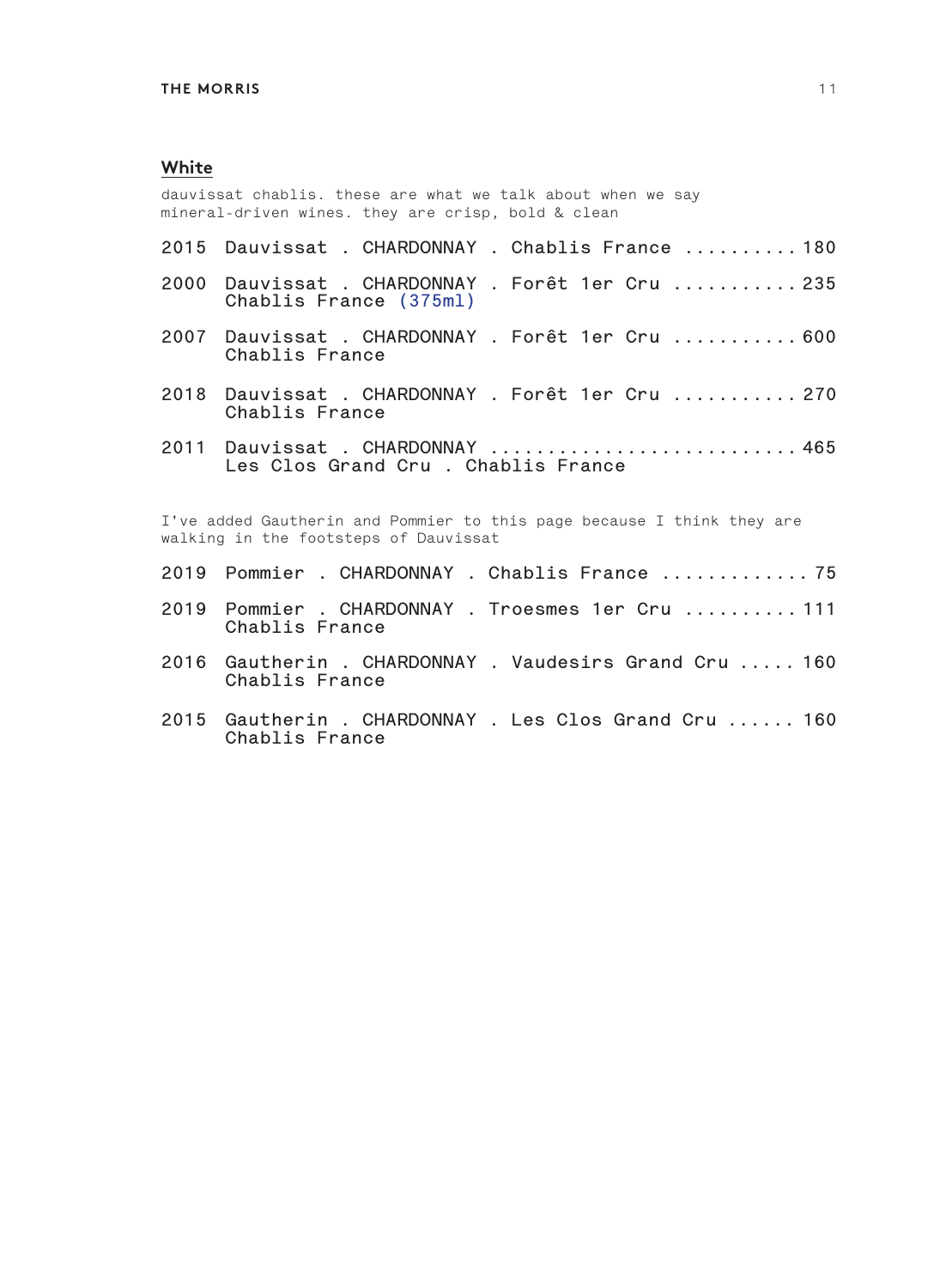raveneau makes the most powerful wines in chablis

|      | 2016 Raveneau . CHARDONNAY  430<br>Petit Chablis France (MAGNUM)               |
|------|--------------------------------------------------------------------------------|
| 2018 | Raveneau . CHARDONNAY . Chablis France  270                                    |
| 2003 | Raveneau . CHARDONNAY  680<br>Montée de Tonnerre 1er Cru . Chablis France      |
|      | 2016 Raveneau . CHARDONNAY  475<br>Montée de Tonnerre 1er Cru . Chablis France |
|      | 2015 Raveneau . CHARDONNAY  365<br>Butteaux 1er Cru . Chablis France           |
|      | 2016 Raveneau . CHARDONNAY  450<br>Butteaux 1er Cru . Chablis France           |
|      | 2012 Raveneau . CHARDONNAY . Valmur Grand Cru  695<br>Chablis France           |
|      | 2015 Raveneau . CHARDONNAY . Valmur Grand Cru  645<br>Chablis France           |
|      | 2002 Raveneau . CHARDONNAY  1050<br>Foret 1er Cru . Chablis France             |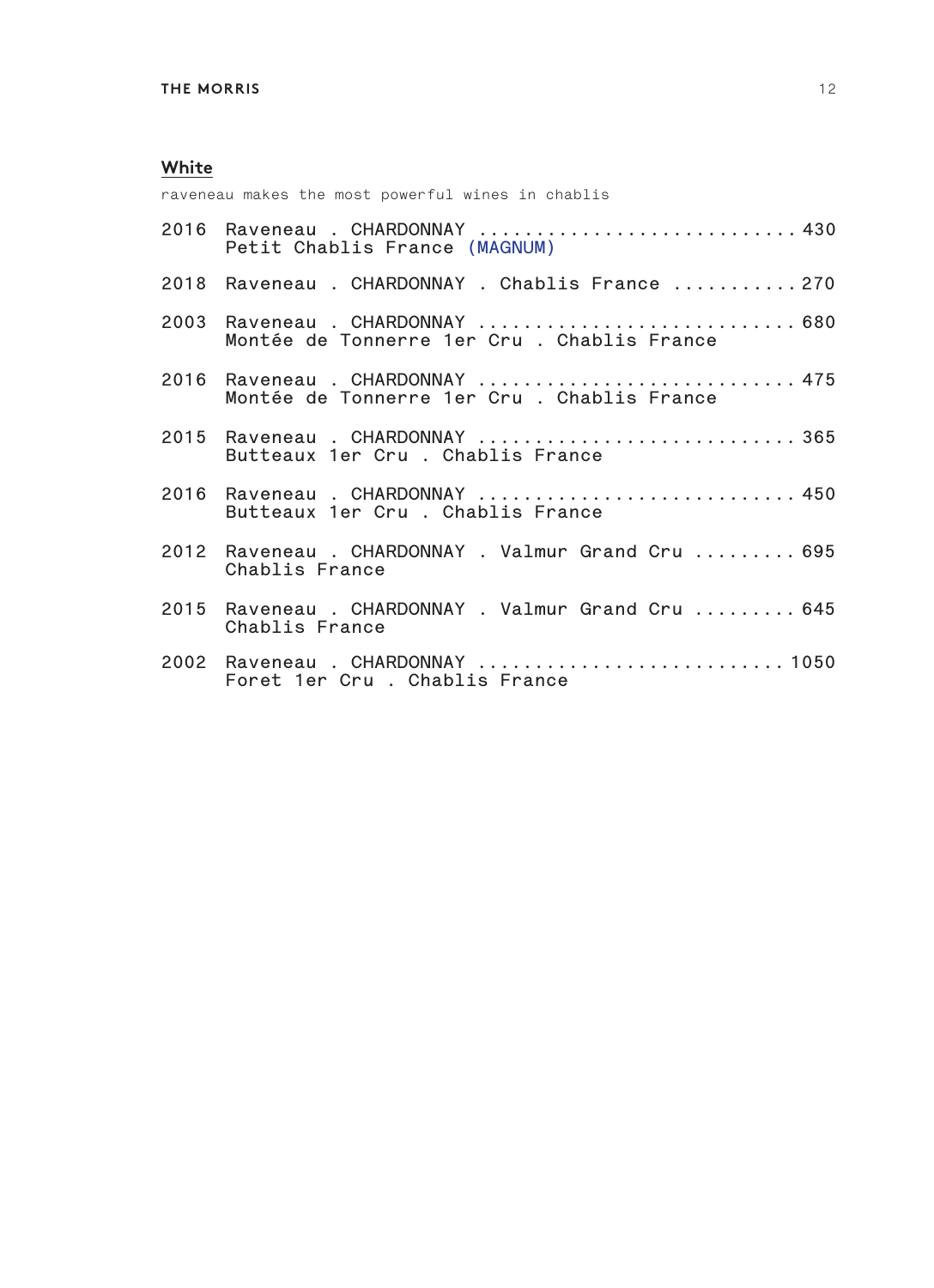domestic chardonnay to our north

| 2011 | Ceritas . CHARDONNAY . Charles Heintz  195<br>Sonoma Coast         |
|------|--------------------------------------------------------------------|
| 2016 | Ceritas . CHARDONNAY . Charles Heintz  139<br>Sonoma Coast         |
| 2011 | Cameron . CHARDONNAY . Abbey Ridge . Oregon  144                   |
| 2012 | Cameron . CHARDONNAY 138<br>'Clos Electrique' . Oregon             |
| 2014 | Seam . CHARDONNAY . Stony Hill . Napa  65                          |
| 2009 | Terrien . CHARDONNAY . Hanzell . Sonoma  78                        |
| 2014 | Alma Fria . CHARDONNAY . Sonoma Coast  90                          |
| 2018 | Walter Scott CHARDONNAY . 'Cuvee Anne'  90<br>Willamette, Oregon   |
| 2005 | Peay . CHARDONNAY . 'Estate'. Sonoma Coast  150                    |
| 2009 | Peay . CHARDONNAY . 'Estate'. Sonoma Coast  135                    |
| 2010 | Peay . CHARDONNAY . 'Estate'. Sonoma Coast  115                    |
| 2011 | Peay . CHARDONNAY . 'Estate'. Sonoma Coast  150                    |
| 2009 | Peay . CHARDONNAY . Hirsch . Sonoma Coast  118                     |
| 2012 | Peay . CHARDONNAY . 'Elanus'. Sonoma Coast  210                    |
| 1996 | Kalin . CHARDONNAY . 'Cuvee W' . Livermore  84                     |
| 2014 | Ladd . CHARDONNAY . 'Cuvee Voile' . Anderson  88                   |
| 2013 | Kesner . CHARDONNAY . 'Rock Break'  105<br>Sonoma Coast            |
| 2016 | Smockshop Band . CHARDONNAY . 'Moonhill'  135<br>Hood River Oregon |
| 2018 | 00 . CHARDONNAY . 'VGW' . Willamette Oregon  153                   |
| 2018 | 00 . CHARDONNAY . 'EGW' . Willamette Oregon  190                   |
| 2015 | Kongsgaard . CHARDONNAY . Napa  200                                |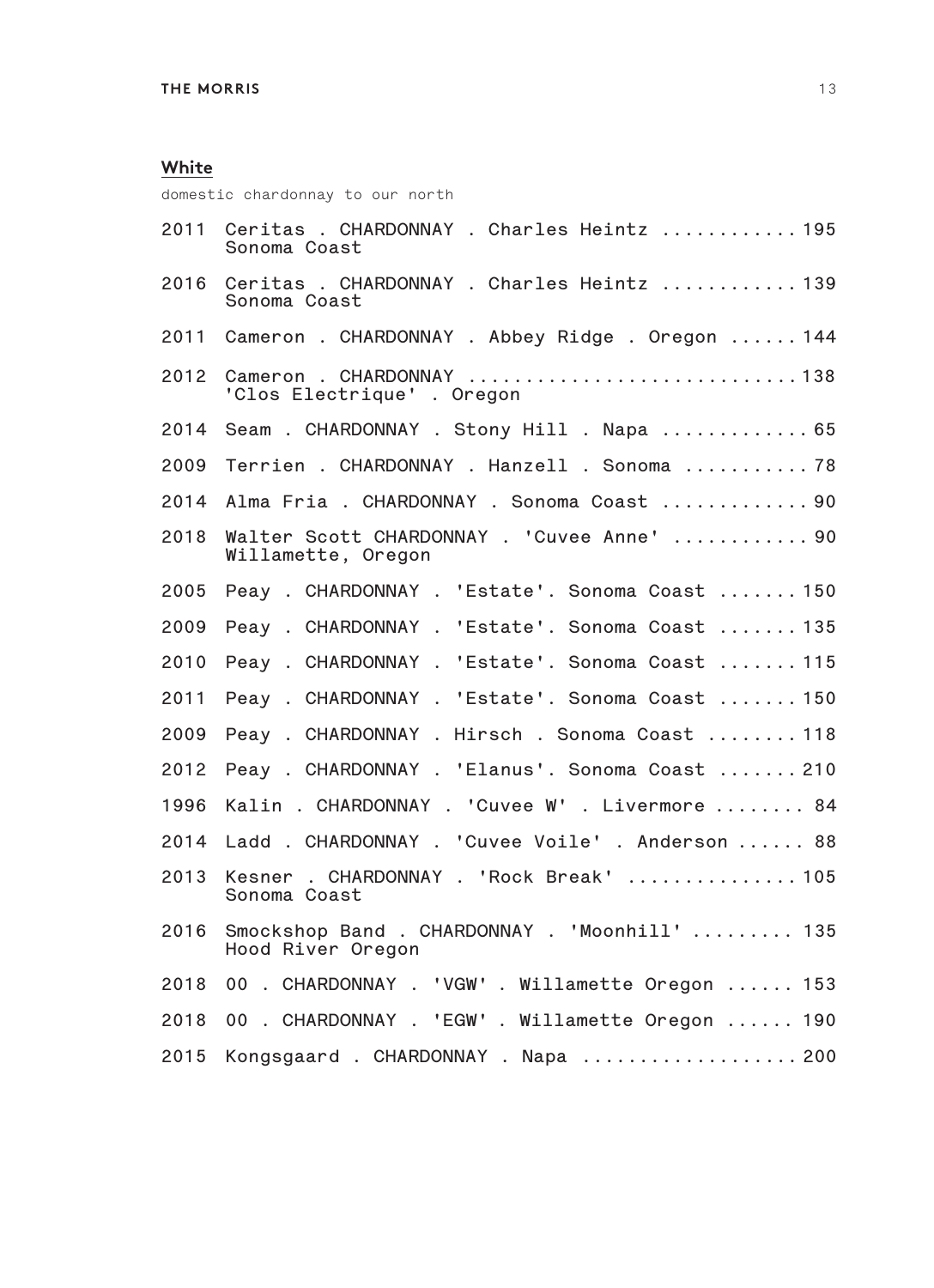domestic chardonnay to our south

|      | 2014 Ceritas . CHARDONNAY . Trout Gulch 155<br>Santa Cruz                  |
|------|----------------------------------------------------------------------------|
|      | 2016 Ceritas . CHARDONNAY . Peter Martin Ray 145<br>Santa Cruz             |
|      | 2016 Trail Marker . CHARDONNAY . Santa Cruz  72                            |
|      | 2002 Au Bon Climat . CHARDONNAY . Sanford & Benedict  85<br>Sta.Rita Hills |
|      | 2005 Au Bon Climat . CHARDONNAY . Sanford & Benedict  88<br>Sta.Rita Hills |
|      | 2017 Tyler . CHARDONNAY . Santa Barbara County  75                         |
|      | 2014 Liquid Farm . CHARDONNAY . 'White Hill'  82<br>Sta Rita Hills         |
| 2013 | Mount Eden . CHARDONNAY . Santa Cruz  124                                  |
|      | Bien Nacido, Santa Maria                                                   |
| 2013 | Rhys. CHARDONNAY. Horseshoe 195<br>Santa Cruz Mountains                    |
|      | 2018 Rhys . CHARDONNAY . Horseshoe  240<br>Santa Cruz Mountains            |
| 2011 | Sandhi . CHARDONNAY . Bentrock  190<br>Sta Rita Hills                      |
| 2011 | Sandhi . CHARDONNAY . Bentrock  380<br>Sta Rita Hills (MAGNUM)             |
|      | 2012 Sandhi . CHARDONNAY . Bentrock  160<br>Sta Rita Hills                 |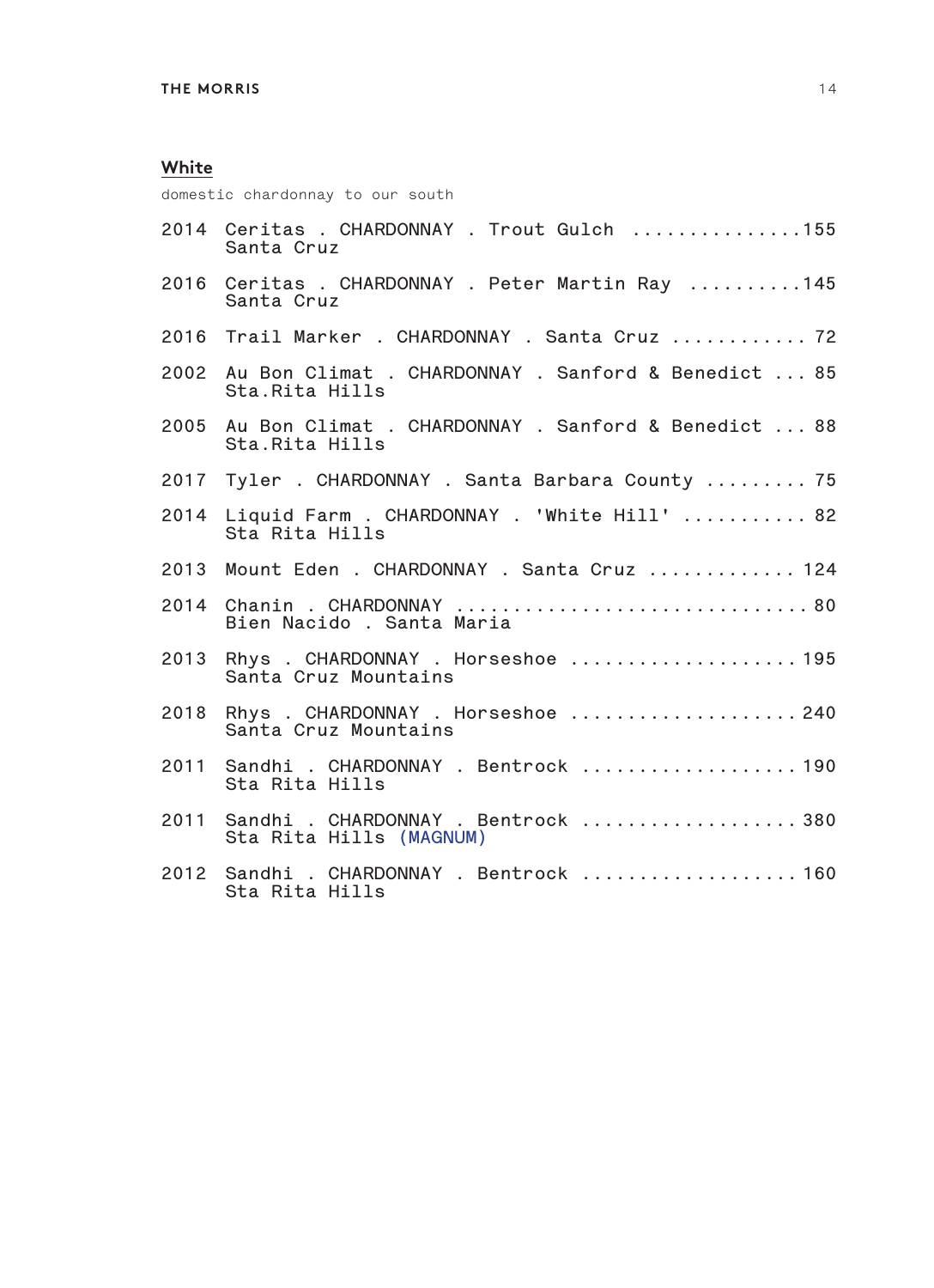ganevat is the king of the jura. these can be dead ringers for burgundy, or they can be totally unique, rich & tropical

| Jura France          | Ganevat . CHARDONNAY . 'La Pelerine' 125        |
|----------------------|-------------------------------------------------|
| Jura France          | Ganevat . CHARDONNAY . 'Les Cedres' 125         |
| Jura France          | Ganevat . CHARDONNAY . 'Les Cedres' 140         |
| Mâcon France         | Ganevat . CHARDONNAY . 'Victor de la Combe' 130 |
| Vin de France        | Ganevat . WHITE BLEND . 'Kopin' 110             |
| Jura France          | Ganevat . CHARDONNAY . 'Les Chalasses VV'  178  |
| Jura France (MAGNUM) | Ganevat . CHARDONNAY . 'Florine' 366            |
| Jura France (MAGNUM) | Ganevat . CHARDONNAY . 'Florine'300             |
| Jura France (MAGNUM) | Ganevat . CHARDONNAY . 'Les Chalasses VV' 330   |
| Jura France (MAGNUM) | Ganevat . CHARDONNAY . 'Grusse En Billat' 311   |
| Jura France (MAGNUM) | Ganevat . CHARDONNAY . 'Grusse En Billat' 315   |
| Jura France (MAGNUM) | Ganevat . CHARDONNAY . 'Les Grand Teppes' 420   |
| Jura France (MAGNUM) | Ganevat . SAVAGNIN/CHARDONNAY . 'Oregane'  350  |
| Jura France (MAGNUM) | Ganevat . CHARDONNAY . 'Marguerite'  441        |
| Jura France (MAGNUM) | Ganevat . CHARDONNAY . 'Marguerite'  426        |
| Jura France (MAGNUM) | Ganevat . CHARDONNAY . 'Marguerite'  420        |
|                      |                                                 |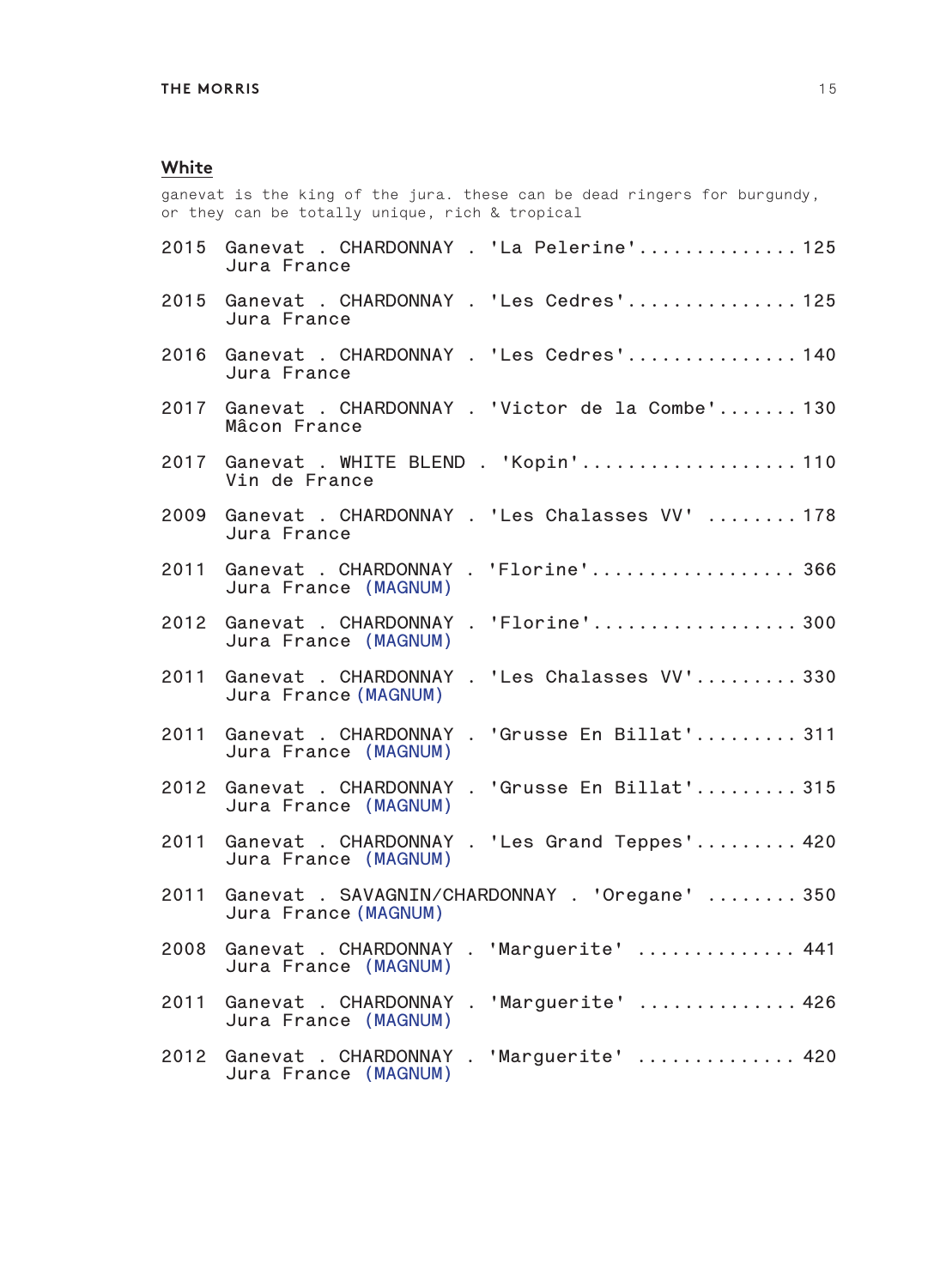white burgundy & similar styled wines from around the world

|      | 2017 Charlopin-Tissier . ALIGOTÉ . Burgundy France  90                              |
|------|-------------------------------------------------------------------------------------|
|      | 2016 Anne Gros . CHARDONNAY  100<br>Hautes Côtes de Nuits France                    |
|      | 2016 Thiriet . CHARDONNAY . 'Cuvee Confidentielle'  100<br>Burgundy France          |
|      | 2016 Leflaive . CHARDONNAY . Mâcon-Verzé France  120                                |
|      | 2014 Guffens-Heynen . CHARDONNAY  169<br>'Tri de Chavigne'. Mâcon-Pierreclos France |
| 2018 | Domaine du Pélican. CHARDONNAY  118<br>Arbois Jura                                  |
|      | 2015 Buisson . CHARDONNAY . Saint Romain France  106                                |
|      | 2017 Roulot . CHARDONNAY . Burgundy France  170                                     |
|      | 2018 Roulot . CHARDONNAY . Burgundy France  170                                     |
|      | 2017 Pierre-Yves Colin-Morey . CHARDONNAY  90<br>Burgundy France                    |
| 2018 | Pierre-Yves Colin-Morey . CHARDONNAY  152<br>Cuvee Marguerite . Saint Aubin France  |
|      | 2017 Charlopin Tissier . CHARDONNAY . Marsannay  135<br>Burgundy France             |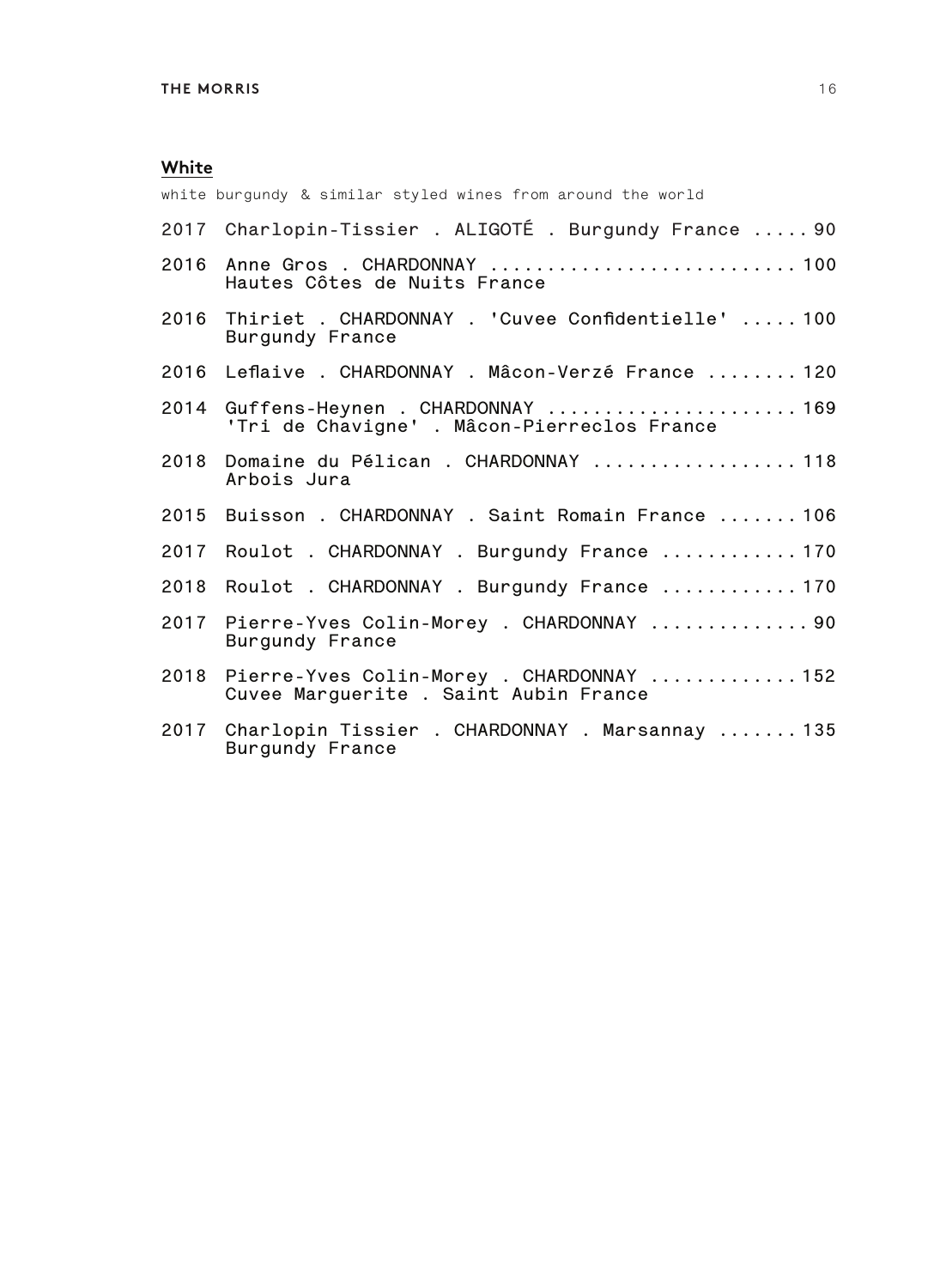chassagne-montrachet

|      | 2011 Pierre-Yves Colin-Morey . CHARDONNAY  165<br>Les Chenevottes 1er Cru. Chassagne-Montrachet<br>France (375ml)    |
|------|----------------------------------------------------------------------------------------------------------------------|
|      | 2013 Pierre-Yves Colin-Morey . CHARDONNAY  1000<br>Les Chenevottes 1er Cru. Chassagne-Montrachet<br>France (3 liter) |
|      | 2012 Pierre-Yves Colin-Morey . CHARDONNAY  600<br>Vides Bourses 1er Cru . Chassagne-Montrachet<br>France (MAGNUM)    |
|      | 2014 Pierre-Yves Colin-Morey . CHARDONNAY  285<br>Les Chenevottes 1er Cru. Chassagne-Montrachet                      |
|      | 2017    Paul Pillot . CHARDONNAY     150<br>Chassagne-Montrachet France                                              |
|      | Chassagne-Montrachet France                                                                                          |
|      | Mazures . Chassagne-Montrachet France                                                                                |
|      | Clos Saint Jean . Chassagne-Montrachet France                                                                        |
|      | 2017  Paul Pillot . CHARDONNAY   298<br>Caillerets . Chassagne-Montrachet France                                     |
| 2017 | Heitz Lochardet . CHARDONNAY  162<br>Morgeot . Chassagne-Montrachet France                                           |
|      | 2017 Heitz Lochardet . CHARDONNAY  162<br>Chenevottes . Chassagne-Montrachet France                                  |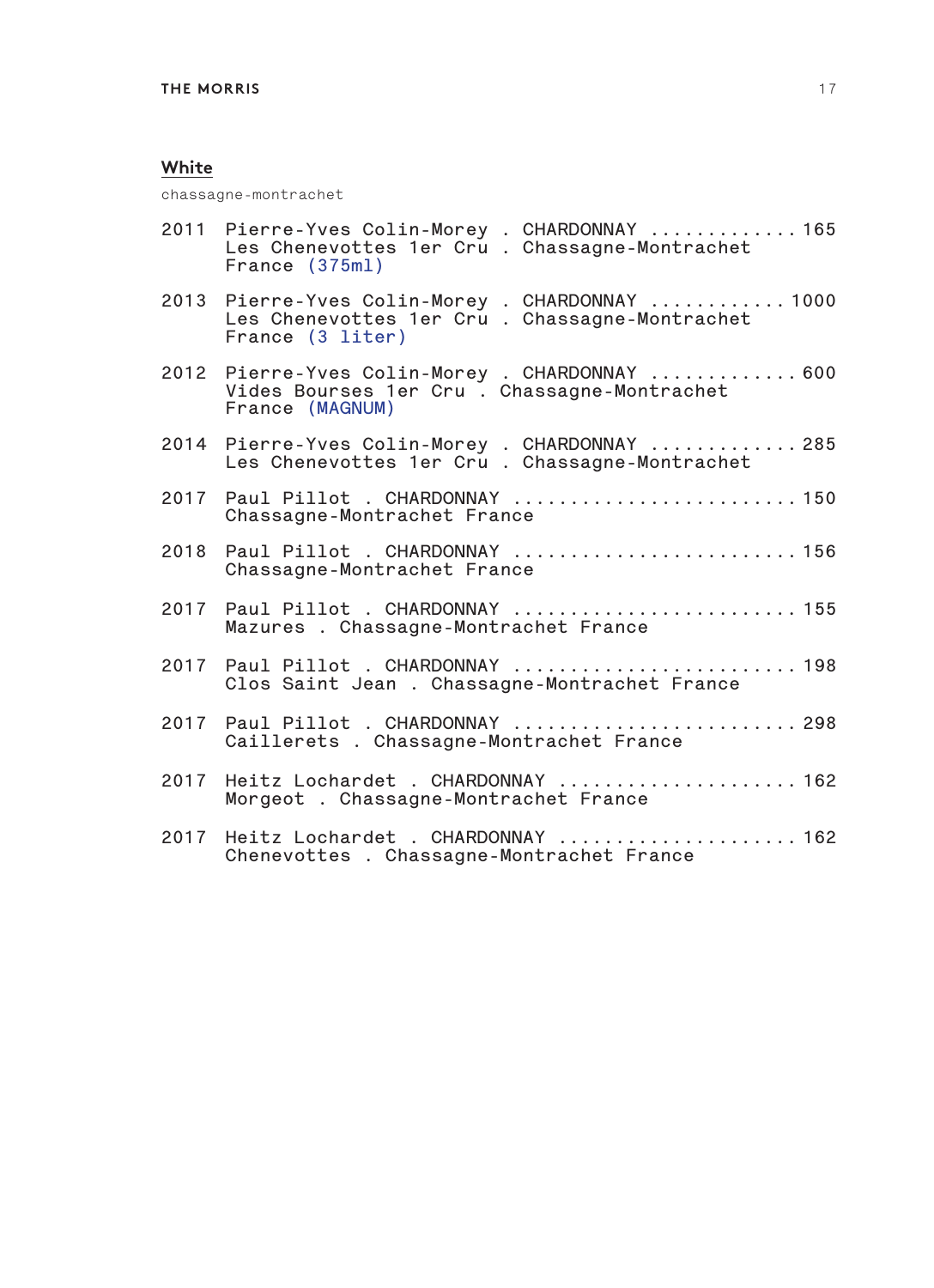puligny-montrachet

- **2015 Dujac . CHARDONNAY . Combettes ler Cru ........... 365 Puligny-Montrachet France**
- **2017 Genot Boulanger . CHARDONNAY ..................... 360 Folatieres 1er Cru . Puligny-Montrachet France**
- **2016 Seigneurie de Posanges . CHARDONNAY .............. 205 Puligny-Montrachet France**
- **2015 Leflaive . CHARDONNAY . Pucelles 1er Cru .......... 595 Puligny-Montrachet France**
- **2014 Leflaive . CHARDONNAY . Clavoillon 1er Cru ........ 390 Puligny-Montrachet France**
- **2013 Comtesse de Chérisey . CHARDONNAY ................ 260 Hameau de Blagny 1er Cru . Puligny-Montrachet France**
- **2014 Pierre-Yves Colin-Morey . CHARDONNAY ............. 360 Les Perrieres 1er Cru . Puligny-Montrachet France**
- **2016 Roulot . CHARDONNAY . les Cailleret 1er Cru ..... 2400 Puligny-Montrachet France (MAGNUM)**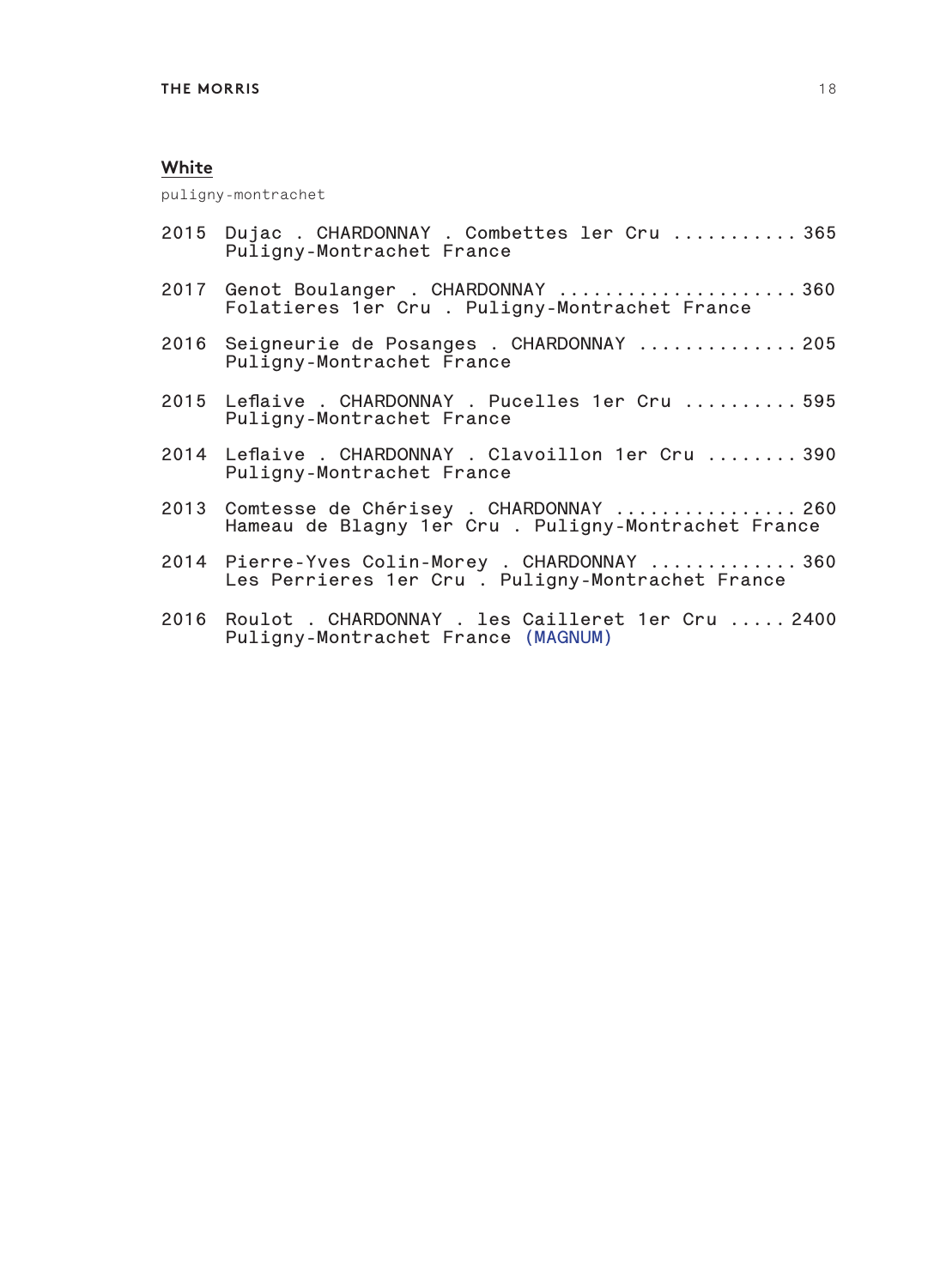meursault

| 2017 Genot Boulanger . CHARDONNAY . Clos du Cromin 180<br>Meursault France          |
|-------------------------------------------------------------------------------------|
| 2015 Boisson-Vadot . CHARDONNAY  240<br>Meursault France                            |
| 2011 Boisson-Vadot . CHARDONNAY  295<br>Meursault France                            |
| 2015 Boisson-Vadot . CHARDONNAY  410<br>Les Grand Charrons . Meursault France       |
| 2011 Roulot . CHARDONNAY . Meursault France  350                                    |
| 2016 Roulot . CHARDONNAY . Les Vireuils  355<br>Meursault France                    |
| 2015 Roulot . CHARDONNAY  450<br>Les Tessons Clos De Mon Plaisir . Meursault France |
| 2011 Roulot . CHARDONNAY  800<br>Clos Des Boucheres 1er Cru, Meursault France       |
| 2018 Buisson Battault . CHARDONNAY  220<br>Goutte d'Or 1er Cru. Meursault France    |
| Poruzots 1er Cru . Meursault France                                                 |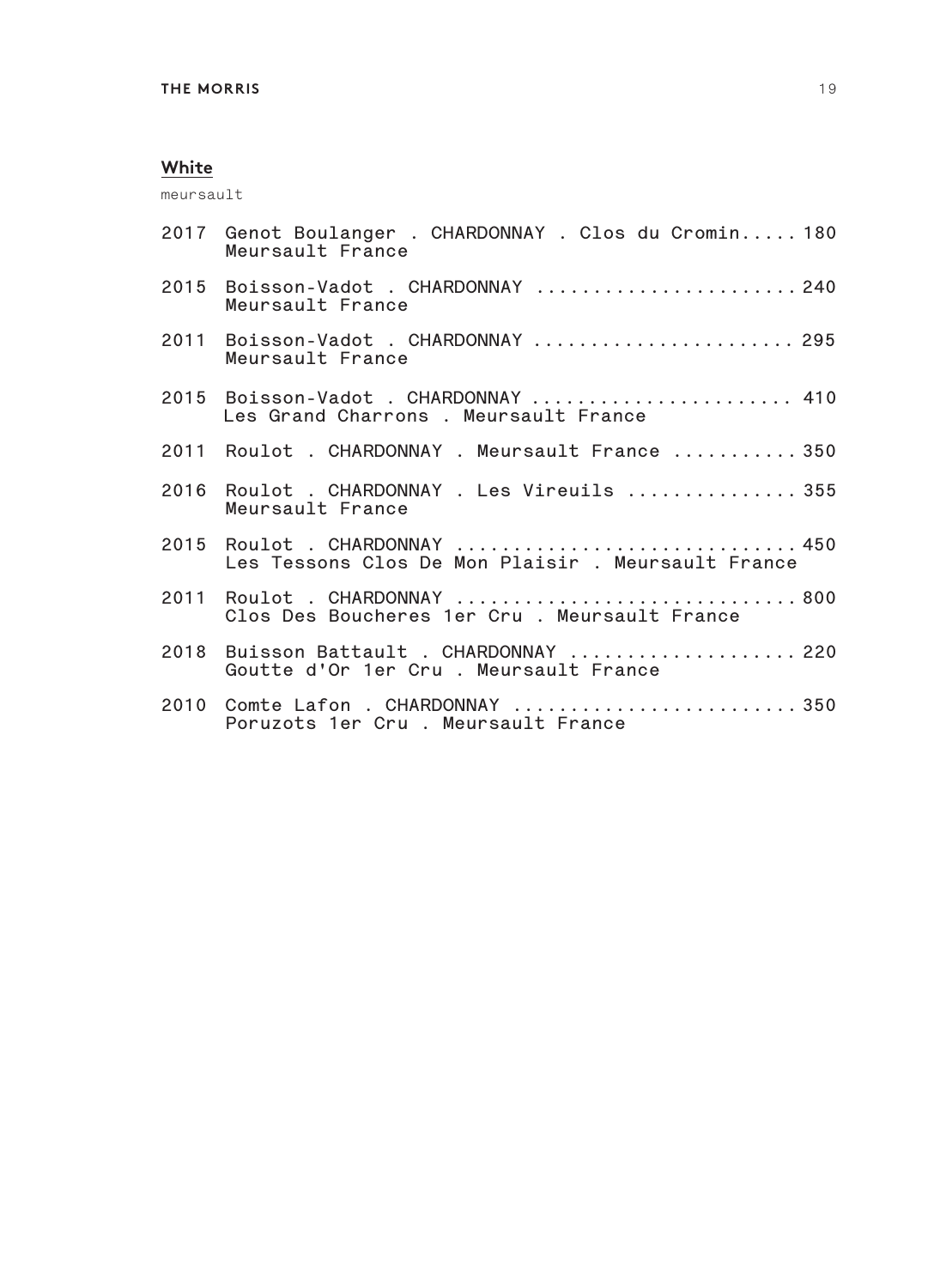meursault

| 2016 Petitprez . CHARDONNAY  162<br>Les Tillets 1er Cru . Meursault FR                      |
|---------------------------------------------------------------------------------------------|
| 2013 Demougeot . CHARDONNAY . Le Limozin  160<br>Meursault France                           |
| 2013 Pierre-Yves Colin-Morey . CHARDONNAY  360<br>Charmes 1er Cru . Meursault France        |
| 2018 Pierre-Yves Colin-Morey . CHARDONNAY  258<br>Charmes 1er Cru. Meursault France (375ml) |
| 2015 Pierre-Yves Colin-Morey . CHARDONNAY  395<br>Genevrieres 1er Cru . Meursault France    |
| 2014 Jobard . CHARDONNAY  330<br>Genevrieres 1er Cru . Meursault France                     |
| 2017 Coche-Dury . CHARDONNAY . Meursault France  1400                                       |
| 2011 Coche-Dury . CHARDONNAY . Rougeots 1er Cru  2250<br>Meursault France                   |
| 2013 Coche-Dury . CHARDONNAY . Rougeots 1er Cru  2000<br>Meursault France                   |
| 2016 Coche-Dury . CHARDONNAY . Rougeots 1er Cru  2500<br>Meursault France                   |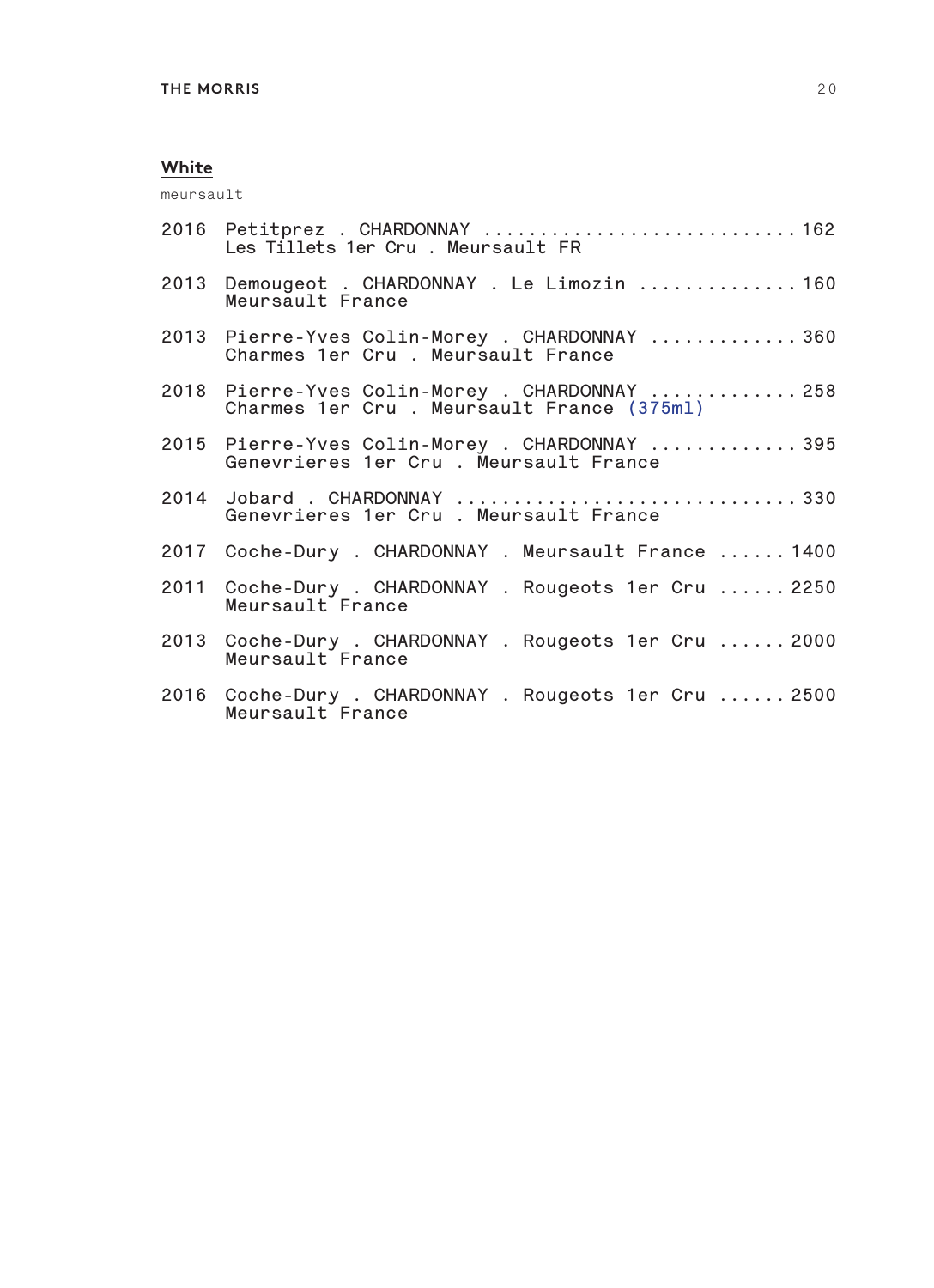the grand crus

| 2011 Pierre-Yves Colin-Morey . CHARDONNAY  950<br>Corton-Charlemagne France                   |
|-----------------------------------------------------------------------------------------------|
| 2014 Coche-Dury . CHARDONNAY  8000<br>Corton-Charlemagne France                               |
| 2015 Coche-Dury . CHARDONNAY  8000<br>Corton-Charlemagne France                               |
| 2011 Pierre-Yves Colin-Morey . CHARDONNAY  900<br>Bienvenues-Batard-Montrachet France (375ml) |
| 2013 Pierre-Yves Colin-Morey . CHARDONNAY  800<br>Bienvenues-Bâtard-Montrachet France         |
| 2010 JC Bachelet . CHARDONNAY 1250<br>Bienvenues-Bâtard-Montrachet France                     |
| 2006 Ramonet . CHARDONNAY 2150<br>Bienvenues-Bâtard-Montrachet France                         |
| 2017 Roulot . CHARDONNAY  4000<br>Chevalier Montrachet France                                 |
| 2009 Leflaive . CHARDONNAY 1355<br>Chevalier-Montrachet France                                |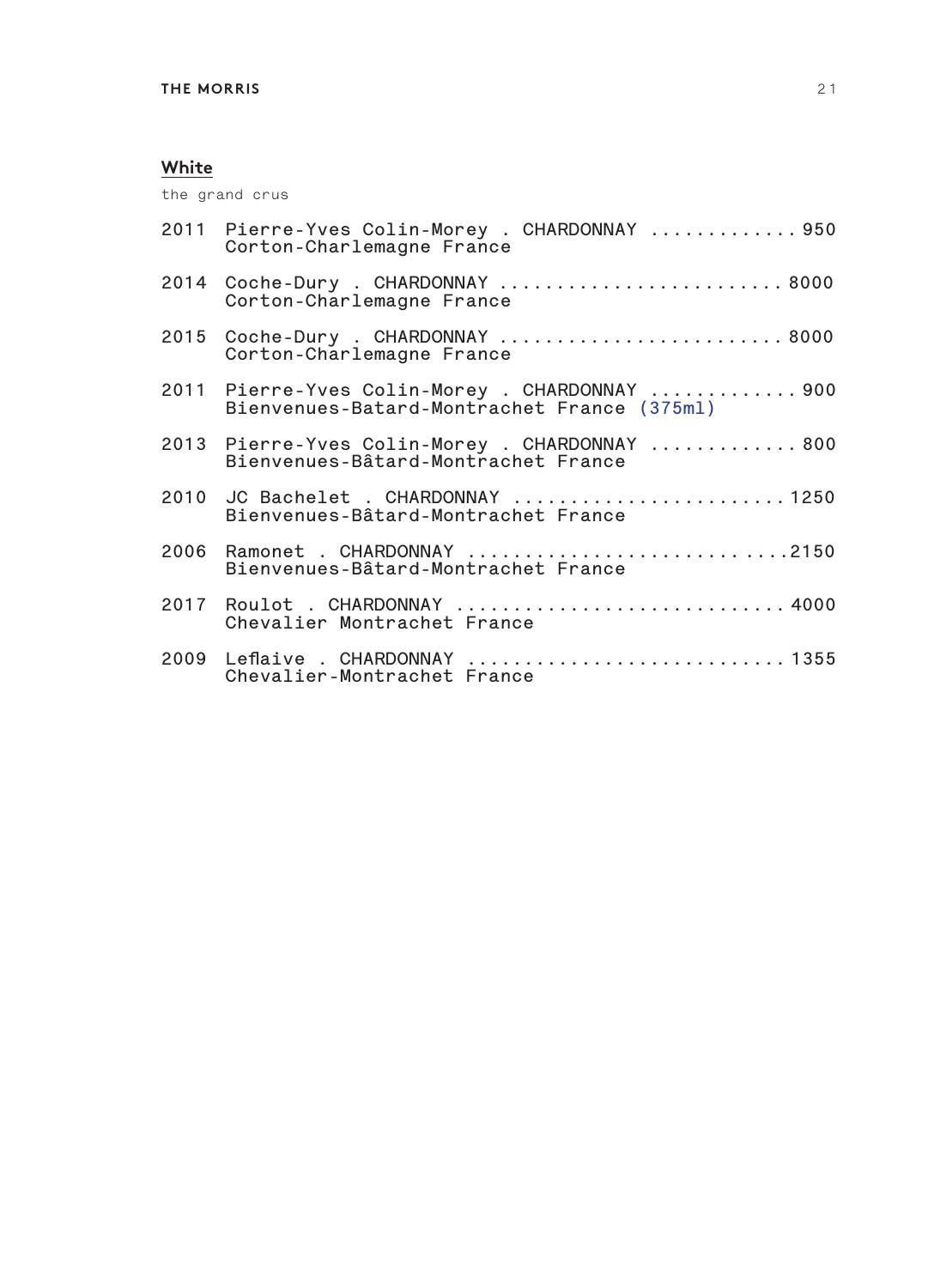light and easy drinking, smooth with a little spice **2018 Chermette . GAMAY . Beaujolais France ............. 56 2020 Pelican . PINOT NOIR/TROUSSEAU/POULSARD .......... 120 'Trois Cepage' . Jura France 2018 Matheny . TROUSSEAU/PINOT NOIR . Jura France ..... 103 2019 Famille Bertrand . GAMAY . Fleurie France ......... 78 2020 Bonnet-Cotton . GAMAY . Poncie . Fleurie France.... 87 2017 Pierre Cotton . GAMAY . Brouilly France (MAGNUM).... 180 2015 Jean-Louis Dutraive . GAMAY ...................... 105 Brouilly France 2015 Jean-Louis Dutraive . GAMAY . 'Les Clos VV' ...... 165 Fleurie France (MAGNUM) 2015 Justin Dutraive . GAMAY . 'Chapelle des Bois'..... 160 Fleurie France (MAGNUM) 2016 Famille Dutraive . GAMAY . 'en Papolet' ........... 89 Chenas France 2020 Lapierre . GAMAY . 'Cuvee N' . Morgon France ..... 85 2018 Lapierre . GAMAY . 'Cuvee Lapierre' .............. 110 Morgon France 2015 RPM . GAMAY . California .......................... 70 2012 Foillard . GAMAY . Corcelette . Morgon ........... 115 Beaujolais France 2019 Mee Godard . GAMAY . Corcelette . Morgon ......... .75 Beaujolais France 2019 Foillard . GAMAY . Cote du Py . Morgon ........... 100 Beaujolais France 2011 Yvon Metras . GAMAY . Fleurie .................... 315 Beaujolais France (MAGNUM) 2013 Yvon Metras . GAMAY . Fleurie (MAGNUM) ........... 342**

**Beaujolais France**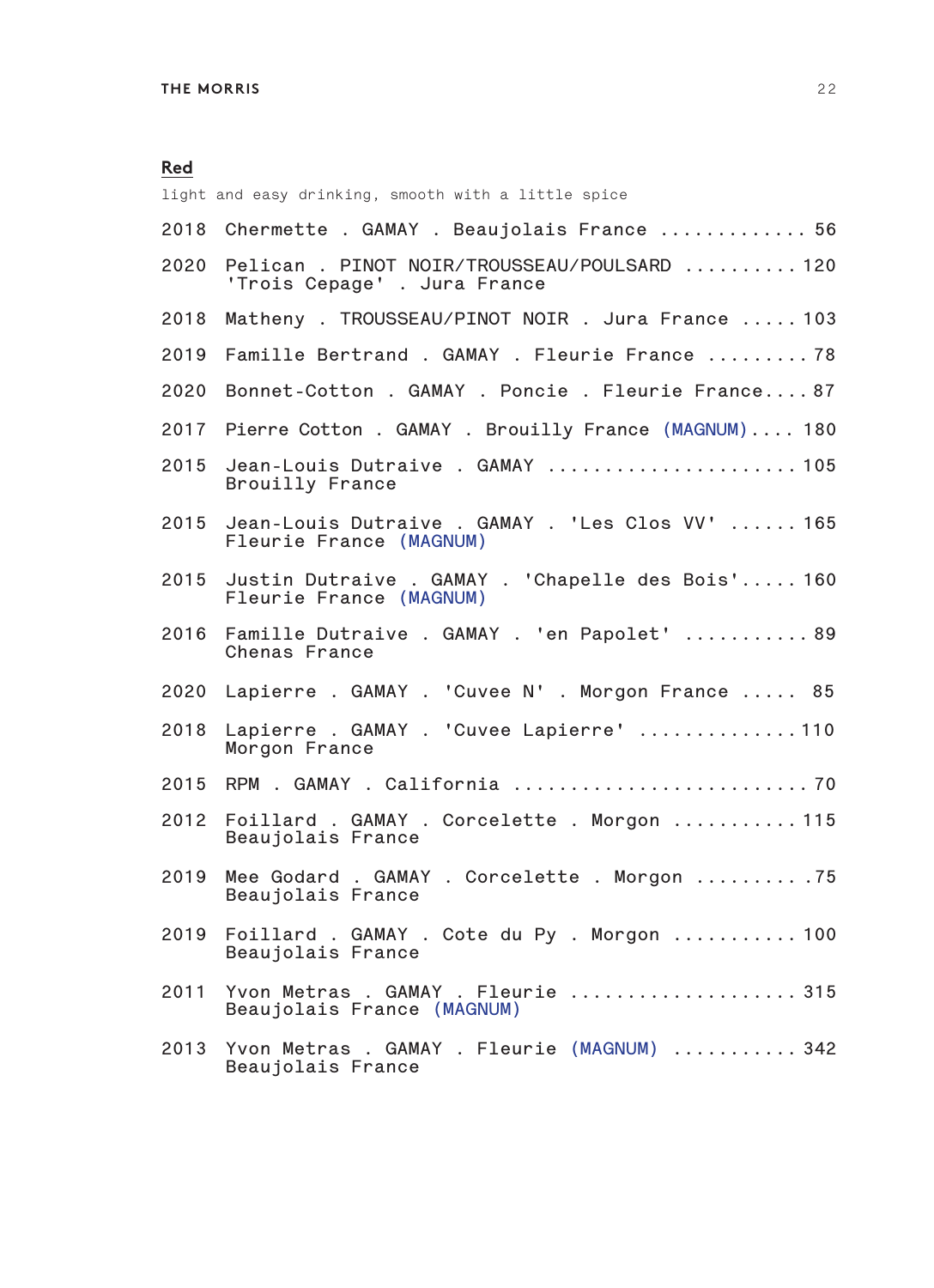pinot noir on the lighter side. burgundy & beyond **2018 Vacheron . PINOT NOIR . Sancerre France (375ml).... 48 2010 Vacheron . PINOT NOIR . 'Les Marnes' ............. 270 Sancerre France 2020 Cellier Saint Benoit . PINOT NOIR ................ 135 Courbes Raies . Arbois Pupillin France 2019 Demougeot . PINOT NOIR . Burgundy France .......... 84 2019 Hudelot Baillet . PINOT NOIR . Burgundy France .... 74 2019 Duband . PINOT NOIR . Burgundy France ............. 75 2012 Bachelet . PINOT NOIR . Burgundy France .......... 125 2017 Anne Gros . PINOT NOIR . Hautes Cotes de Nuits ... 118 Burgundy France 2017 Charlopin Tissier . PINOT NOIR . 'Le Chapitre' ... 124 Burgundy France 2018 Genot Boulanger . PINOT NOIR . Sazanay 1er Cru ... 113 Mercury France 2019 Fornerol . PINOT NOIR ............................. 96 Cote De Nuits-Villages France 2019 Livera . PINOT NOIR .............................. 108 Côte de Nuits Villages France <sup>2018</sup> Thiriet . PINOT NOIR ............................. 142 'Aux Montagnes' . Côte de Nuits Villages France 2015 Pierre-Yves Colin-Morey . PINOT NOIR ............. 155 Taillepieds 1er Cru . Volnay France (375ml) 2016 Ballot Millot . PINOT NOIR ....................... 162 Pezerolles 1er Cru. Pommard France 2017 Genot Boulanger . PINOT NOIR ..................... 280 Clos Blanc 1er Cru . Pommard France 2016 Domaine de Montille . PINOT NOIR ................. 240 Pezerolles 1er Cru. Pommard France 2016 Demougeot . PINOT NOIR . Charmots ler Cru ........ 235 'Coeur des Dames' . Pommard France 2015 Coche-Dury . PINOT NOIR . Monthélie France ....... 495**

**2016 Coche-Dury . PINOT NOIR . Monthélie France ....... 625**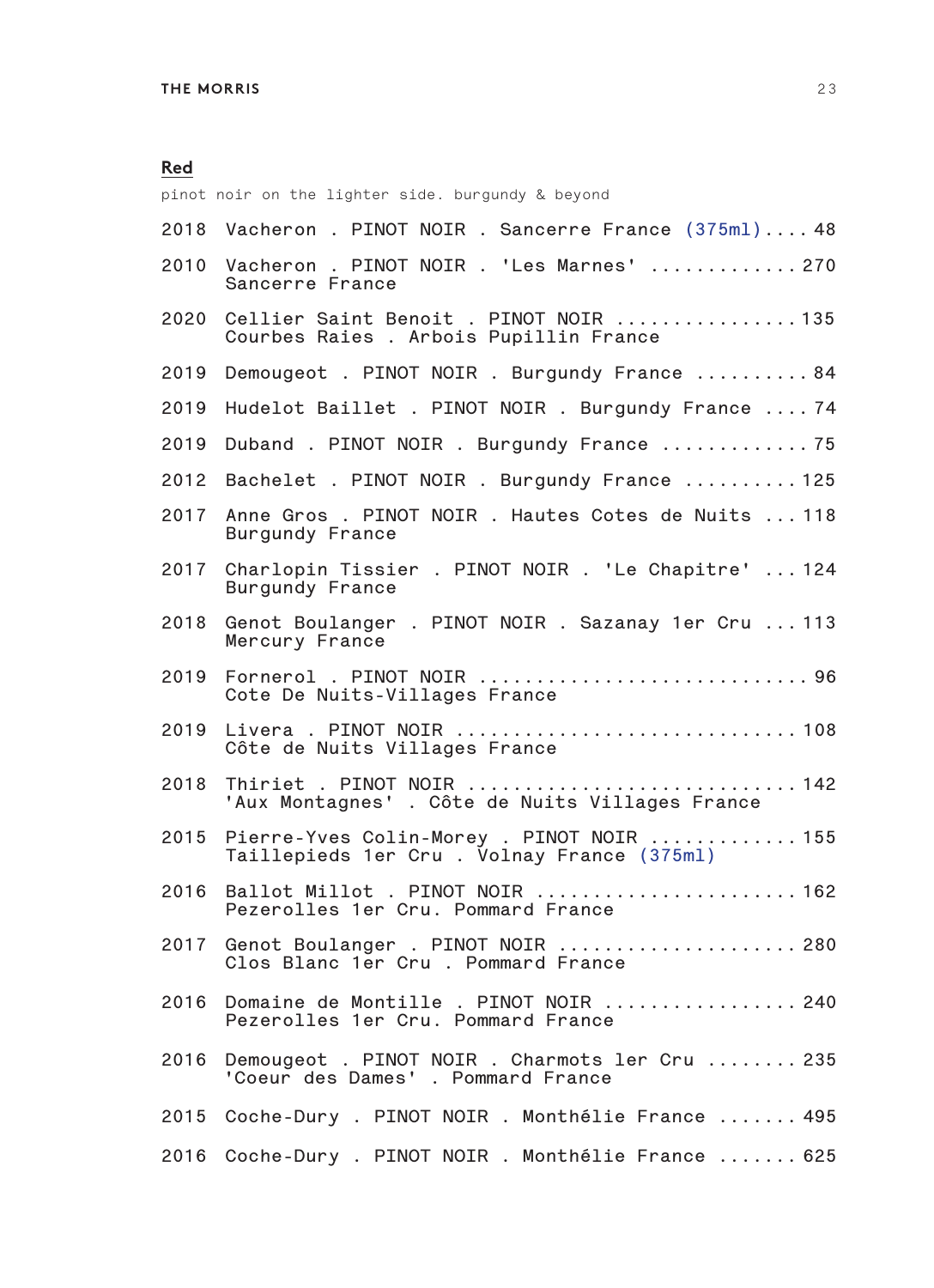fuller-bodied pinot noir. côte de nuits burgundy

|      | 2015 Chevillon . PINOT NOIR  270<br>Les Bousselots 1er Cru . Nuits Saint George France        |
|------|-----------------------------------------------------------------------------------------------|
| 2009 | Chevillon . PINOT NOIR  390<br>Les Pruliers 1er Cru . Nuits Saint George France               |
| 2016 | Les Beaumonts 1er Cru. Vosne-Romanée France                                                   |
| 2016 | Les Noirots 1er Cru . Chambolle-Musigny France (375ml)                                        |
|      | 2017 Charlopin Tissier . PINOT NOIR  117<br>Les Longeroies . Marsannay France                 |
|      | 2017 Charlopin Tisser . PINOT NOIR  210<br>Vosne-Romanee France                               |
|      | 2005 Cecile Tremblay . PINOT NOIR  1690<br>Vosne-Romanee France                               |
|      | 2011 Cecile Tremblay . PINOT NOIR  375<br>'Cuvée Les Cabottes' . Chambolle-Musigny France     |
|      | 2014 Cecile Tremblay . PINOT NOIR  555<br>Les Feusselottes 1er Cru . Chambolle-Musigny France |
| 2014 | Ghislaine Barthod . PINOT NOIR  265<br>Chambolle-Musigny France                               |
| 2013 | Ghislaine Barthod . PINOT NOIR  432<br>Les Charmes 1er Cru. Chambolle-Musigny France          |
| 2013 | Ghislaine Barthod . PINOT NOIR  455<br>Les Chatelots 1er Cru . Chambolle-Musigny France       |
| 2017 | Dujac. PINOT NOIR. Les Gruenchers 1er Cru  550<br>Chambolle-Musigny France                    |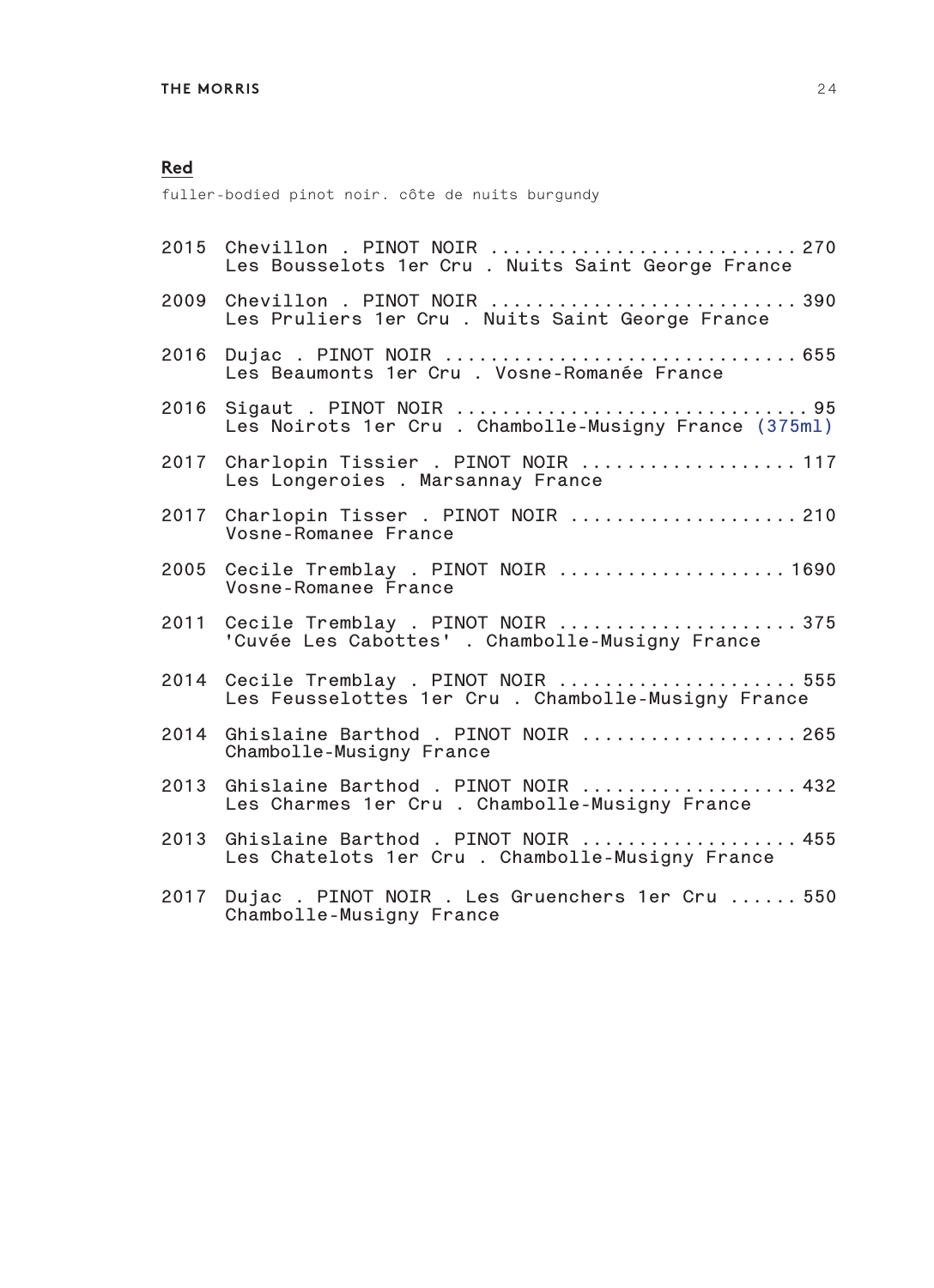fuller-bodied pinot noir. côte de nuits burgundy

|      | 2018 Dujac . PINOT NOIR  270<br>Morey-Saint-Denis France                             |
|------|--------------------------------------------------------------------------------------|
|      | 2016 Dujac . PINOT NOIR  405<br>1er Cru. Morey-Saint-Denis France                    |
|      | Les Loups 1er Cru . Morey-Saint-Denis France                                         |
| 2009 | Groffier . PINOT NOIR 435<br>Gevrey-Chambertin France                                |
|      | 2019 Livera . PINOT NOIR . en Champs  167<br>Gevrey-Chambertin France                |
|      | 1999 Livera . PINOT NOIR . en Etelois  285<br>Gevrey-Chambertin France               |
|      | 2005 Claude Dugat . PINOT NOIR  485<br>Gevrey-Chambertin France                      |
| 2008 | Claude Dugat . PINOT NOIR  440<br>Gevrey-Chambertin France                           |
|      | 2017 Duroche. PINOT NOIR. Lavaux St-Jacques 1er Cru. 351<br>Gevrey-Chambertin France |
|      | 2009 Fourrier . PINOT NOIR . 'VV'  420<br>Gevrey-Chambertin France                   |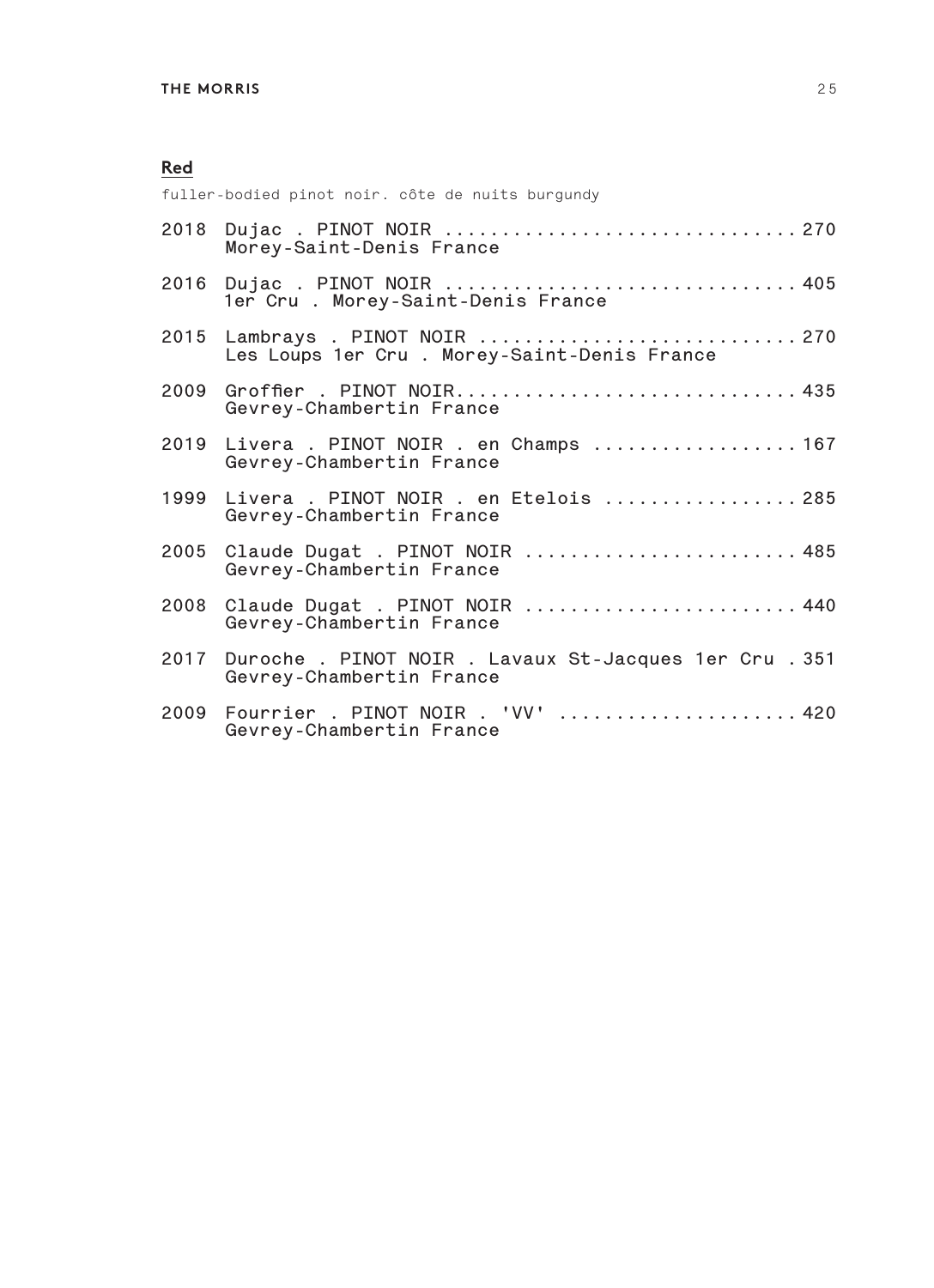the grand crus

| 2016 | Raphet . PINOT NOIR . Clos Vougeot France  395                                       |
|------|--------------------------------------------------------------------------------------|
| 2009 | Domaine de Montille. PINOT NOIR 450<br>Clos du Roi . Corton France                   |
| 2010 | Ponsot . PINOT NOIR . Clos de le Roche  1985<br>Morey-Saint-Denis France             |
| 2004 | Cecile Tremblay . PINOT NOIR  2200<br>Chapelle Chambertin . Gevrey-Chambertin France |
| 2011 | Bachelet . PINOT NOIR . Charmes-Chambertin 625<br>Gevrey-Chambertin France           |
| 2011 | Charlopin . PINOT NOIR . Charmes-Chambertin 340<br>Gevrey-Chambertin France          |
| 2017 | Duroche . PINOT NOIR . Charmes-Chambertin  620<br>Gevrey-Chambertin France           |
| 2012 | Duroche . PINOT NOIR . Clos de Beze  1950<br>Gevrey-Chambertin France                |
| 2017 | Charlopin Tissier . PINOT NOIR 999<br>Clos Vougeot France                            |
| 1999 | Michel Noellat . PINOT NOIR . Chapelle-Chambertin . 595<br>Gevrey-Chambertin France  |
| 2009 | Livera . PINOT NOIR . Chapelle-Chambertin  605<br>Gevrey-Chambertin France           |
| 2016 | Livera . PINOT NOIR Chapelle-Chambertin  525<br>Gevrey-Chambertin France             |
| 2017 | Livera . PINOT NOIR Chapelle-Chambertin  640<br>Gevrey-Chambertin France             |
| 2014 | Anne Gros . PINOT NOIR  1150<br>Richebourg . Vosne-Romanee France                    |
| 2017 | Anne Gros . PINOT NOIR  1260<br>Richebourg . Vosne-Romanee France                    |
| 1997 | Dugat-Py . PINOT NOIR . Chambertin  3900<br>Gevrey-Chambertin France                 |
|      |                                                                                      |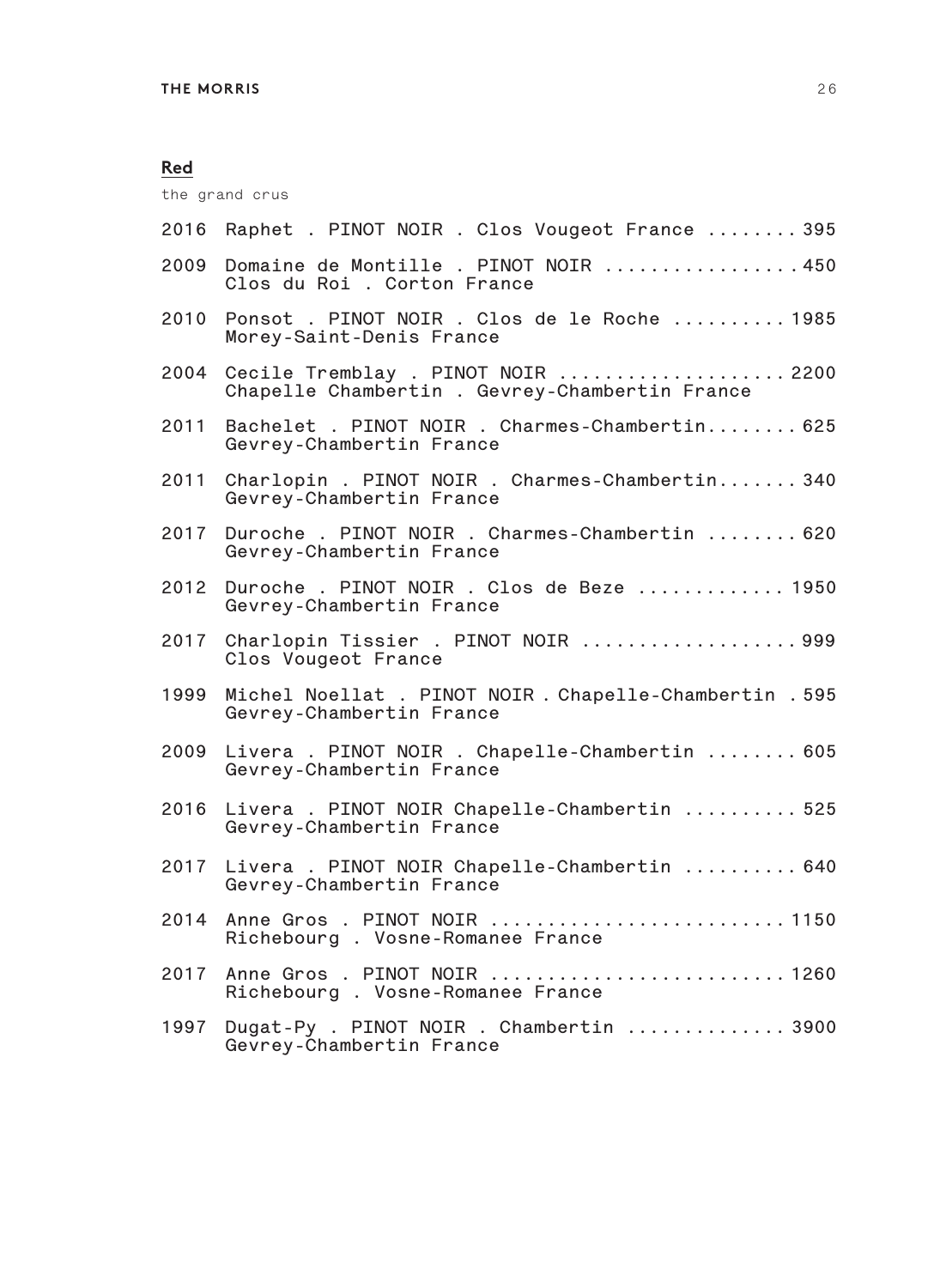domestic pinot noirs to our north

|      | 2019 Littorai . PINOT NOIR . Sonoma Coast 120                      |
|------|--------------------------------------------------------------------|
| 2019 | Minus Tide . PINOT NOIR . Manchester Ridge  68<br>Mendocino        |
| 2018 | Dupuis . PINOT NOIR . 'Le Benedict'  95<br>Anderson Valley         |
| 2015 | Ernest . PINOT NOIR . 'Grandfather'  90<br>Sonoma Coast            |
|      | 2018 Reeve . PINOT NOIR . Kiser . Anderson Valley  175             |
| 2018 | 00. PINOT NOIR. 'Shea'. Willamette Oregon 190                      |
| 2009 | Cristom . PINOT NOIR . 'Louise'  150<br>Eola-Amity Oregon          |
| 2018 | Lingua Franca. PINOT NOIR. 'Mimi's Mind'  180<br>Eola Amity Oregon |
| 2014 | Terrien . PINOT NOIR . Marin  106                                  |
| 2015 | Rhys. PINOT NOIR. Bearwallow  68<br>Anderson Valley (375ml)        |
| 2019 | Anthill . PINOT NOIR . Hawk Hill  115<br>Sonoma Coast              |
| 2019 | Raen . PINOT NOIR . Freestone Occidental 216<br>Sonoma Coast       |
| 2019 | Raen . PINOT NOIR . Fort Ross Seaview  189<br>Sonoma Coast         |
| 2017 | Hirsch. PINOT NOIR. 'East Ridge' 180<br>Sonoma Coast               |
|      | 2017 Hirsch. PINOT NOIR. 'West Ridge' 180<br>Sonoma Coast          |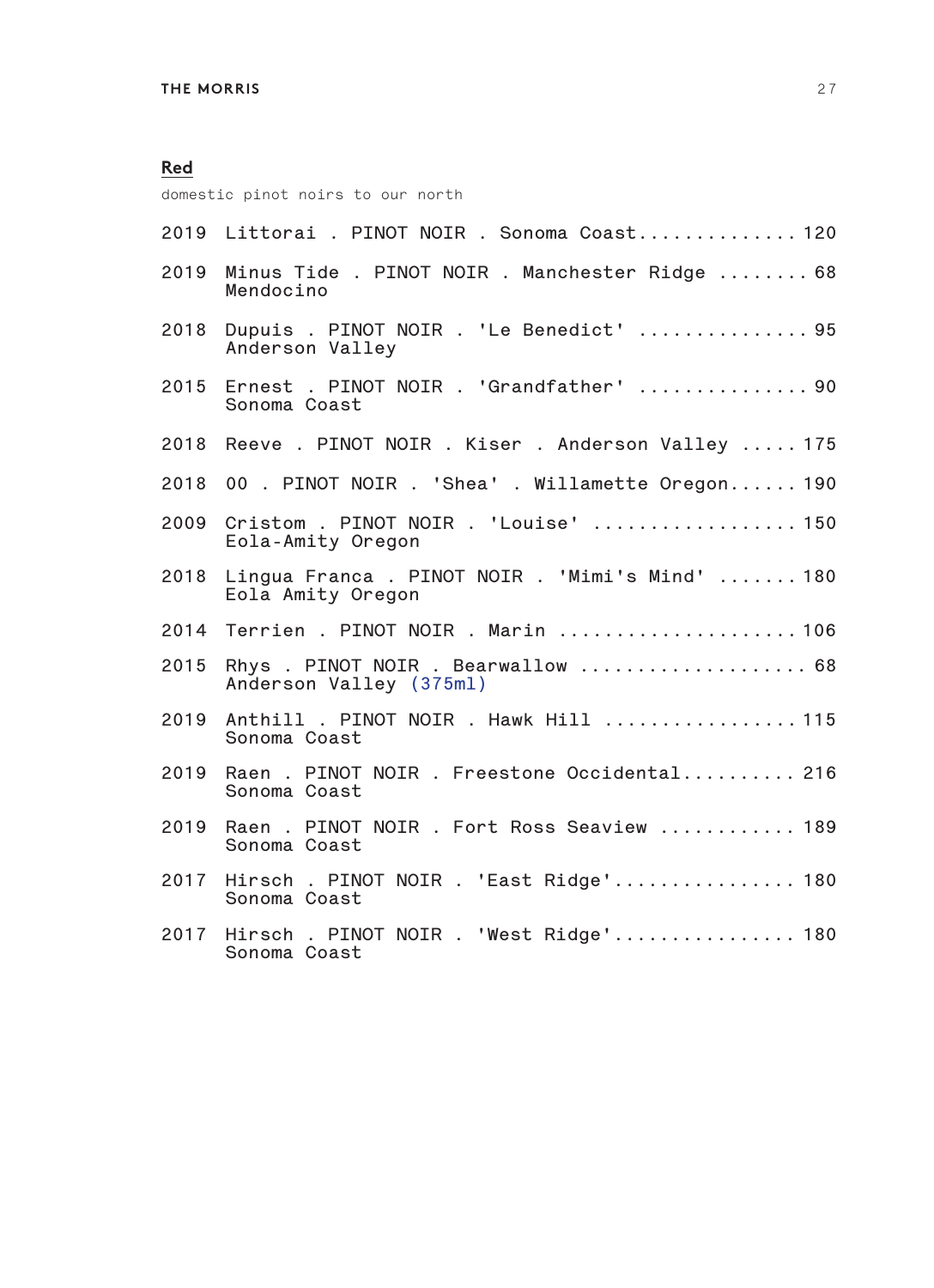domestic pinot noirs to our south

| 2017 Racines . PINOT NOIR . Sta Rita 180                             |
|----------------------------------------------------------------------|
| 2006 Calera . PINOT NOIR . Selleck  130<br>Mt Harlan (375ml)         |
| 2019 Madson . PINOT NOIR . Ascona . Santa Cruz  116                  |
| 2016 Tyler . PINOT NOIR . Santa Barbara  70                          |
| 2014 Tyler . PINOT NOIR . Dierberg  110<br>'Block 5', Santa Maria    |
| 2017 Domaine de la Côte. PINOT NOIR  210<br>La Cote . Sta Rita Hills |
| 2017 Rhys . PINOT NOIR . Pajaro  230<br>Santa Cruz                   |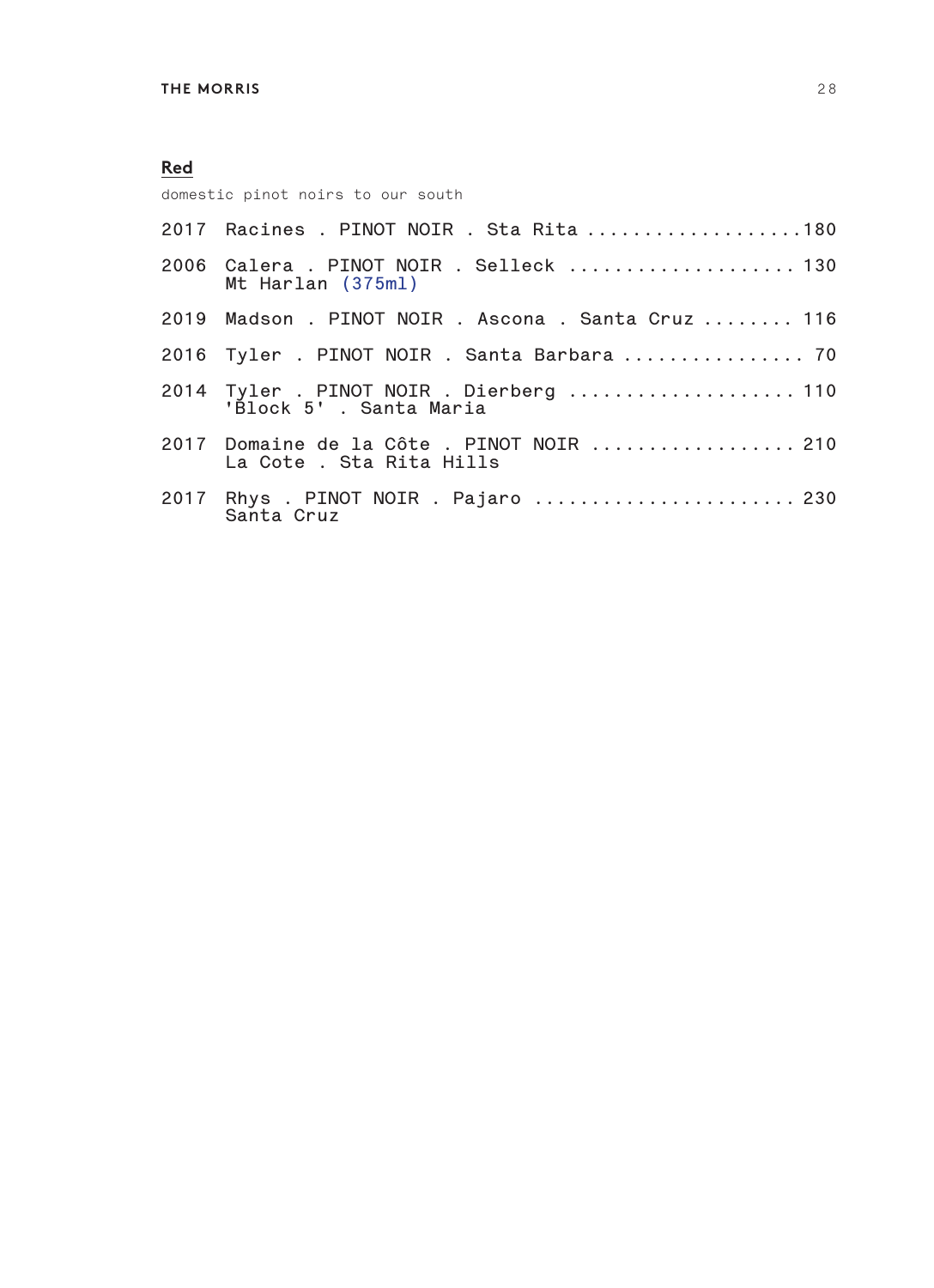| <b>Red</b> |                                                                     |
|------------|---------------------------------------------------------------------|
|            | aged domestic pinot noirs                                           |
|            | 2014 Peay . PINOT NOIR . Scallop Shelf . Sonoma Coast 168           |
|            | 2011 Peay . PINOT NOIR . Scallop Shelf . Sonoma Coast 160           |
|            | 2013 Peay . PINOT NOIR . Pomarium . Sonoma Coast 156                |
|            | 2012 Arnot Roberts . PINOT NOIR . 'Coastlands'  210<br>Sonoma Coast |
|            | 2010 Hirsch. PINOT NOIR. 'East Ridge' 295<br>Sonoma Coast           |
|            | 2011 Hirsch. PINOT NOIR. 'East Ridge' 305<br>Sonoma Coast           |
|            | 2011 Hirsch. PINOT NOIR. 'San Andreas'  250<br>Sonoma Coast         |
|            | 2013 DuMol . PINOT NOIR . 'Estate' . Sonoma Coast  195              |
|            | 2014 DuMol . PINOT NOIR . 'Eoin'  165<br>Petaluma Gap               |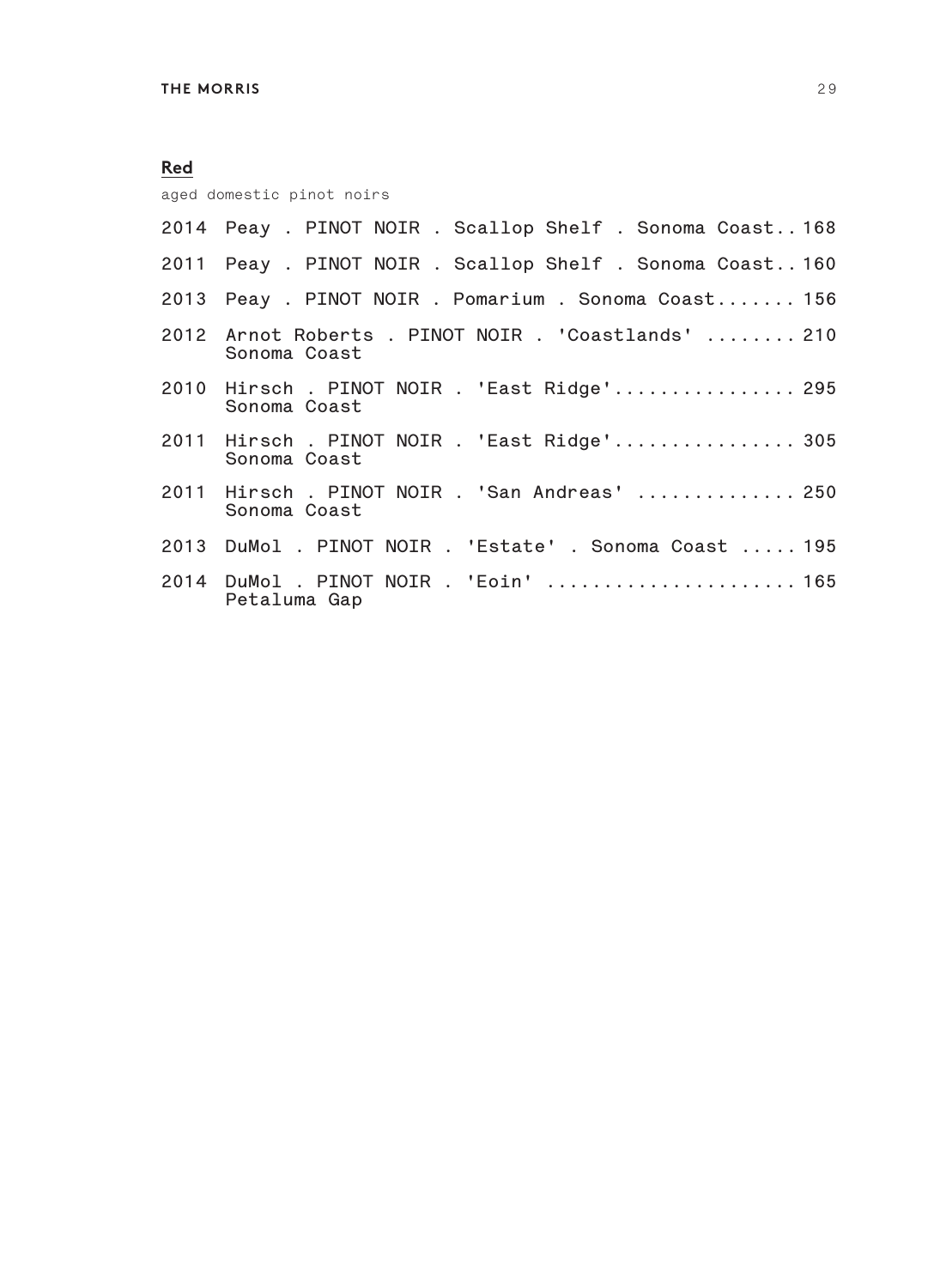## **Red** medium-bodied, spicy, earthy yumminess!

| 2001 Tour Grise . CABERNET FRANC . Saumur France  74                               |
|------------------------------------------------------------------------------------|
| 2020 Arnaud Lambert . CABERNET FRANC 49<br>'Terres Rouges' . Saumur France         |
| 2019 Stater West . CABERNET FRANC . Saumur France  72                              |
| 2019 Chateau Yvonne. CABERNET FRANC. Saumur France 81                              |
| 2001 Breton . CABERNET FRANC  225<br>Les Perrières. Bourgueil France               |
| 2017 Roches Neuves . CABERNET FRANC  99<br>'La Marginale'. Saumur-Champigny France |
| 2016 Terre l'Elu . CABERNET FRANC . 'l'Aiglerie 76<br>Anjou France                 |
| 2018 La Porte Saint Jean . CABERNET FRANC  90<br>Saumur France                     |
| 2017 La Porte Saint Jean . CABERNET FRANC  105<br>'Les Pouches' . Saumur France    |
| 2018 Sanzay . CABERNET FRANC  108<br>'Les Haye Dampierre'. Saumur-Champigny France |
|                                                                                    |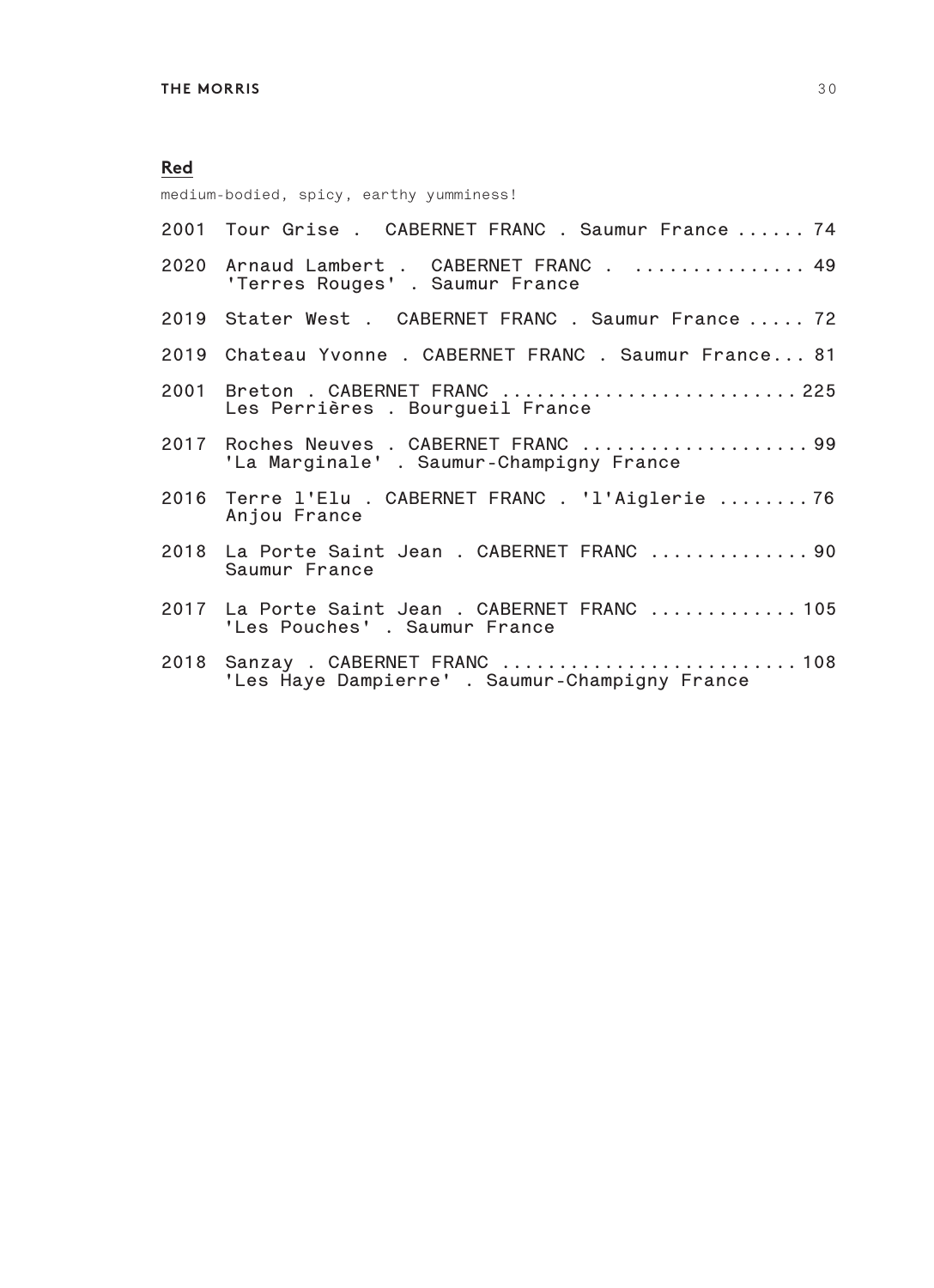medium-bodied, spicy, earthy yumminess!

| 2011 Domaine du Collier . CABERNET FRANC  255<br>'La Charpentrie'. Saumur-Champigny France |
|--------------------------------------------------------------------------------------------|
| 2015 Bel Air . CABERNET FRANC . 'Grand-Mont'  120<br>Bourgueil France                      |
| 2017 Sanzay . CABERNET FRANC  150<br>'Les Poyeux' . Saumur-Champigny France                |
| 2015 Petit Saint Vincent . CABERNET FRANC  95<br>'Les Poyeux' . Saumur-Champigny France    |
| 2013 Clos Rougeard . CABERNET FRANC  350<br>Saumur-Champigny France                        |
| 2014 Clos Rougeard . CABERNET FRANC  325<br>Saumur-Champigny France                        |
| Les Poyeux . Saumur-Champigny France                                                       |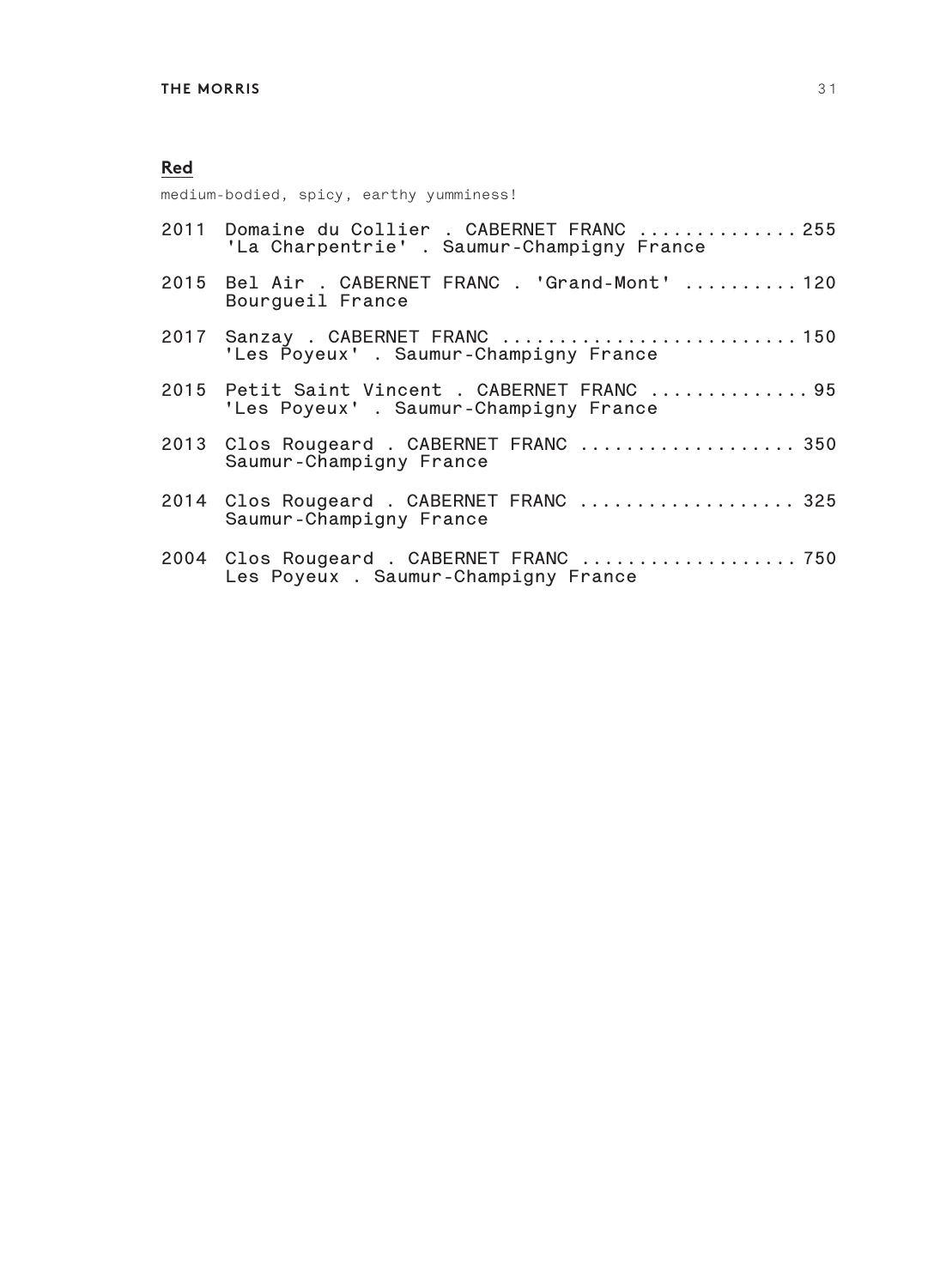northern rhones from saint-joseph: round, fudgy & friendly

|      | 2019 Aurélien Chatagnier . SYRAH  84<br>'La Sybarite'. Saint-Joseph France      |
|------|---------------------------------------------------------------------------------|
|      | 2019 Aurélien Chatagnier . SYRAH 138<br>'Zelee' . Saint-Joseph France           |
|      | 2017 Etienne Becheras . SYRAH . 'Tour Joviac'  80<br>Saint-Joseph France        |
| 2019 | 'VV' . Saint-Joseph France                                                      |
|      | 2018 Rouchier . SYRAH . 'Luc' . Saint-Joseph France  112                        |
|      | 2014 Coursodon . SYRAH  165<br>'Le Paradis Saint Pierre' . Saint-Joseph France  |
|      | 2017 Coursodon . SYRAH . 'L'Olivaie  99<br>Saint-Jospeh France                  |
| 2012 | Monier Perréol . SYRAH . 'Tradition'  300<br>Saint-Joseph France (MAGNUM)       |
| 2018 | Monier Perréol . SYRAH . 'Tradition' 99<br>Saint-Joseph France                  |
| 2011 | Monier Perréol . SYRAH . 'Terres Blanches'  375<br>Saint-Joseph France (MAGNUM) |
| 2012 | Monier Perréol . SYRAH . 'Terres Blanches'  350<br>Saint-Joseph France (MAGNUM) |
| 2012 | Monier Perréol . SYRAH . 'Les Serves'  195<br>Saint-Joseph France               |
| 2015 | Monier Perréol . SYRAH . 'Les Serves' 150<br>Saint-Joseph France                |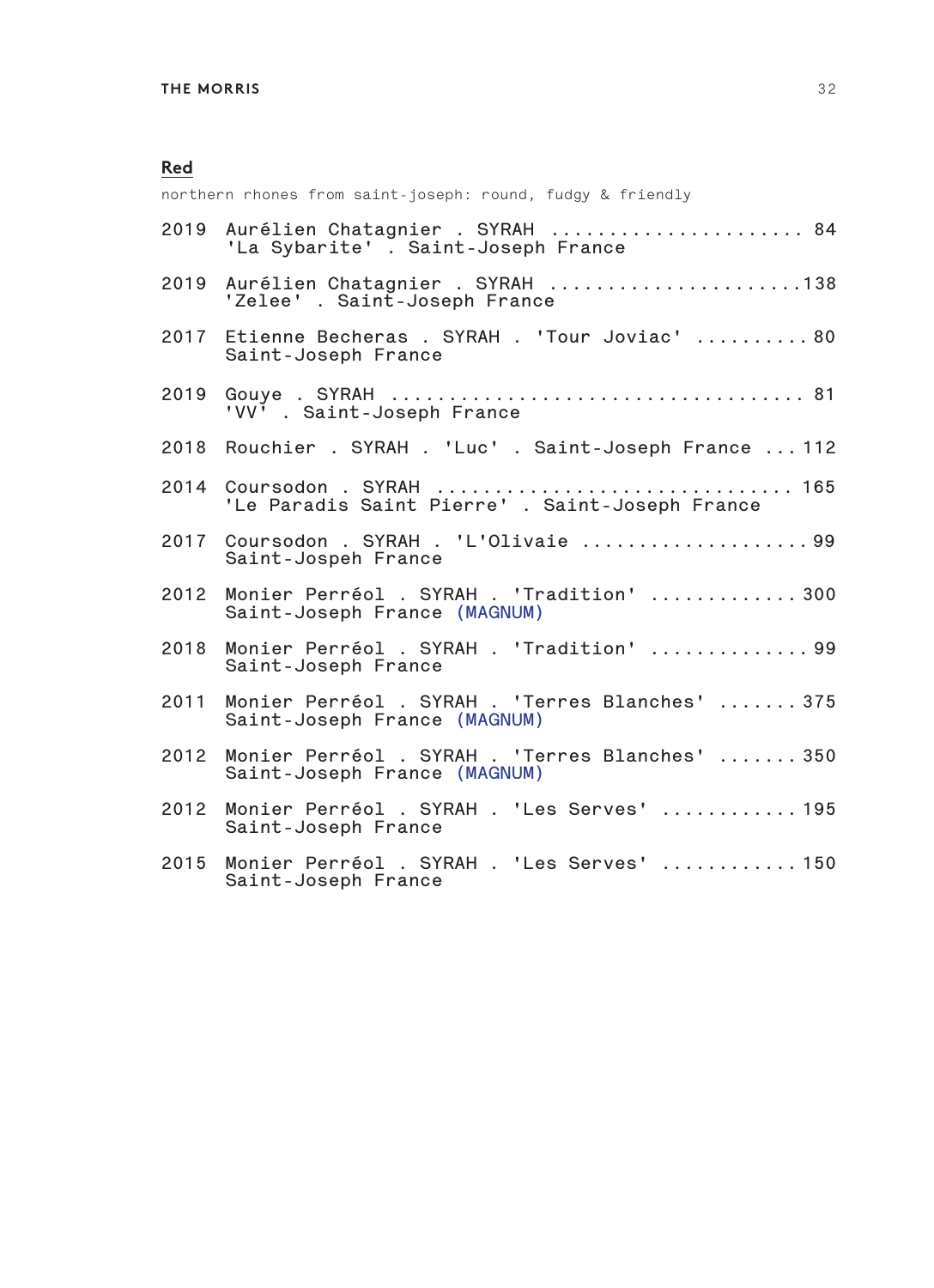northern rhones from cornas: funky, meaty & wild

| 2018 | Aurélien Chatagnier . SYRAH 175<br>Cornas France                   |
|------|--------------------------------------------------------------------|
| 2017 | Cecillon . SYRAH . 'Saint Pierre'  155<br>Cornas France            |
| 1995 | Cuchet-Beliando . SYRAH  365<br>Cornas France                      |
| 1996 | Cuchet-Beliando . SYRAH  305<br>Cornas France                      |
| 2000 | Cuchet-Beliando . SYRAH  345<br>Cornas France                      |
| 2009 | Cuchet-Beliando . SYRAH . 'Chaillot' 600<br>Cornas France (MAGNUM) |
| 2019 | Serrette . SYRAH . 'Patou'  119<br>Cornas France                   |
| 2017 | Mikael Bourg . SYRAH . Cornas France  97                           |
| 2011 | Allemand . SYRAH . 'Chaillot' 645<br>Cornas France                 |
| 2011 | Allemand . SYRAH . 'Chaillot' 895<br>Cornas France (MAGNUM)        |
| 2011 | Allemand . SYRAH . 'Reynard' 950<br>Cornas France (MAGNUM)         |
| 2012 | Allemand . SYRAH . 'Reynard' 650<br>Cornas France                  |
| 2014 | Allemand . SYRAH . 'Reynard' 365<br>Cornas France                  |
| 2015 | Allemand . SYRAH . 'Chaillot' 400<br>Cornas France                 |
| 2015 | Allemand . SYRAH . 'Reynard' 445<br>Cornas France                  |
| 2012 | Clape . SYRAH . Cornas France (MAGNUM)  615                        |
| 2005 | Clape . SYRAH . Cornas France  600                                 |
| 2015 | Clape . SYRAH . Cornas France  300                                 |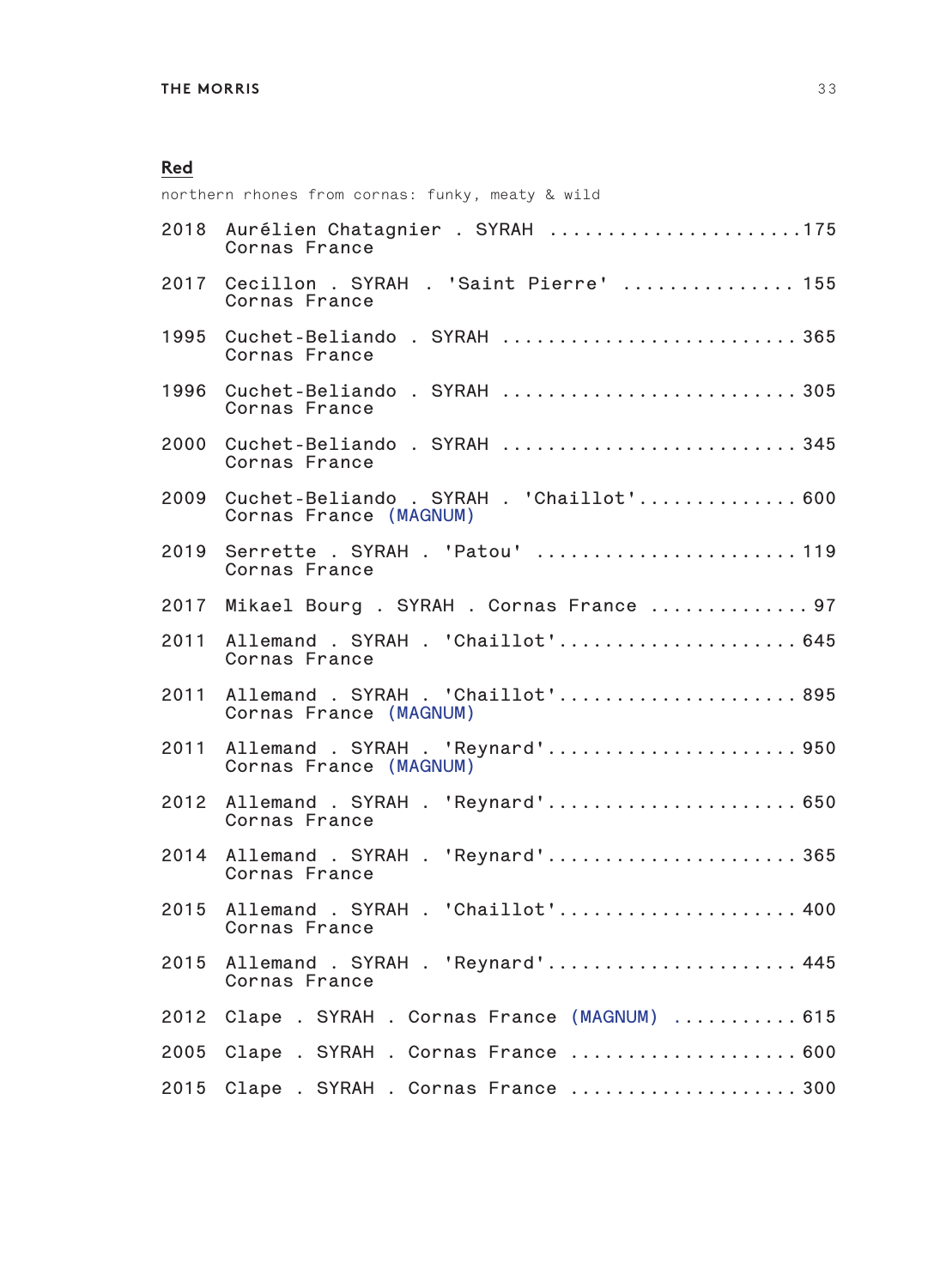côte rôtie. meaty & wild but elegant & majestic

|      | 2019 Cedric Parpette . SYRAH . 'Montmains'  150<br>Côte Rôtie France |
|------|----------------------------------------------------------------------|
|      | 2018 Cedric Parpette . SYRAH . 'Le Plomb'  165<br>Côte Rôtie France  |
|      | 2009 Benetiere . SYRAH . Côte Rôtie France  800<br>(MAGNUM)          |
|      | 2012 Benetiere . SYRAH . Côte Rôtie France  300                      |
|      | 2017 Benetiere . SYRAH . Côte Rôtie France  270                      |
| 2012 | Benetiere . SYRAH . Côte Rôtie France  615<br>(MAGNUM)               |
|      | 2011 Benetiere . SYRAH . 'Dolium' 495<br>Côte Rôtie France           |
|      | 2011 Rostaing . SYRAH . Côte Blonde  360<br>Côte Rôtie France        |
|      | 2013 Rostaing . SYRAH . 'Ampodium'  225<br>Côte Rôtie France         |
|      | 2016 Rostaing . SYRAH . 'Ampodium'  185<br>Côte Rôtie France         |
|      | 2018 JM Stephan . SYRAH . Côte Rôtie France  240                     |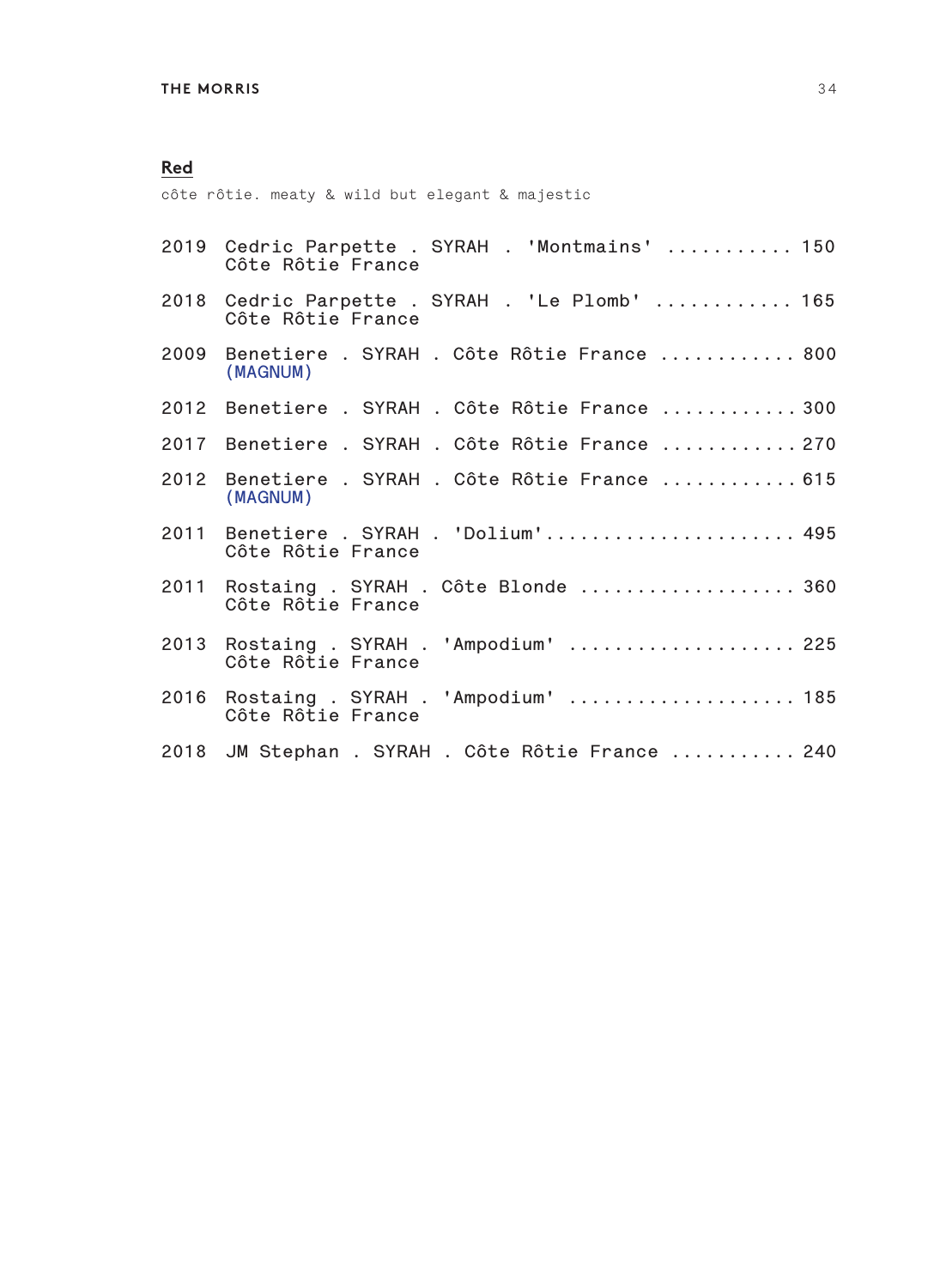côte rôtie. meaty & wild but elegant & majestic

| 2015 Jamet . SYRAH . 'Fructus Voluptus' 265<br>Côte Rôtie France   |
|--------------------------------------------------------------------|
| 2016 Jamet . SYRAH . 'Fructus Voluptus' 300<br>Côte Rôtie France   |
| 2015 Jean-Luc Jamet . SYRAH . 'Terrasses' 225<br>Côte Rôtie France |
| 2005 Jamet . SYRAH . Côte Rôtie France  850                        |
| 2011 Jamet . SYRAH . Côte Rôtie France  625<br>(MAGNUM)            |
| 2012 Jamet . SYRAH . Côte Rôtie France  635<br>(MAGNUM)            |
| 2014 Jamet . SYRAH . Côte Rôtie France  375                        |
| 2015 Jamet . SYRAH . Côte Rôtie France  490                        |
| 2017 Chambeyron-Manin . SYRAH . Côte Rôtie France  190             |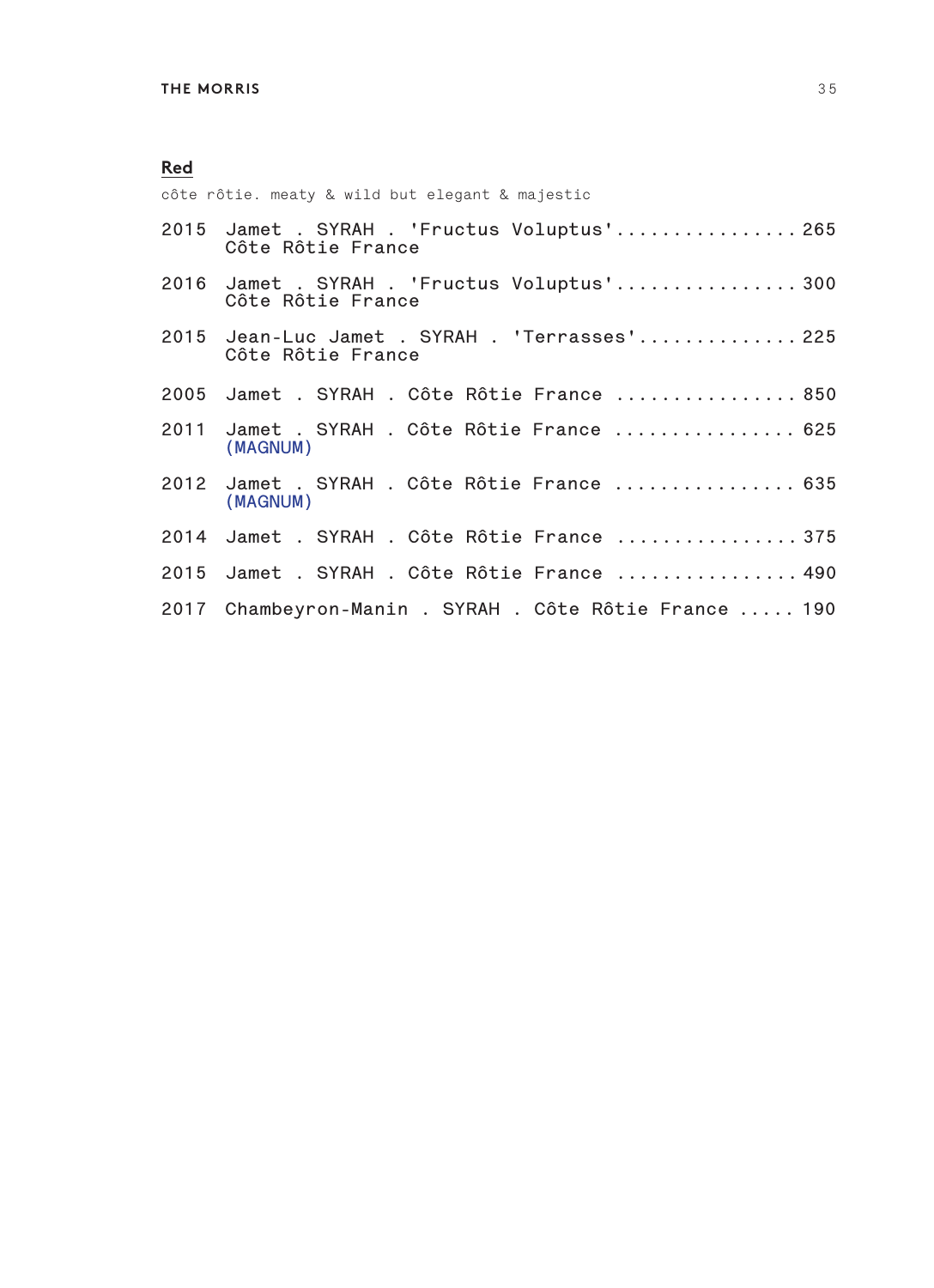domestic syrah & meaty reds

| 2019  Pax . SYRAH . 'Sonoma Hillsides' . Sonoma  96                   |
|-----------------------------------------------------------------------|
| 2019 Love & Terroir . SYRAH 90<br>John Sebastiano . Sta Rita Hills    |
| 2018 Peay . SYRAH . 'La Bruma' . Sonoma Coast  115                    |
| 2018  Peay . SYRAH . 'Les Titans' 69<br>Sonoma Coast . (375ml)        |
| 2019 Minus Tide . SYRAH . Valenti . Mendocin Ridge  72                |
| 2016    Fine Disregard . GRENACHE     84<br>Atlas Piedras . Alexander |
| 2018 Dupuis . SYRAH . Baker . Anderson Valley 95                      |
| 2019 Clape . SYRAH . Cotes Du Rhone France  105                       |
| 2019 Clape . SYRAH . 'Le Vin Des Amis' . France 120                   |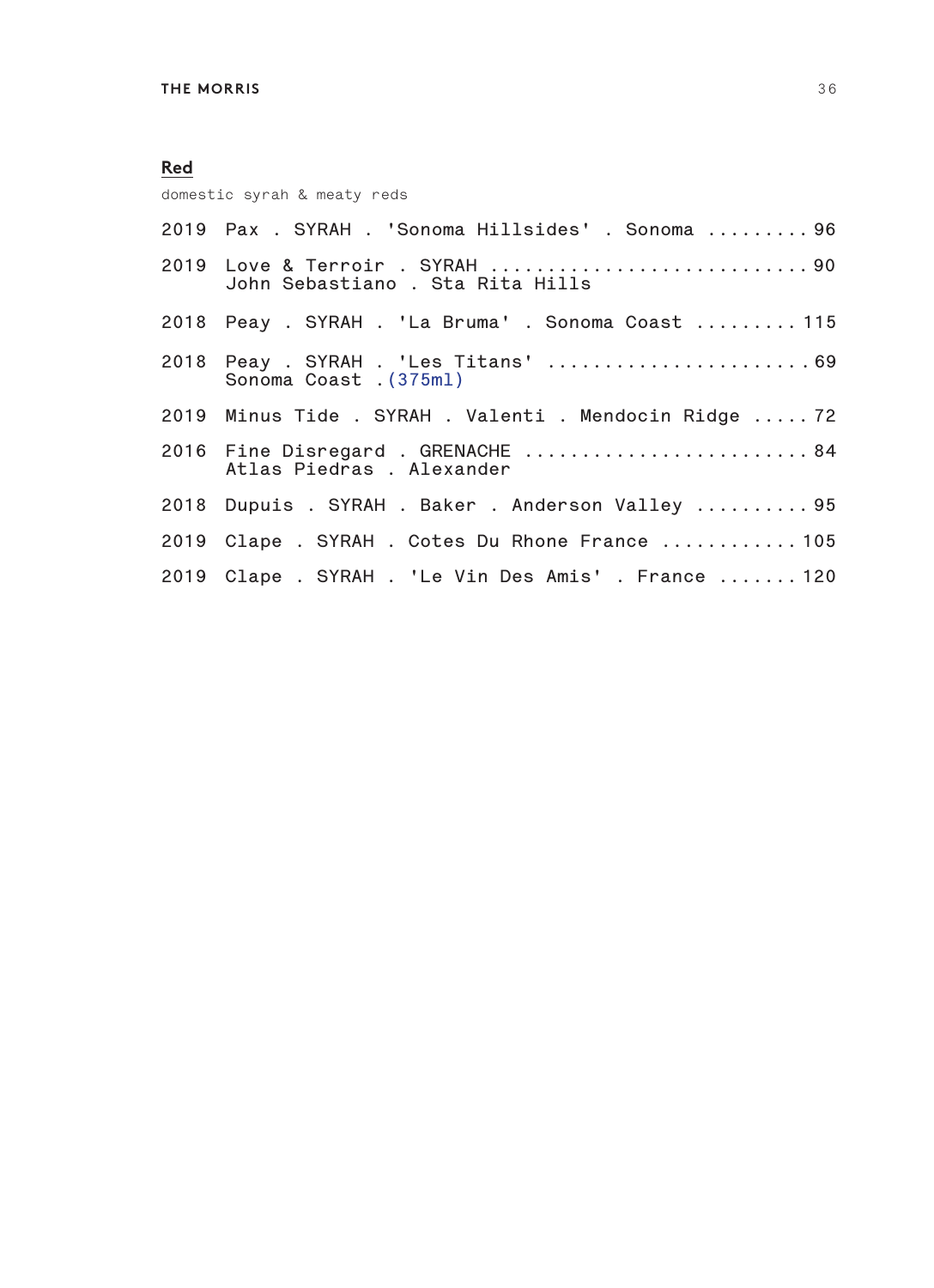versatile reds from all over the world spice-driven, medium- to full-bodied

| 2018 | Dringenberg. ROSSESE. Poscai81<br>Liguria Italy                              |
|------|------------------------------------------------------------------------------|
| 2020 | Trediberri . DOLCETTO . 'Bricco Mollea'  56<br>Dogliani Italy                |
| 2019 | B Mascarello. DOLCETTO. Alba Italy 69                                        |
| 2014 | Rovelotti . NEBBIOLO . 'Chioso dei Pomi' 99<br>Ghemme Italy                  |
| 2018 | Nervi . NEBBIOLO . Gattinara Italy 180                                       |
| 1964 | Antoniolo . NEBBIOLO BLEND . 'Santa Chiara'  355<br>Gattinara Italy          |
|      | 2013 Seam . BARBERA . Barnum . El Dorado  56                                 |
| 2017 | Baricchi . BARBERA . Rive della Coda 75<br>Alba Italy                        |
| 1964 | Cantina di Bacco. BARBERA. Spanna Italy  230                                 |
| 2019 | B Mascarello. BARBERA. San Lorenzo Italy 105                                 |
| 2018 | G. Conterno. BARBERA. 'Vigna Francia'  162<br>Alba Italy                     |
| 2013 | Forlorn Hope . SANGIOVESE . 'Sogni della Speccia' .94<br>Shale Peak . Solano |
| 2017 | Poderi Colla . NEBBIOLO . Bussia . Barolo Italy  135                         |
| 2013 | B Mascarello. NEBBIOLO. Barolo Italy  345                                    |
| 2014 | B Mascarello . NEBBIOLO . Barolo Italy  335                                  |
| 1964 | Oddero . NEBBIOLO . Barolo Italy  595                                        |
| 2015 | Soldera . SANGIOVESE . Tuscany Italy  1200                                   |
| 2015 | Soldera . SANGIOVESE . Tuscany Italy (MAGNUM) 2300                           |
| 2019 | Tempier . MOURVEDRE . Bandol France (375ml)75                                |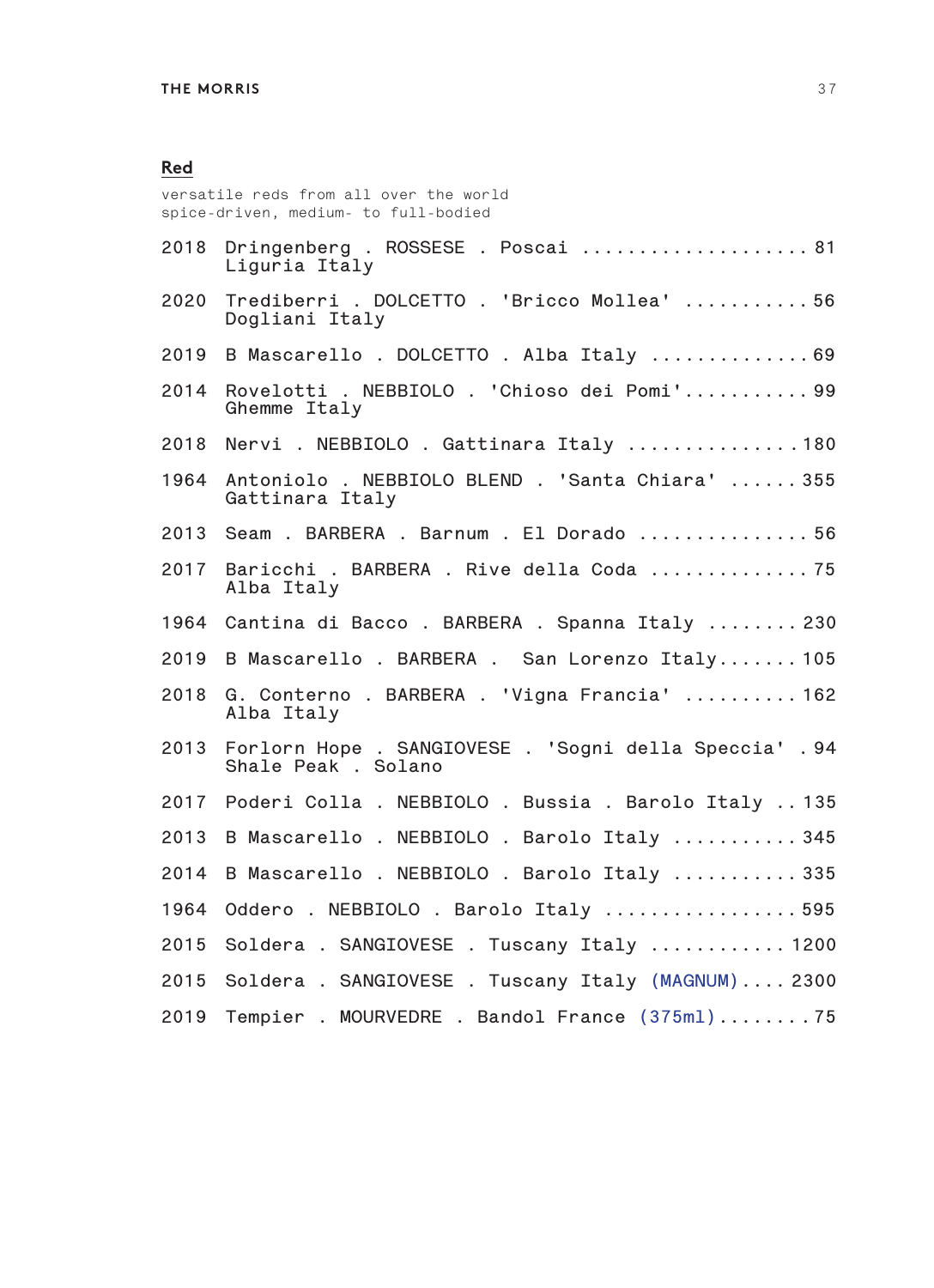spice-driven, medium to full-bodied

| 2011 Paolo Bea . SAGRANTINO . Vigneto Cerrete333<br>Montefalco. Umbria Italy |  |
|------------------------------------------------------------------------------|--|
| 2009 Montevertine . SANGIOVESE . 'Pergole Torte'  280<br>Tuscany Italy       |  |

- **2010 Montevertine . SANGIOVESE . 'Pergole Torte' ...... 600 Tuscany Italy (MAGNUM)**
- **2010 Montevertine . SANGIOVESE . 'Pergole Torte' ..... 1200 Tuscany Italy (3 Liter)**
- **2018 Caparsa . SANGIOVESE . 'Mimma' ................... 150 Tuscany Italy**
- **2015 Lino Maga . CROATINA BLEND . Barbacarlo .......... 270 Oltrepo Pavese Italy**
- **2017 Lino Maga . CROATINA BLEND . Barbacarlo .......... 270 Oltrepo Pavese Italy**
- **2015 Quintarelli . CORVINA BLEND ...................... 135 'Primofiore' . Veneto Italy**
- **2014 Quintarelli . CORVINA BLEND ...................... 220 'Ca del Merlo' . Veneto Italy**
- **2007 Quintarelli . CORVINA BLEND ...................... 595 Amarone Classico . Veneto Italy**
- **2011 Quintarelli . CORVINA BLEND ...................... 650 Amarone Classico . Veneto Italy**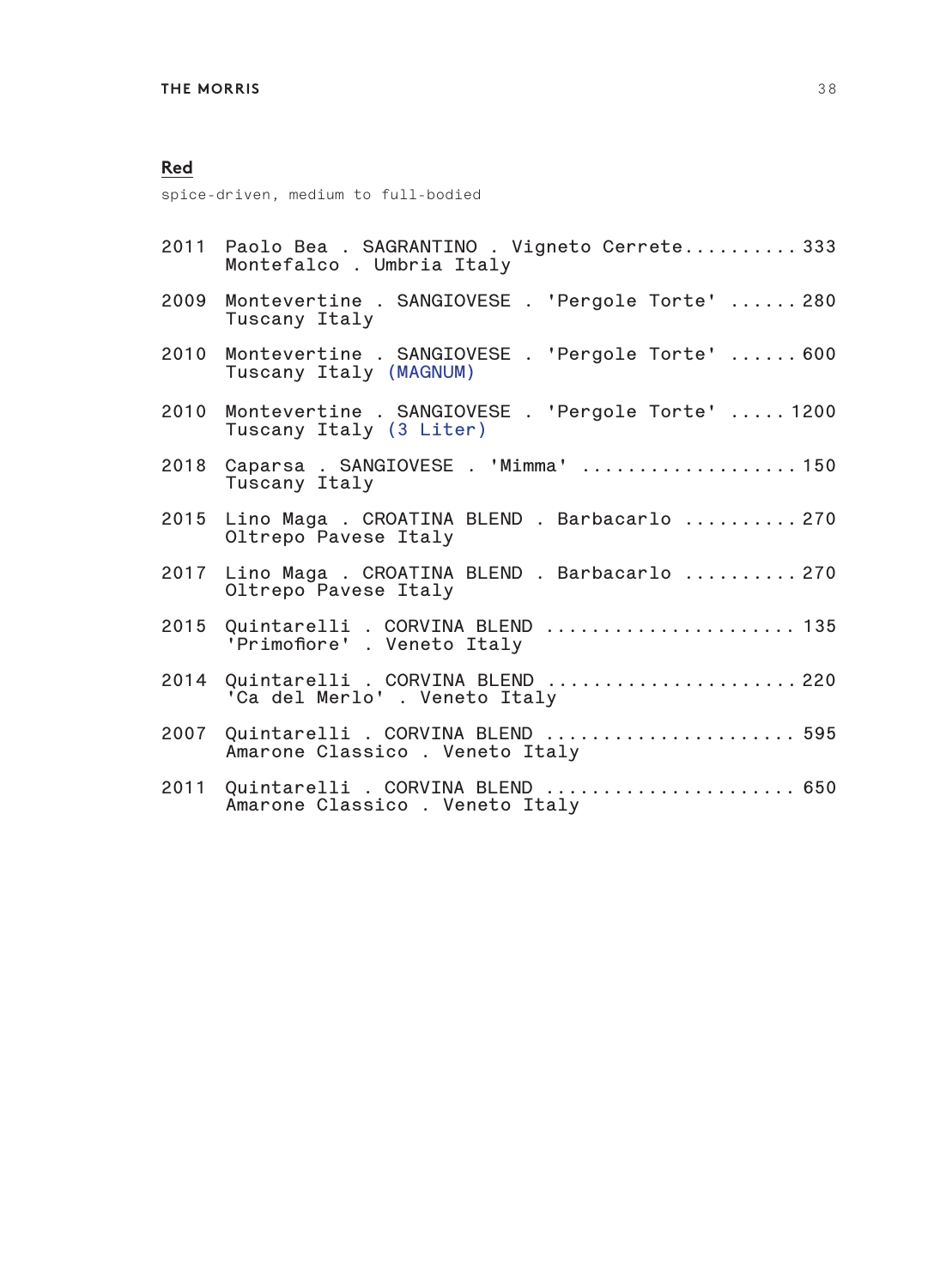lacy, lifted red fruit with spice

|      | Ardeche France                                                                                           |
|------|----------------------------------------------------------------------------------------------------------|
|      | 2016 Cave Caloz . CORNALIN . Valais Switzerland  142                                                     |
|      | 2015 Ochota Barrels . MERLOT & GRENACHE BLEND  88<br>'Texture of Sunshine V2' . Adelaide Hills Australia |
|      | 2020 Sortevera . LISTAN NEGRO BLEND . Tenerife Spain  90                                                 |
|      | 2017 Viñedos del Jorco. GARNACHA  60<br>Cabreros . Castilla y Leon Spain                                 |
|      | 2019 Sandlands . RED BLEND . 'Red Table Wine'  74<br>Lodi                                                |
|      | 2018 Minus Tide . CARIGNAN . Feliz Creek  60<br>Hopland                                                  |
|      | 2019 Woods . ZINFANDEL . Capo Creek . Dry Creek 66                                                       |
|      | 2015 Tribute to Grace .GRENACHE . Provisor  110<br>Dry Creek                                             |
|      | 2014 Cave Caloz . HUMAGNE ROUGE  112<br>Valais Switzerland                                               |
|      | 2018 Bedrock . ZINFANDEL . Schmiedt Road. Lodi 64                                                        |
| 2014 | Montmirial . GRENACHE . 'Cuvée de Beauchamp' 120<br>Gigondas France (MAGNUM)                             |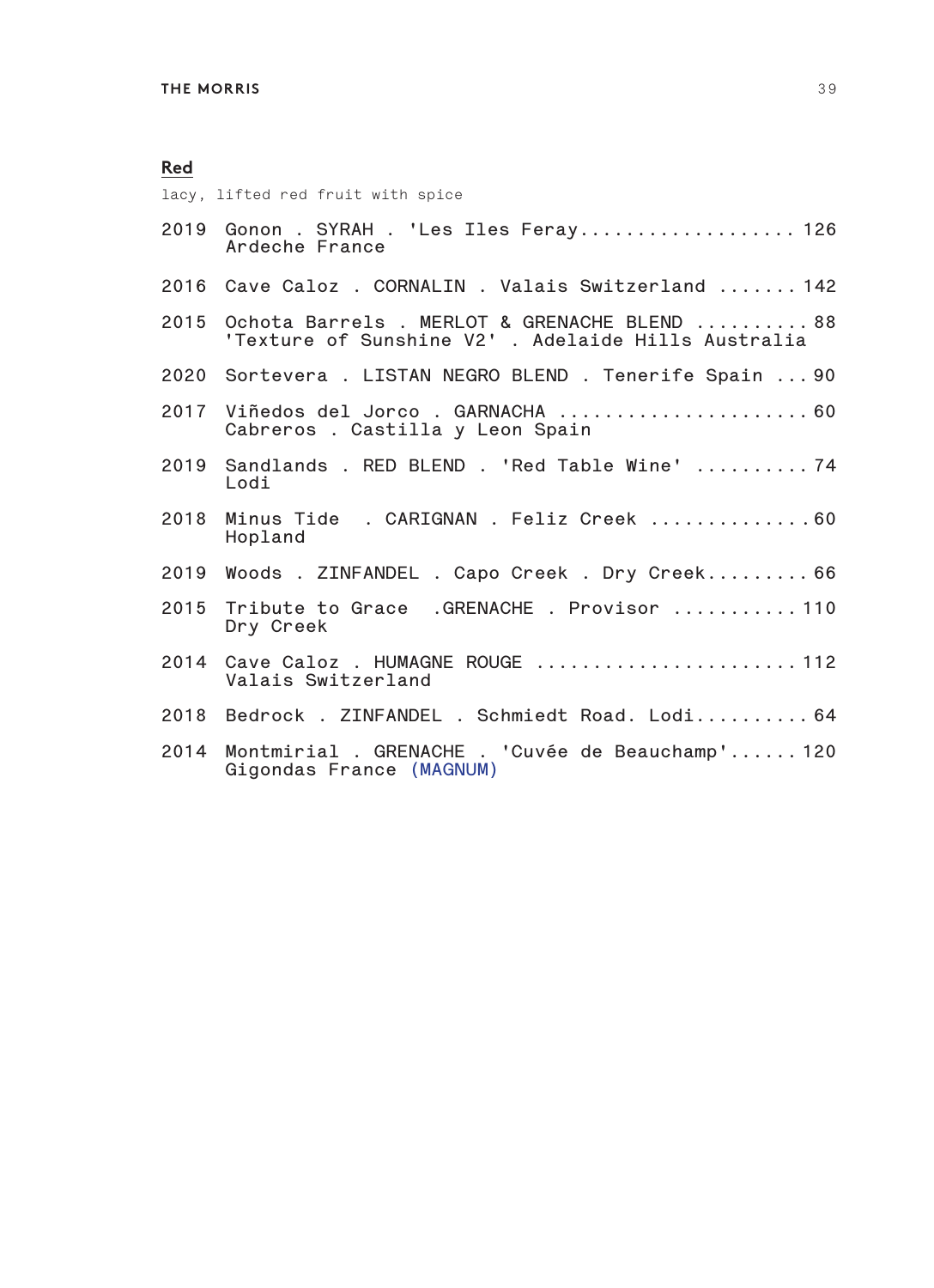full-bodied reds & some fun old californians

| 2018 | Jaimee Motley . CABERNET SAUVIGNON . 'Claret' 96<br>Massa . Monterey                         |
|------|----------------------------------------------------------------------------------------------|
| 2019 | Comptoir . CABERNET BLEND . 'Meritage'  60<br>Ballard Canyon                                 |
| 2018 | Galouchey . RIGHT BANK BLEND  88<br>'Vin de Jardin' . Bordeaux France                        |
| 2017 | Unturned Stone . CABERNET SAUVIGNON  90<br>'Spiders Chase' . Waterhorse Ridge . Sonoma Coast |
| 2017 | La Fleur Garderose . CABERNET FRANC/MERLOT  58<br>Bordeaux France                            |
| 2017 | Jaimee Motley . CABERNET SAUVIGNON  156<br>Peter Martin Ray . Santa Cruz Mountains           |
| 2011 | Pichon-Longueville Baron  298<br>CABERNET SÁUVIGNON BLEND . Pauillac France                  |
| 2015 | Clos du Jaugueyron . CABERNET/MERLOT  134<br>'Noit' . Margaux France                         |
| 2000 | Corison . CABERNET SAUVIGNON . 'Kronos' . Napa  660                                          |
| 2015 | Corison . CABERNET SAUVIGNON . 'Sunbasket' . Napa . 351                                      |
| 2015 | Corison . CABERNET SAUVIGNON . Napa (375ml) 105                                              |
| 2018 | Corison . CABERNET SAUVIGNON . Napa  200                                                     |
| 2019 | Quilceda Creek . CABERNET SAUVIGNON  436<br>Columbia Valley Washington                       |
| 2018 | Checkerboard . CABERNET BLEND . 'King's Row' 370<br>Diamond Mountain Napa                    |
| 2005 | 3 . CABERNET SAUVIGNON . Gemstone . Napa  188                                                |
| 2006 | Diamond Creek . CABERNET SAUVIGNON  645<br>Red Rock Terrace . Napa                           |
|      | 2017 Sine Qua Non . GRENACHE . 'Gorgeous Victim'  600<br>California                          |
| 2017 | Sine Qua Non . SYRAH . 'Hated Hunter'  600<br>California                                     |
|      | 2015 Sine Qua Non . SYRAH . Eleven Confessions  960<br>Sta Rita Hills                        |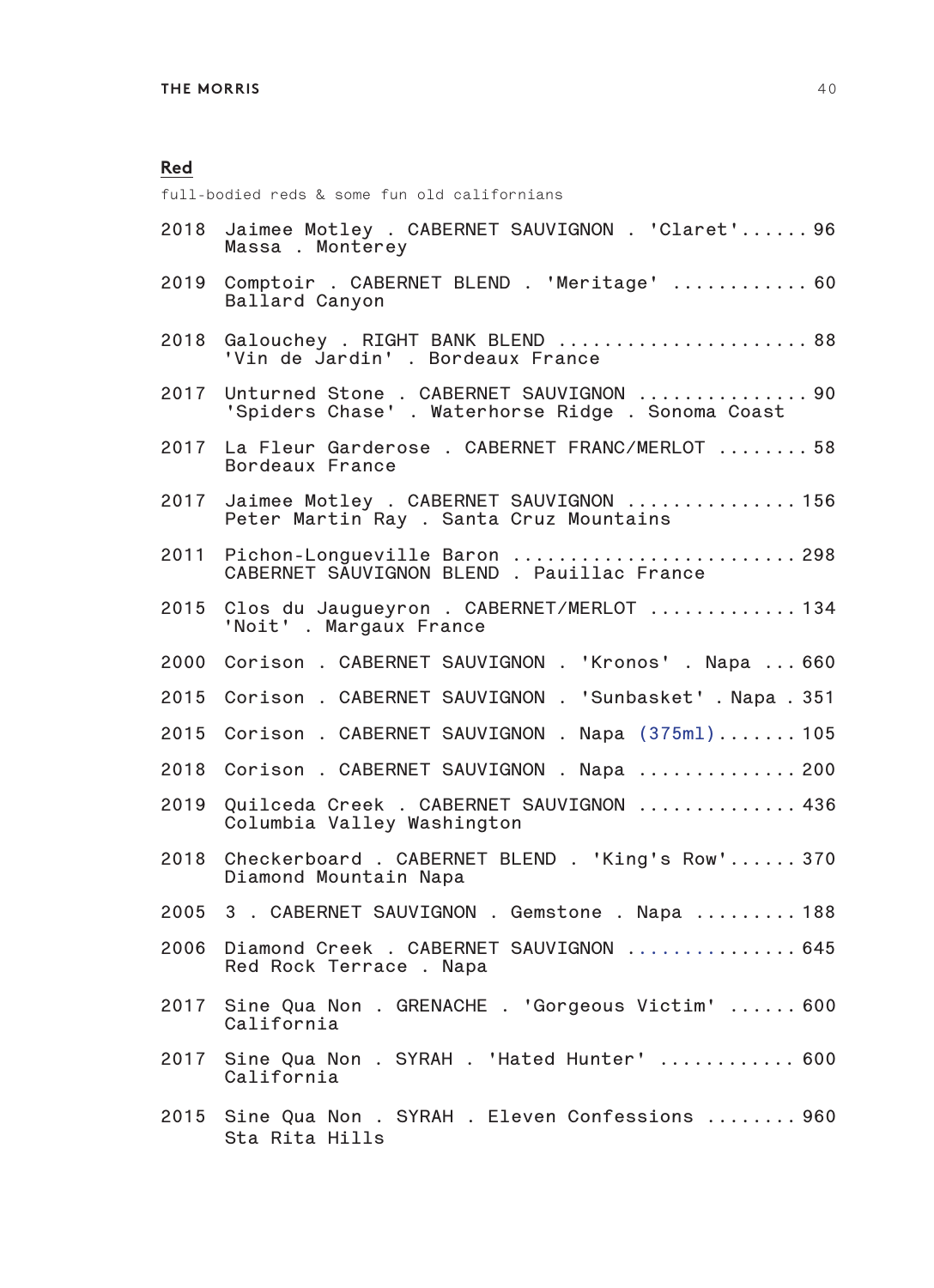some fun old wines

|      | 2013 Alberico . CABERNET SAUVIGNON/MERLOT  220<br>Lazio Italy                             |
|------|-------------------------------------------------------------------------------------------|
| 1985 | El Coto . TEMPRANILLO . Gran Reserva 145<br>'Coto de Imaz' . Rioja Spain                  |
| 1982 | Riojanas . TEMPRANILLO . Reserva  375<br>'Monte Real' . Rioja Spain                       |
| 1970 | Cune . TEMPRANILLO . Imperial Gran Reserva  335<br>Rioja Spain                            |
| 1964 | Paternina . TEMPRANILLO . Gran Reserva  455<br>Rioja Spain                                |
| 1955 | Bilbainas . TEMPRANILLO . 'Vendimia Especial'  435<br>Rioja Spain                         |
| 1990 | Haut Batailley . CABERNET BLEND . Pauillac  270<br>Bordeaux France                        |
| 1985 | la Dominique . MERLOT BLEND . Saint Emilion  295<br>Bordeaux France                       |
| 1975 | Beychevelle . BORDEAUX BLEND . Saint-Julien  360<br>Bordeaux France                       |
|      | 1999 Palmer . BORDEAUX BLEND . Margaux  885<br>Bordeaux France                            |
| 1996 | Ravenswood . CABERNET SAUVIGNON . Gregory  120<br>Sonoma                                  |
| 1993 | Ravenswood . ZINFANDEL . Cooke  89<br>Sonoma Valley                                       |
| 2005 | Jaboulet . SYRAH . 'La Chapelle'  470<br>Hermitage France                                 |
| 1983 | Sullivan . CABERNET SAUVIGNON . 'Estate'  240<br>Rutherford Napa                          |
| 1998 | Musar . CABERNET BLEND  176<br>Bekka Valley Lebanon                                       |
| 2003 | Trevallon . SYRAH/CABERNET SAUVIGNON  336<br>Alpilles France                              |
| 2006 | Arretxea . CABERNET BLEND  180<br>Irouleguy France                                        |
| 2008 | Belle-Brise . MERLOT BLEND . Pomerol France  375                                          |
| 1989 | Beaucastel . MOURVEDRE BLEND  2985<br>'Hommage à Jacques Perrin' . Châteauneuf-du-Pape FR |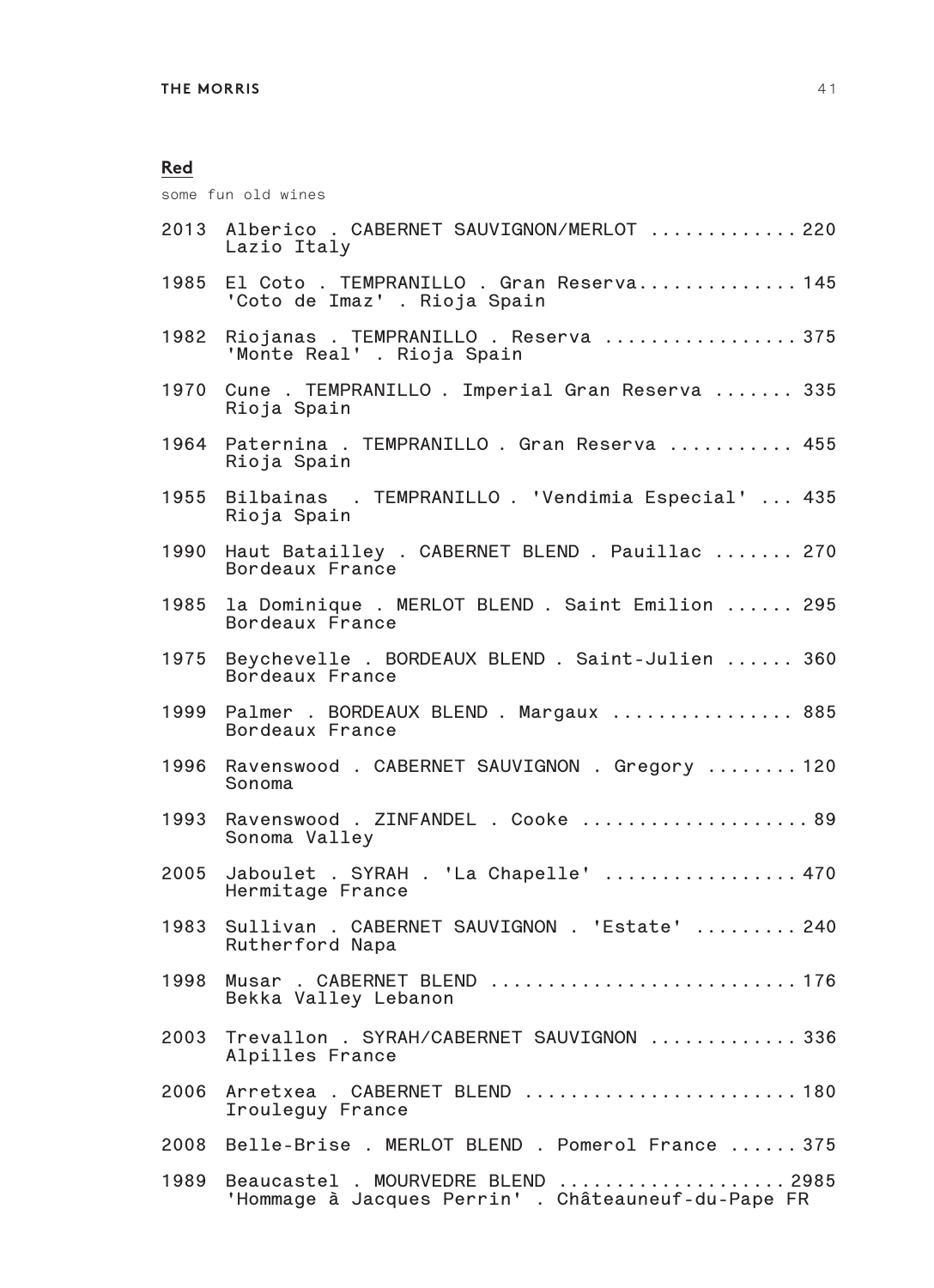#### **Small Bottles**

sparkling

- **MV Gimonnet . CHARDONNAY . Bur . Blanc de Blancs..... 65 Cuis France (375ml)**
- **MV JL Vergnon . CHARDONNAY . Brut . Blanc de Blancs...70 'Conversation' . Mesnil-Sur-Oger France (375ml)**
- **MV Geoffroy . PINOT NOIR . 'Rosé de Saignée' ......... 84 Ay France (375ml)**

white

- **2017 Huet . CHENIN BLANC . Sec . Le Haut-Lieu .......... 48 Vouvray France (375ml)**
- **2017 Huet . CHENIN BLANC . Demi Sec . Le Haut-Lieu ..... 52 Vouvray France (375ml)**
- **2018 FX Pichler . GRUNER VELTLINER . 'M'................ 93 Smaragd . Wachau Austria (375ml)**
- **2004 Calera . CHARDONNAY . Mt Harlan (375ml) ........... 67**
- **2018 Pierre-Yves Colin-Morey . CHARDONNAY . 'VV' ....... 120 Chassagne Montrachet . France (375ml)**
- **2011 Pierre-Yves Colin-Morey . CHARDONNAY ............. 900 Biernvenues-Batard-Montrachet . France (375ml)**

red

| 2018 Vacheron . PINOT NOIR . Sancerre France (375ml) 48                                       |
|-----------------------------------------------------------------------------------------------|
| 2017 Clos de la Chapelle . PINOT NOIR 120<br>Champs Pimont 1er Cru. Beaune France (375ml)     |
| 2016 Sigaut . PINOT NOIR . Les Noirots 1er Cru 95<br>Chambolle-Musigny France (375ml)         |
| 2006 Calera . PINOT NOIR . Selleck 130<br>Mt Harlan (375ml)                                   |
| 2015 Pierre-Yves Colin-Morey . PINOT NOIR  155<br>Taillepieds 1er Cru. Volnay. France (375ml) |
| 2018  Peay . SYRAH . 'Les Titans' 69<br>Sonoma Coast (375ml)                                  |
| 2015 Corison . CABERNET SAUVIGNON  105<br>Napa $(375m1)$                                      |
| 2018 Corison . CABERNET SAUVIGNON . Napa (375ml) 110                                          |
| 2019 Tempier . MOURVEDRE . Bandol France (375ml)75                                            |
| 2000 Musar . CABERNET BLEND  84<br>Bekka Valley Lebanon (375ml)                               |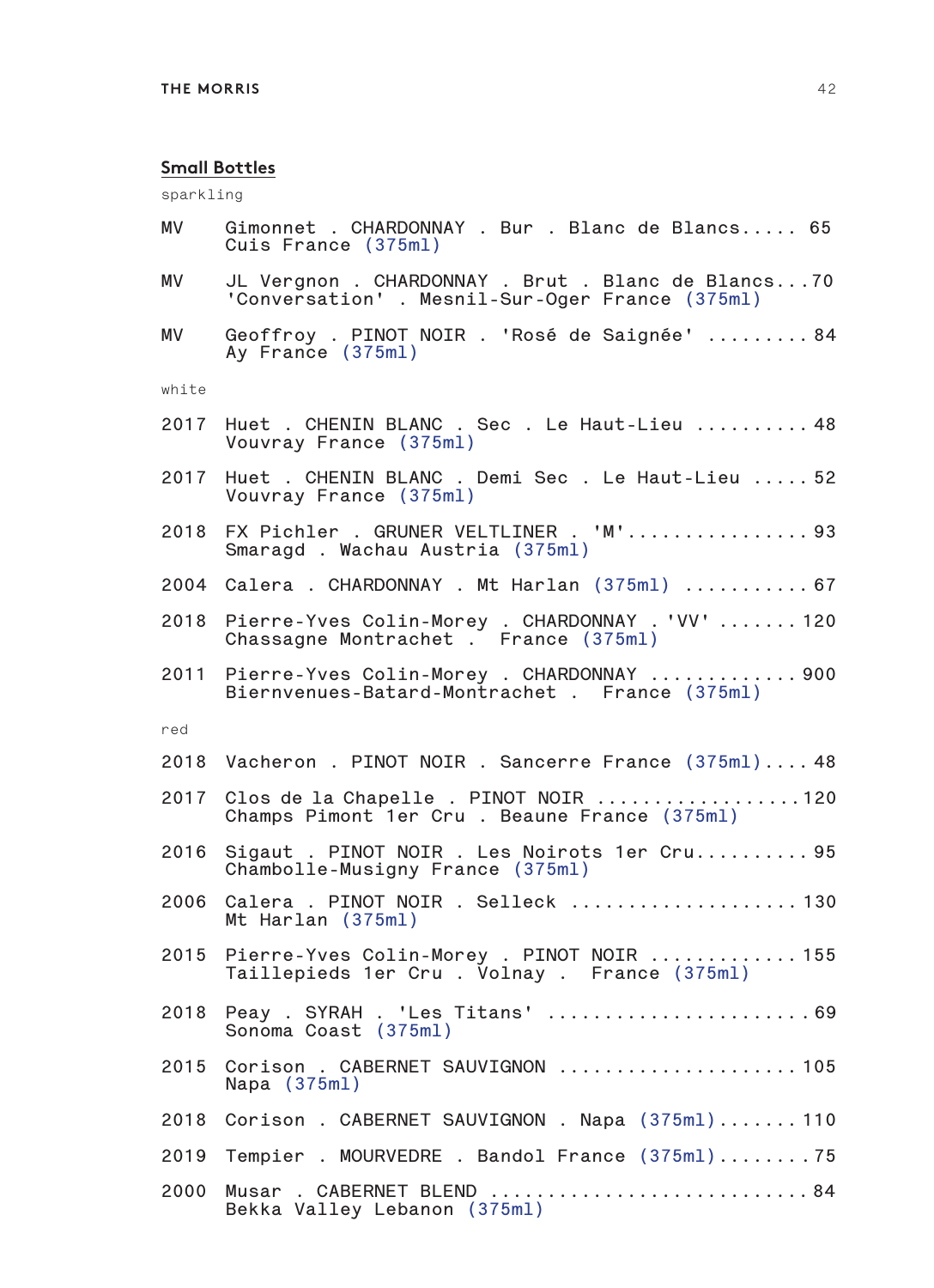bubbles

| MV    | Gimonnet . CHARDONNAY . Brut 296<br>'Cuvée de Réserve' . Côte des Blancs France                |
|-------|------------------------------------------------------------------------------------------------|
|       | 2008 Loriot Pagel . CHARDONNAY . Brut 750<br>Festigny . Vallée de la Marne France              |
| white |                                                                                                |
|       | 2011 Nigl . RIESLING . Privat  260<br>Kremstal Austria (MAGNUM)                                |
|       | 1995 Nikolaihof . RIESLING . 'Vinothek' 600<br>Wachau Austria (MAGNUM)                         |
|       | 2015 Von Simmern . RIESLING . Kabinett  101<br>Erbacher Marcobrunn . Rheingau Germany (MAGNUM) |
|       | 2011 Willi Schaefer . RIESLING . Spatlese  230<br>Graacher Domprost . Mosel Germany (MAGNUM)   |
|       | 2019 Bonoit Courault . CHENIN BLANC  130<br>'Le Petit Chemin' . Anjou France (MAGNUM)          |
|       | 2011 Ganevat . CHARDONNAY . 'Florine' 366<br>Jura France (MAGNUM)                              |
|       | 2012 Ganevat . CHARDONNAY . 'Florine' 300<br>Jura France (MAGNUM)                              |
|       | 2011 Ganevat . CHARDONNAY . 'Grusse En Billat' 311<br>Jura France (MAGNUM)                     |
|       | 2012 Ganevat . CHARDONNAY . 'Grusse En Billat' 315<br>Jura France (MAGNUM)                     |
|       | 2011 Ganevat . CHARDONNAY . 'Les Grand Teppes' 420<br>Jura France (MAGNUM)                     |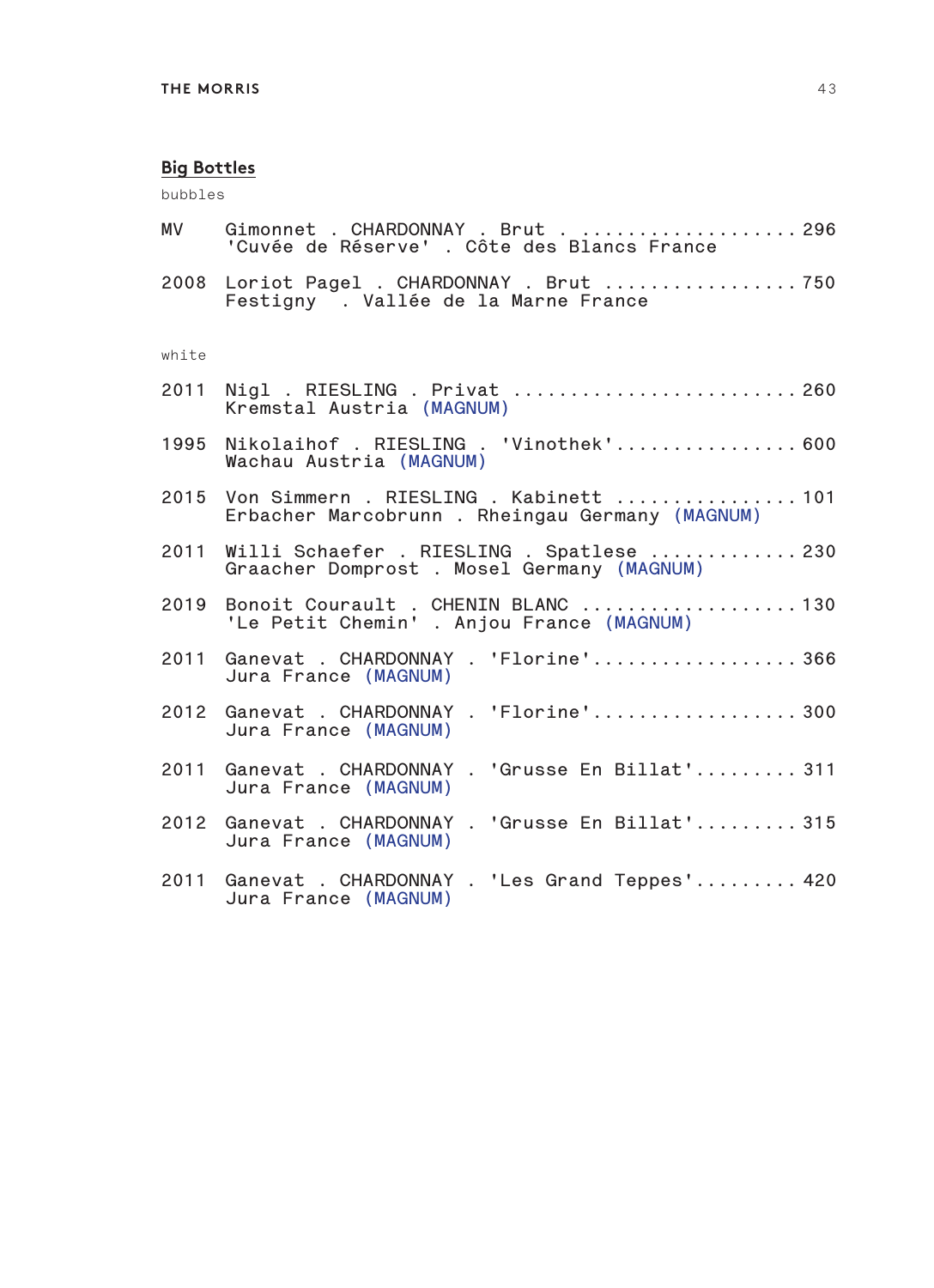white

| 2008 Ganevat . CHARDONNAY . 'Marguerite'  441<br>Jura France (MAGNUM)                                             |
|-------------------------------------------------------------------------------------------------------------------|
| 2010 Ganevat . CHARDONNAY . 'Marguerite'  441<br>Jura France (MAGNUM)                                             |
| 2011 Ganevat . CHARDONNAY . 'Marguerite'  426<br>Jura France (MAGNUM)                                             |
| 2012 Ganevat . CHARDONNAY . 'Marguerite'  420<br>Jura France (MAGNUM)                                             |
| 2012 Pierre-Yves Colin-Morey . CHARDONNAY  600<br>Vides Bourses 1er Cru . Chassagne-Montrachet<br>France (MAGNUM) |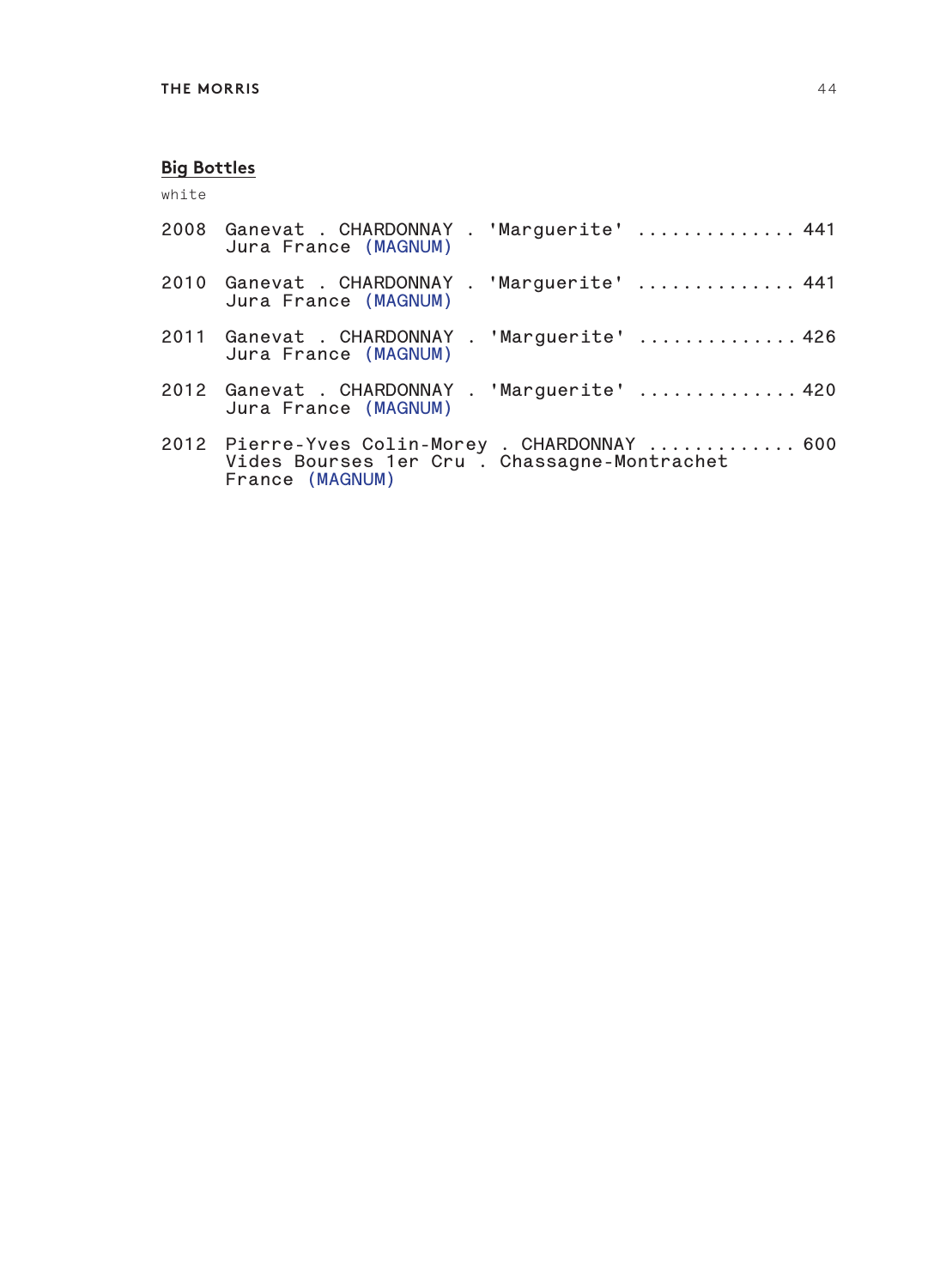red

|      | 2017 Pierre Cotton . GAMAY  180<br>Brouilly France (MAGNUM)                             |
|------|-----------------------------------------------------------------------------------------|
|      | 2015 Dutraive . GAMAY . 'Les Clos VV' 165<br>Beaujolais France (MAGNUM)                 |
|      | 2015 Justin Dutraive . GAMAY . 'Chapelle des Bois' 160<br>Fleurie France (MAGNUM)       |
|      | 2011 Yvon Metras . GAMAY . Fleurie 315<br>Beaujolais France (MAGNUM)                    |
| 2013 | Yvon Metras . GAMAY . Fleurie  342<br>Beaujolais France (MAGNUM)                        |
| 2013 | Mee Godard . GAMAY . 'Passerelle 577'  331<br>Morgon. Beaujolais France (MAGNUM)        |
|      | 2010 Arpepe . NEBBIOLO . 'La Stella Retica'  270<br>Valtellina Superiore Italy (MAGNUM) |
|      | 2012 Monier Perreol . SYRAH . 'Tradition' 300<br>Saint-Joseph France (MAGNUM)           |
| 2011 | Monier Perreol . SYRAH . 'Terres Blanches' 360<br>Saint-Joseph France (MAGNUM)          |
| 2012 | Monier Perreol . SYRAH . 'Terres Blanches' 290<br>Saint-Joseph France (MAGNUM)          |
| 2016 | Chambeyron . SYRAH . Côte Rôtie France  370<br>(MAGNUM)                                 |
| 2010 | Allemand . SYRAH . 'Chaillot' 1100<br>Cornas France (MAGNUM)                            |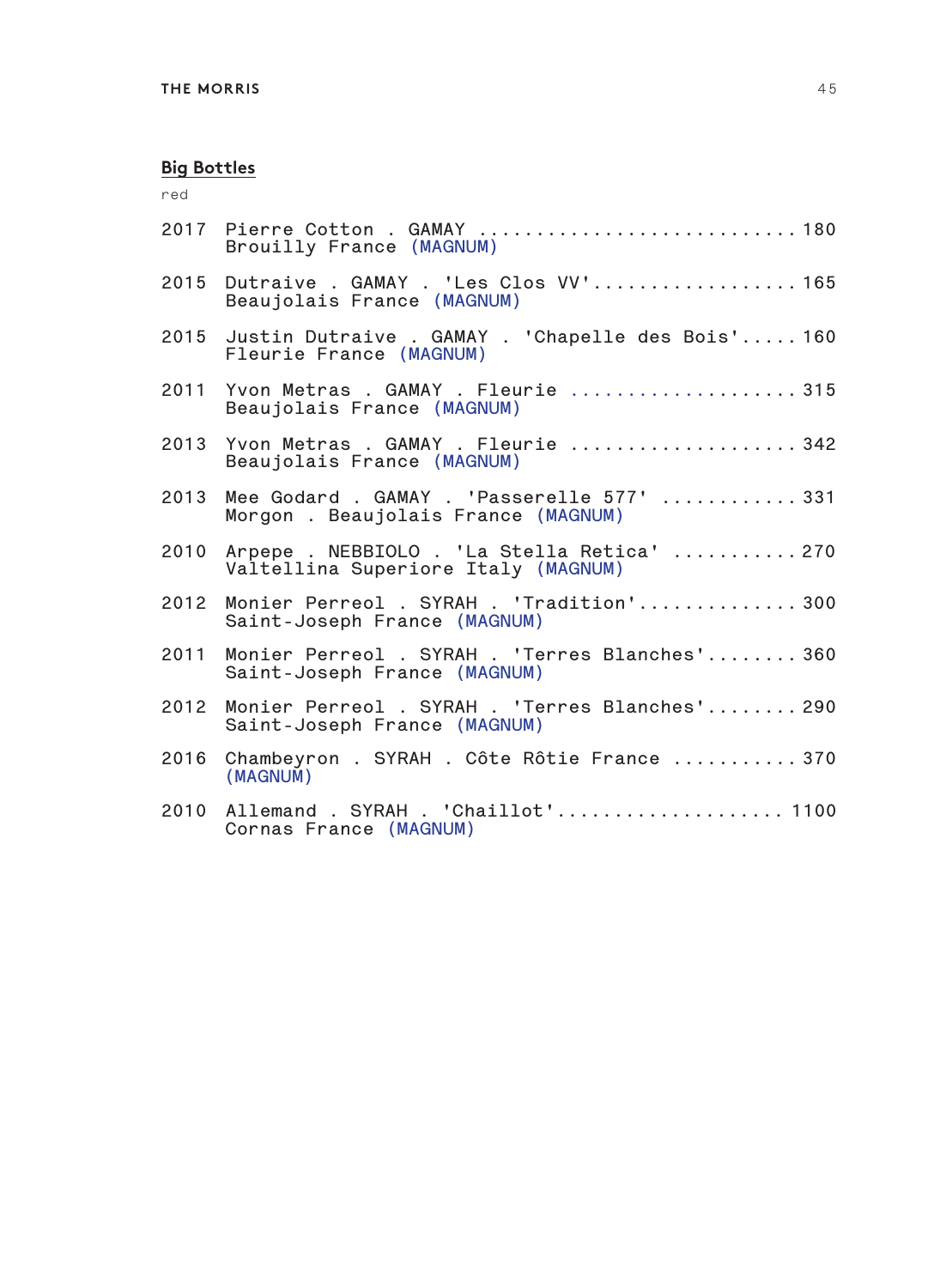red

| 2011 Allemand . SYRAH . 'Chaillot' 895<br>Cornas France (MAGNUM)                  |
|-----------------------------------------------------------------------------------|
| 2011 Allemand . SYRAH . 'Reynard'950<br>Cornas France (MAGNUM)                    |
| 2012 Clape . SYRAH . Cornas France (MAGNUM)  615                                  |
| 2009 Benetiere . SYRAH . Côte Rôtie France  800<br>(MAGNUM)                       |
| 2012 Benetiere . SYRAH . Côte Rôtie France  650<br>(MAGNUM)                       |
| 2011 Jamet . SYRAH . Côte Rôtie France  750<br>(MAGNUM)                           |
| 2012 Jamet . SYRAH . Côte Rôtie France  760<br>(MAGNUM)                           |
| 2010 Montevertine . SANGIOVESE . 'Pergole Torte'  600<br>Tuscany Italy (MAGNUM)   |
| 2010 Montevertine . SANGIOVESE . 'Pergole Torte'  1200<br>Tuscany Italy (3 Liter) |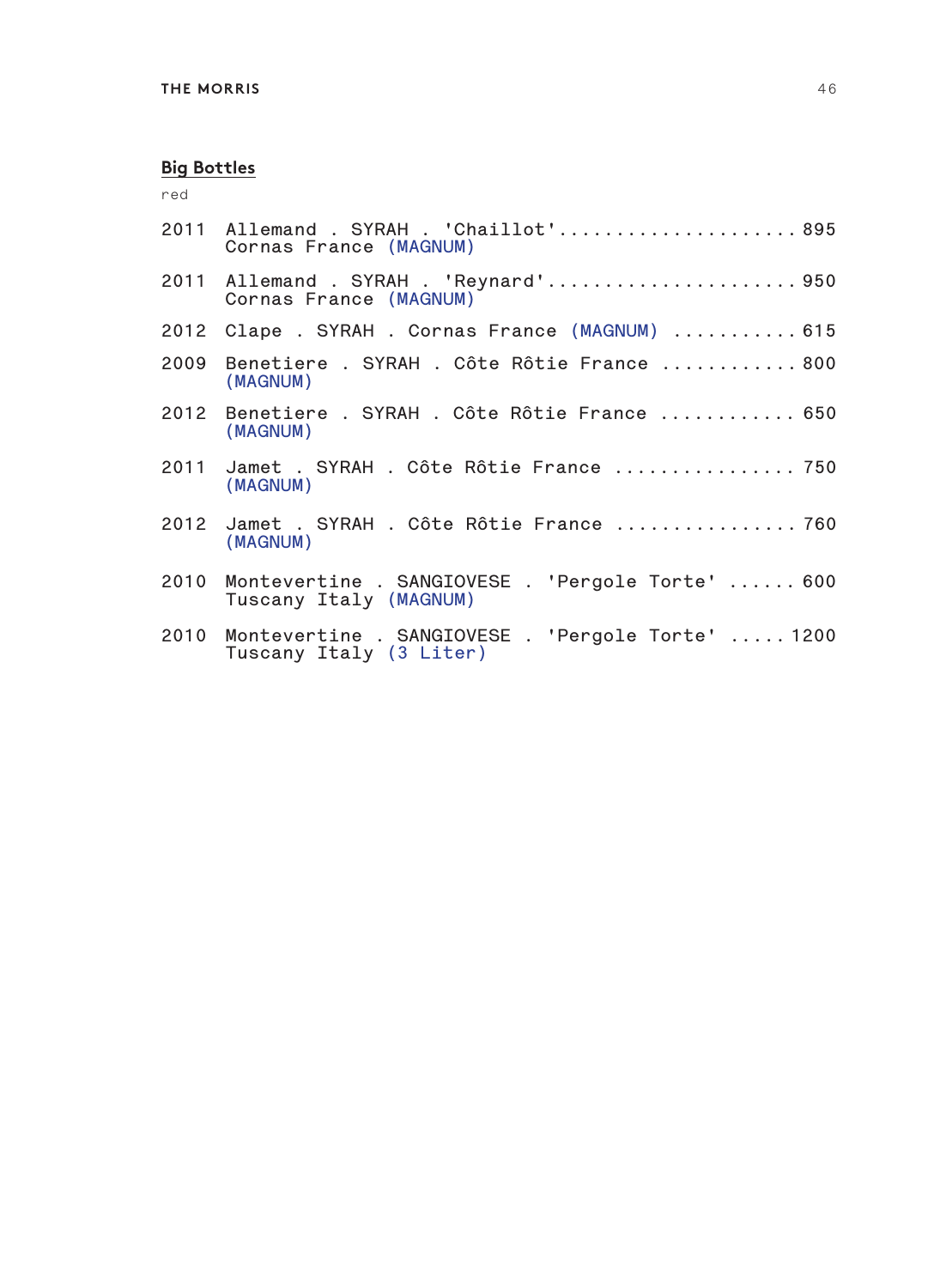#### **Sweet Wines**

all are 375 ml unless otherwise noted

| 2002 Josef Rosch . RIESLING . Eiswein  205<br>Leiwener Kloster Garten. MSR Germany |
|------------------------------------------------------------------------------------|
| Winninger Rottgen . MSR Germany                                                    |
| 1996  Moulin Touchais . CHENIN BLANC 140<br>Coteaux du Layon France (750ml)        |
| 2015 Huet . CHENIN BLANC . Clos du Bourg 1er Trie  175<br>Vouvray France (750ml)   |
| 1959 Rabaud Promis . SAUVIGNON BLANC BLEND 1250<br>Sauternes France (750ml)        |
| 1967 Yquem . SAUVIGNON BLANC BLEND 3900<br>Sauternes France (750ml)                |
|                                                                                    |

**2006 Quintarelli . GARGANEGA BLEND .................... 499 'Amabile del Cere' . Veneto Italy**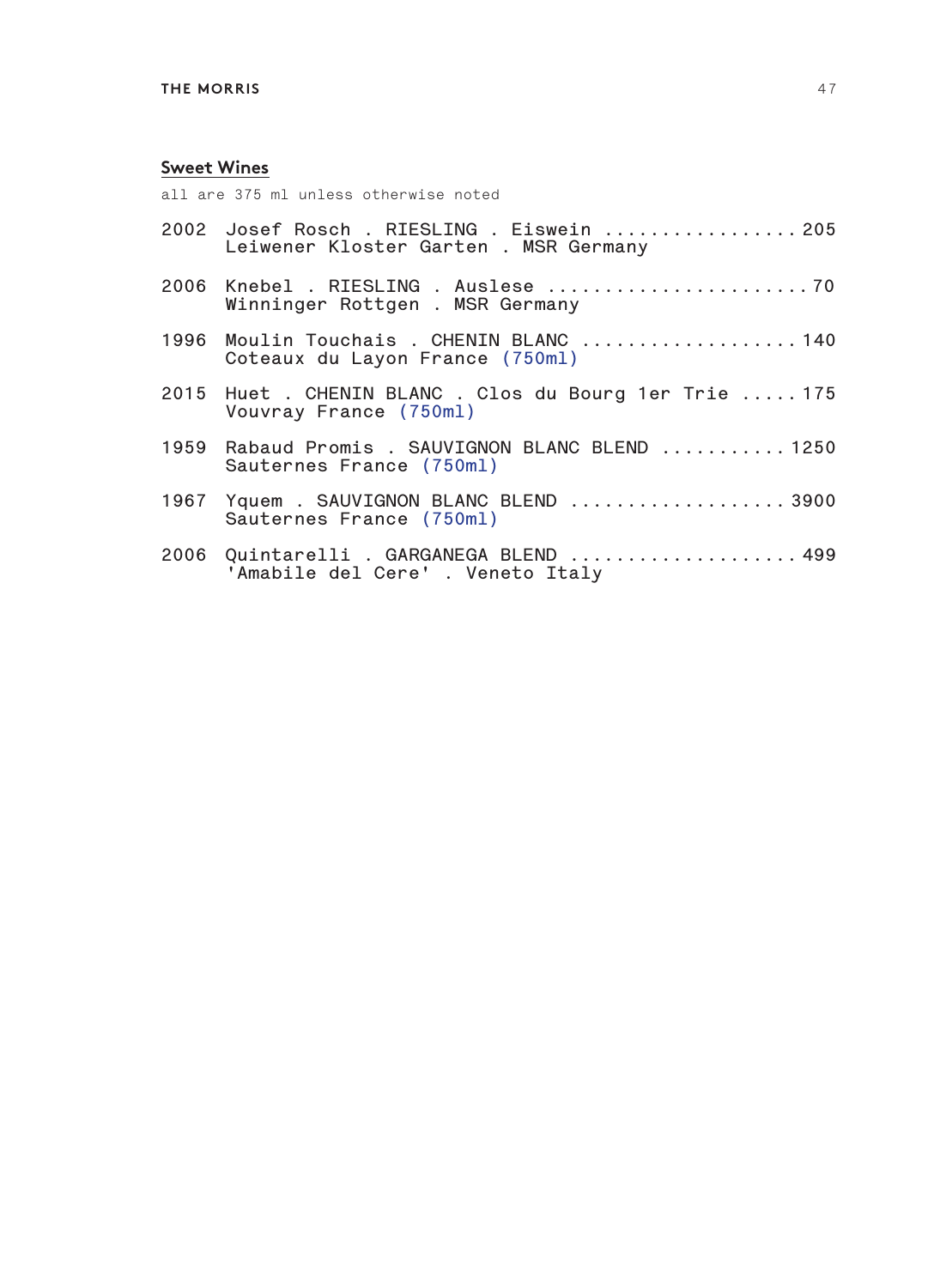### **Madeira**

| 2001      | H&H . SERCIAL . Colheita 24                                               |
|-----------|---------------------------------------------------------------------------|
| 1928      |                                                                           |
| 1977      |                                                                           |
| <b>MV</b> | Barbeito . TERRANTEZ . 'Reserve' 85                                       |
| 1899      | D'Oliveira. TERRANTEZ315                                                  |
| MV        | Rare Wine Co. VERDELHO. 'Savannah'15                                      |
| 1973      | D'Oliveira. VERDELHO 58                                                   |
| 1912      | D'Oliveira . VERDELHO  140                                                |
| 1850      | D'Oliveira. VERDELHO 260                                                  |
| MV        | Rare Wine Co. . VERDELHO  18<br>'George Washington Special Reserve'       |
| <b>MV</b> | Rare Wine Company . BUAL . 'Boston' 15                                    |
| MV        | Rare Wine Co .TINTA NEGRA BLEND  18<br>'Thomas Jefferson Special Reserve' |
| 1929      | D'Oliveira . TINTA NEGRA  150                                             |
| 1927      | D'Oliveira . BASTARDO  155                                                |
| 1901      | D'Oliveira . MALVASIA  198                                                |
| 1864      | D'Oliveira . MALVASIA . 'RR'  280                                         |
| 1875      |                                                                           |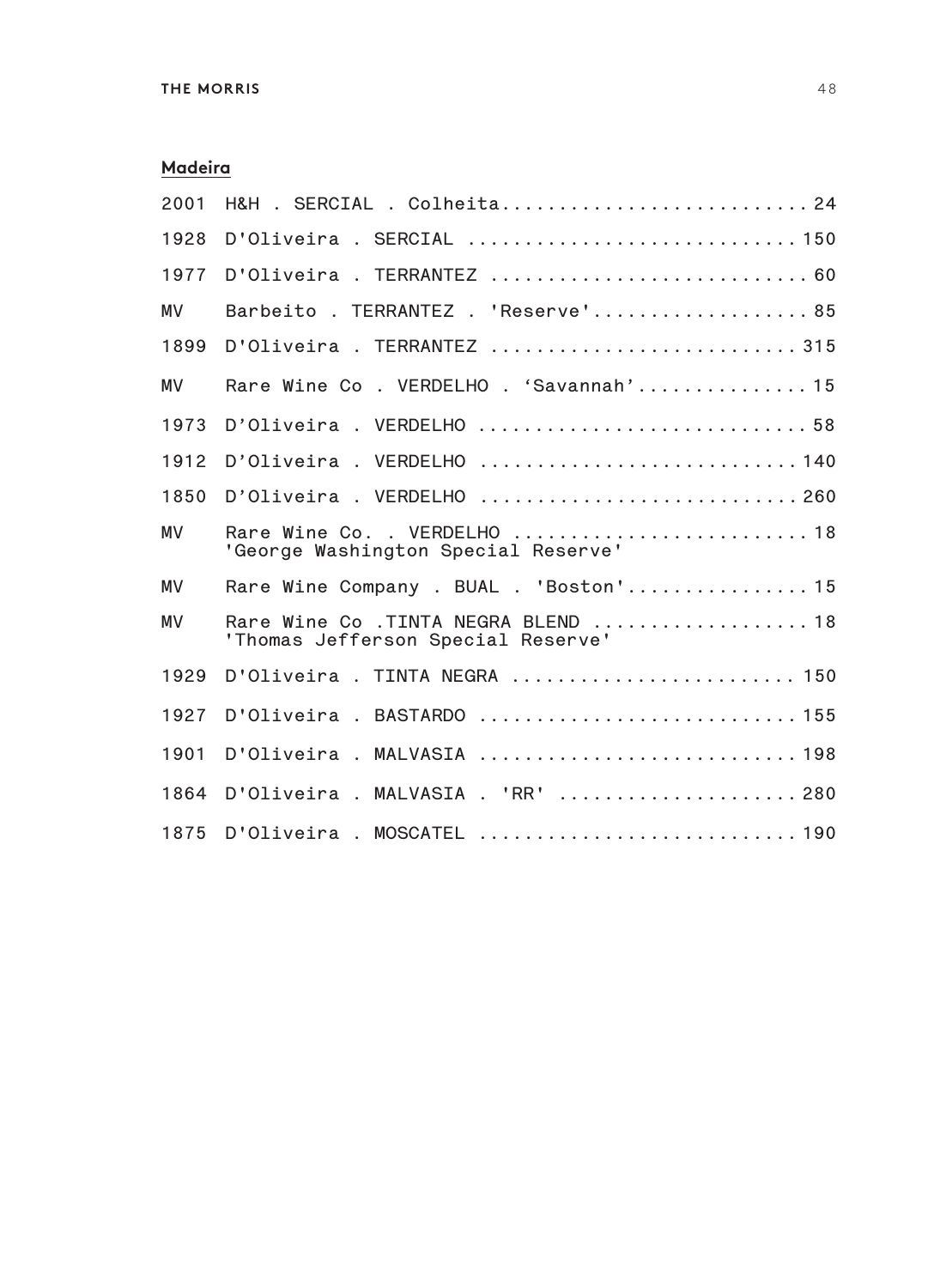#### **Chartreuse**

things I've collected on my travels. all served as 1oz pours, well chilled, in a Chartreuse snifter glass **1970s Myrtille . Voiron ................................. 55 2019 Genepi . Intense . Voiron.......................... 25 2020 Genepi . Voiron ................................... 12 2017 Genepi . du Hubert . Voiron ........................ 25 2015 1605 . Green . Voiron ............................. 14 2015 Cuvée des MOFS . Yellow . Voiron .................. 12 2020 VEP . Green . Voiron .............................. 18 2020 VEP . Yellow . Voiron ............................. 18 2018 Fous du chartreuse . Voiron ....................... 23 2019 Liqueur du 9th Centenaire . Voiron ................ 14 2018 Santa Tecla . Green . Voiron ...................... 25 2014 Santa Tecla . Yellow . Voiron ..................... 23 2018 Santa Tecla . Yellow . Voiron ..................... 20 2012 La Reine des Liquers . Yellow . Voiron ........... 105 2017 La Reine des Liquers . Yellow . Voiron ............ 75 2017 Une Chartreuse . Yellow . Voiron ................. 385 2016 Une Chartreuse . Green . Voiron .................. 385 1982-92 Green . Voiron 'German Bottling' ............... 60 1973-82 Yellow . Voiron ............................... 50 1966-73 Green Tarragona . 'La Fabiola' ................. 200 1966-73 Yellow Tarragona . 'La Fabiola' ................ 200 1966-76 Yellow . Voiron ................................. 95 1965-66 Green Tarragona . 'El Gruño' ................... 225 1951-59 Yellow Tarragona . 'el Licor Cumbre' ........... 300 1951-56 Yellow . Voiron ............................... 240 1921-29 Yellow . Marseille ............................ 395 1912-1913 Green . Tarragona ........................ 800 1941 Eaux de Vie . Voiron ............................. 200**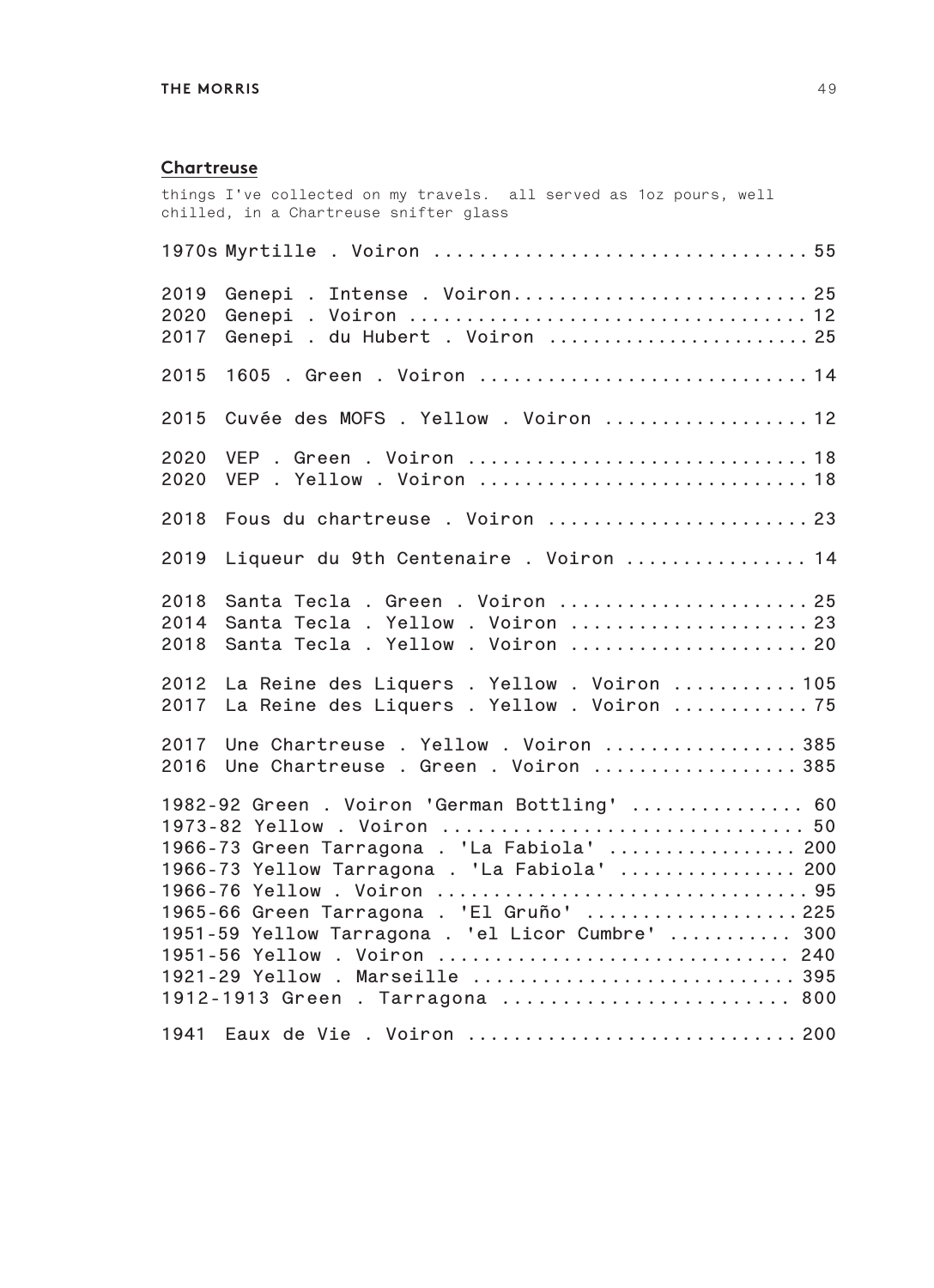#### **Genepi**

all served as 1oz pours, in a port glass

| 2000s Savio. 'Nature Vrai'. Valle De Aosta Italy30         |
|------------------------------------------------------------|
| Aosta Italy                                                |
| 1980s Alpe . 'Herbetet Du Grand Paradis' 45<br>Aosta Italy |

**1964 S. Giuseppe . 'Alpestre' . Torino Italy ........... 55**

#### **Amaro**

all served as 1oz pours, in a port glass

| МV | Pellegrino . Marsala Italy  9                                    |
|----|------------------------------------------------------------------|
| MV | Jerbis . Fernet . Friuli Italy  6                                |
| MV | Bordiga. 'St Hubertus'. Cuneo Italy  6                           |
| MV | Liquore Delle Sirene . 'Bitter' . Lake Garda Italy . 6           |
| ΜV |                                                                  |
| МV | Bernard . 'Barathier with Honey' . Pomaretto Italy . 7           |
| ΜV | Amara Rossa. Amaro d'Arancia Rossa. Sicily Italy. 6              |
| МV | Il Gusto di Amalfi . 'Finocchietto Selvatico'  6<br>Amalfi Italy |
|    | 1960s Branca. 'Cedro Spiritiso'. Milano Italy  60                |
|    | 1950s Sarti . 'Biancosarti' . Bologna Italy  58                  |
|    | 1970s Braulio . Valtellina Italy  36                             |
|    | 1970s Ricevuti . 'Dolomiten' . Milan Italy  25                   |
|    | 1950s Pedroni . Fernet . Milan Italy  45                         |

#### **Spanish Brandy**

| all served as 2oz pours, in a port glass |  |
|------------------------------------------|--|
|                                          |  |
| Lepanto . 'Solera Gran Reserva'  24      |  |
|                                          |  |
| Constitucion . 'Gold Label' 200          |  |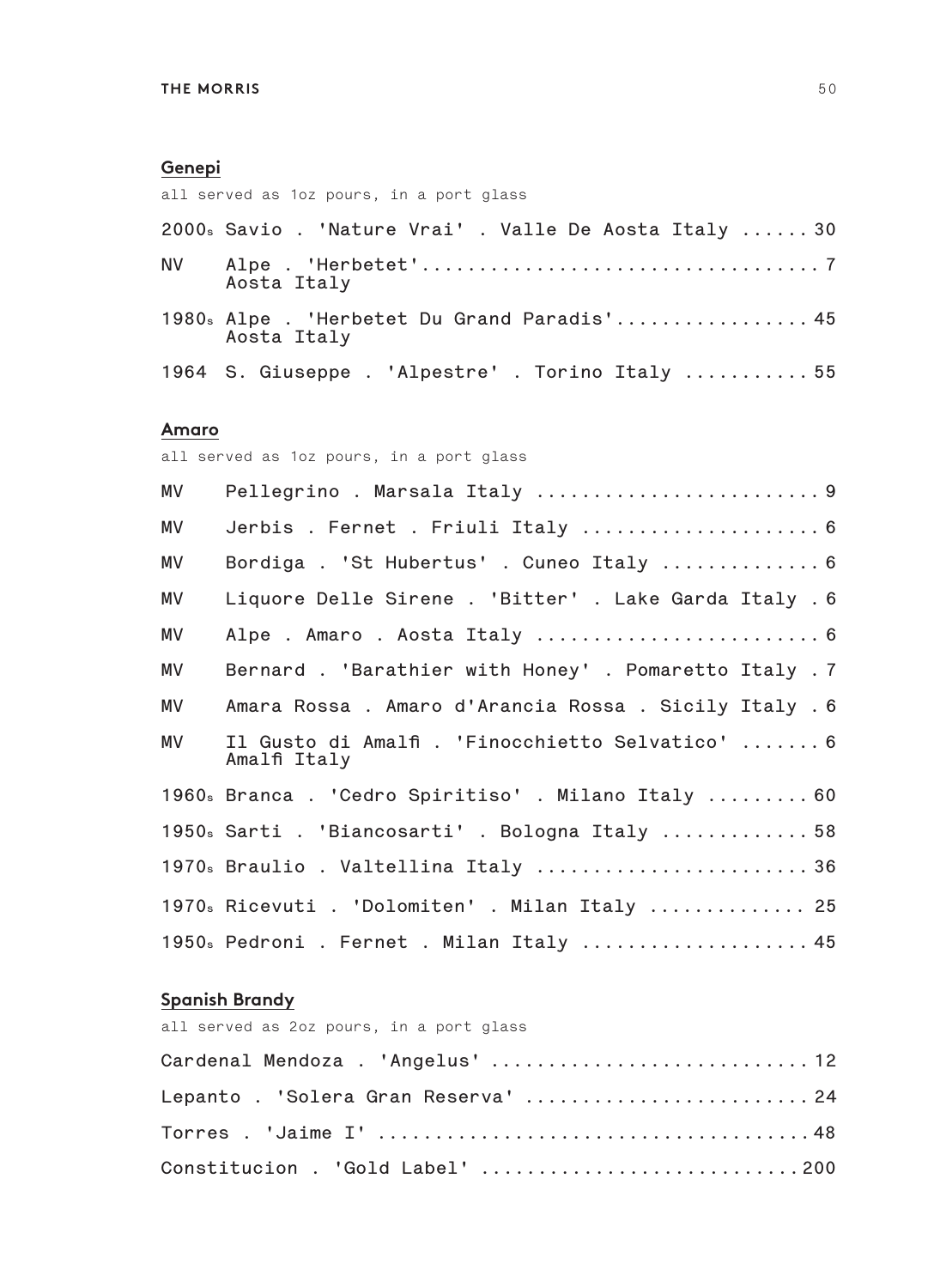## **Spirit Guide**

| gin<br>MV<br>MV<br>MV<br>MV<br>MV<br>MV<br>MV<br>MV<br>MV<br>MV                                    | Haymans . Old Tom . London  12<br>Haymans. London Dry. London  10<br>Haymans . London Dry Navy Strength . London 12<br>Spirit Works . Sloe Gin . Sonoma  12<br>Saint George . Terroir . California 12<br>Saint George . Botanivore . California  12<br>Saint George . Dry Rye . California  12<br>Sipsmith London Dry Gin . UK  13<br>Nikka Coffey Gin . Japan  13<br>Leopold . American Small Batch . Colorado  12                                                                                                                                                                                                                       |
|----------------------------------------------------------------------------------------------------|-------------------------------------------------------------------------------------------------------------------------------------------------------------------------------------------------------------------------------------------------------------------------------------------------------------------------------------------------------------------------------------------------------------------------------------------------------------------------------------------------------------------------------------------------------------------------------------------------------------------------------------------|
| tequila                                                                                            |                                                                                                                                                                                                                                                                                                                                                                                                                                                                                                                                                                                                                                           |
| <b>MV</b>                                                                                          | Tapatio . 110 Blanco  16                                                                                                                                                                                                                                                                                                                                                                                                                                                                                                                                                                                                                  |
| MV                                                                                                 | Tapatio. Reposado 14                                                                                                                                                                                                                                                                                                                                                                                                                                                                                                                                                                                                                      |
| MV                                                                                                 |                                                                                                                                                                                                                                                                                                                                                                                                                                                                                                                                                                                                                                           |
| MV                                                                                                 | Forteleza . Anejo  22                                                                                                                                                                                                                                                                                                                                                                                                                                                                                                                                                                                                                     |
| MV                                                                                                 | mezcal & destilado de agave [all served as 1oz pours]                                                                                                                                                                                                                                                                                                                                                                                                                                                                                                                                                                                     |
| MV<br>MV<br>MV<br>MV<br>MV<br>MV<br>MV<br>MV<br>ΜV<br>MV<br>MV<br><b>MV</b><br>ΜV<br>rum/sugarcane | Mal Bien . Espadin . San Dionisio Ocotepec 10<br>Macurichos . Mezcal Ancestral Tobala . Matatlan  16<br>Del Maguey . Wild Papalome . San Pedro Teozacoalco. 16<br>Del Maguey . Pechuga . Sta Catarina Minas 25<br>Estancia . Raicilla Pechuga . Jalisco 7<br>Koch . Coyote-Jabali . San Baltazar Guelavila 23<br>Lalocura . Espadin-Tobasiche . Sta. Catarina Minas 20<br>Mal Bien . Isidro Rodriguez . Alto . Michoacan 9<br>Mal Bien . Papalote Capon . Guerrero  13<br>Vago . Cuixe . Miahuatlan  14<br>Yuu Baal . Madrecuixe . Santa Maria La Pila 14<br>Yuu Baal. Pechuga . San Juan Del Rio 11<br>Lamata . Lechuguilla . Sonora  13 |
| MV                                                                                                 | Probitas . White Rum . Barbados/Jamaica  10                                                                                                                                                                                                                                                                                                                                                                                                                                                                                                                                                                                               |
| MV                                                                                                 | Hampden . 86 Proof . Jamaica  18                                                                                                                                                                                                                                                                                                                                                                                                                                                                                                                                                                                                          |
| MV                                                                                                 | Hampden . Overproof . Jamaica  20                                                                                                                                                                                                                                                                                                                                                                                                                                                                                                                                                                                                         |
| MV                                                                                                 | Hamilton . Gold . Jamaica  10                                                                                                                                                                                                                                                                                                                                                                                                                                                                                                                                                                                                             |
| <b>MV</b>                                                                                          | Hamilton . Demerara . Guyana  10                                                                                                                                                                                                                                                                                                                                                                                                                                                                                                                                                                                                          |
| <b>MV</b>                                                                                          | Neisson. Blanc Martinique  12                                                                                                                                                                                                                                                                                                                                                                                                                                                                                                                                                                                                             |
| <b>MV</b>                                                                                          | Neisson. Reserve Speciale Martinique  22                                                                                                                                                                                                                                                                                                                                                                                                                                                                                                                                                                                                  |
| MV                                                                                                 | Smith & Cross Rum . Jamaica  13                                                                                                                                                                                                                                                                                                                                                                                                                                                                                                                                                                                                           |
| MV                                                                                                 |                                                                                                                                                                                                                                                                                                                                                                                                                                                                                                                                                                                                                                           |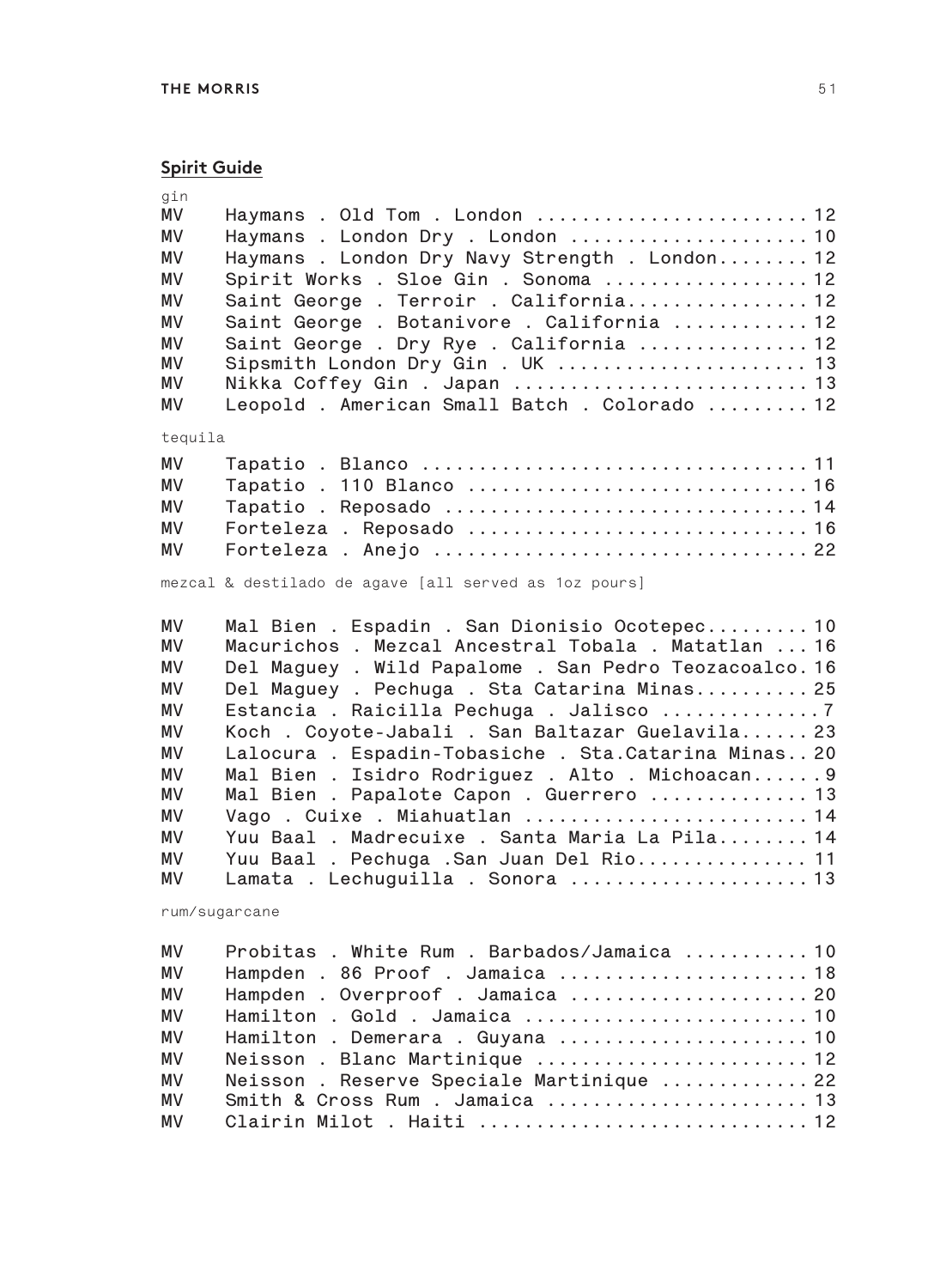#### **Spirit Guide**

eau de vie [all served as 1oz pours]

|    | MV Roulot . Poire . Burgundy France  22     |  |
|----|---------------------------------------------|--|
| МV | St George . Poire Williams . California  11 |  |
| MV | Empirical Spirits . 'Fallen Peony' 11       |  |
|    | Quince/Tea/Barley . Copenhagen Denmark      |  |
| МV | Empirical Spirits . 'Helena'  11            |  |
|    | Barley . Copenhagen Denmark                 |  |

calvados

| <b>MV</b> | Manoir de Montreuil . 'Selection' 11      |
|-----------|-------------------------------------------|
| <b>MV</b> |                                           |
| <b>MV</b> |                                           |
| <b>MV</b> |                                           |
| <b>MV</b> |                                           |
| <b>MV</b> | Camut . 18 Year . 'Privilege' 40          |
| <b>MV</b> | Camut . 35-40 Year . 'Reserve d'Adrien'75 |
|           |                                           |

#### cognac/armagnac/brandy

| l'Encantada . XO . Armagnac  26                     |  |  |  |  |  |
|-----------------------------------------------------|--|--|--|--|--|
| Maison Dudognon . 'Selection' . Cognac  11          |  |  |  |  |  |
| Cremisan . 35yr Brandy Bethlehem  28                |  |  |  |  |  |
| Mars Shinshu. 16yr Brandy. Nagano Japan30           |  |  |  |  |  |
| Francois Giboin . 10yr . 'Vieilles Borderies' 25    |  |  |  |  |  |
| Cognac                                              |  |  |  |  |  |
| Remy Martin . 'Louis XIII' . Cognac  360            |  |  |  |  |  |
| Dudognon . 25yr 'Vieille Reserve' . Cognac  25      |  |  |  |  |  |
| Dudognon . 50yr 'Heritage' . Cognac  55             |  |  |  |  |  |
| Ravignan . UGNI BLANC/BACCO/FOLLE . Bas-Armagnac 28 |  |  |  |  |  |
| Pellehaut . UGNI BLANC . Tenareze . Armagnac  26    |  |  |  |  |  |
| Chateau de Gaube . BACCO . Bas-Armagnac  135        |  |  |  |  |  |
|                                                     |  |  |  |  |  |

whisky [japan]

| MV        | Hakashu . 12 Year  24                          |
|-----------|------------------------------------------------|
| MV        |                                                |
| MV        |                                                |
| MV        |                                                |
| MV        |                                                |
| MV        | Hibiki . 21 Year . Mt Fuji Bottling  240       |
| MV        | Nikka . 'Miyagikyo' 23                         |
| MV        | Nikka . 'Coffey Malt'  23                      |
| MV        | Nikka . 'From the Barrel'  37                  |
| <b>MV</b> |                                                |
| <b>MV</b> |                                                |
| MV        | Mars . 'Cosmo' . Wine Cask . Pure Malt  32     |
| MV        |                                                |
| MV        | Mars . 'Shinanotanpopo' 35                     |
| MV        | Akkeshi . 'Usui - Rainwater' . Single Malt  52 |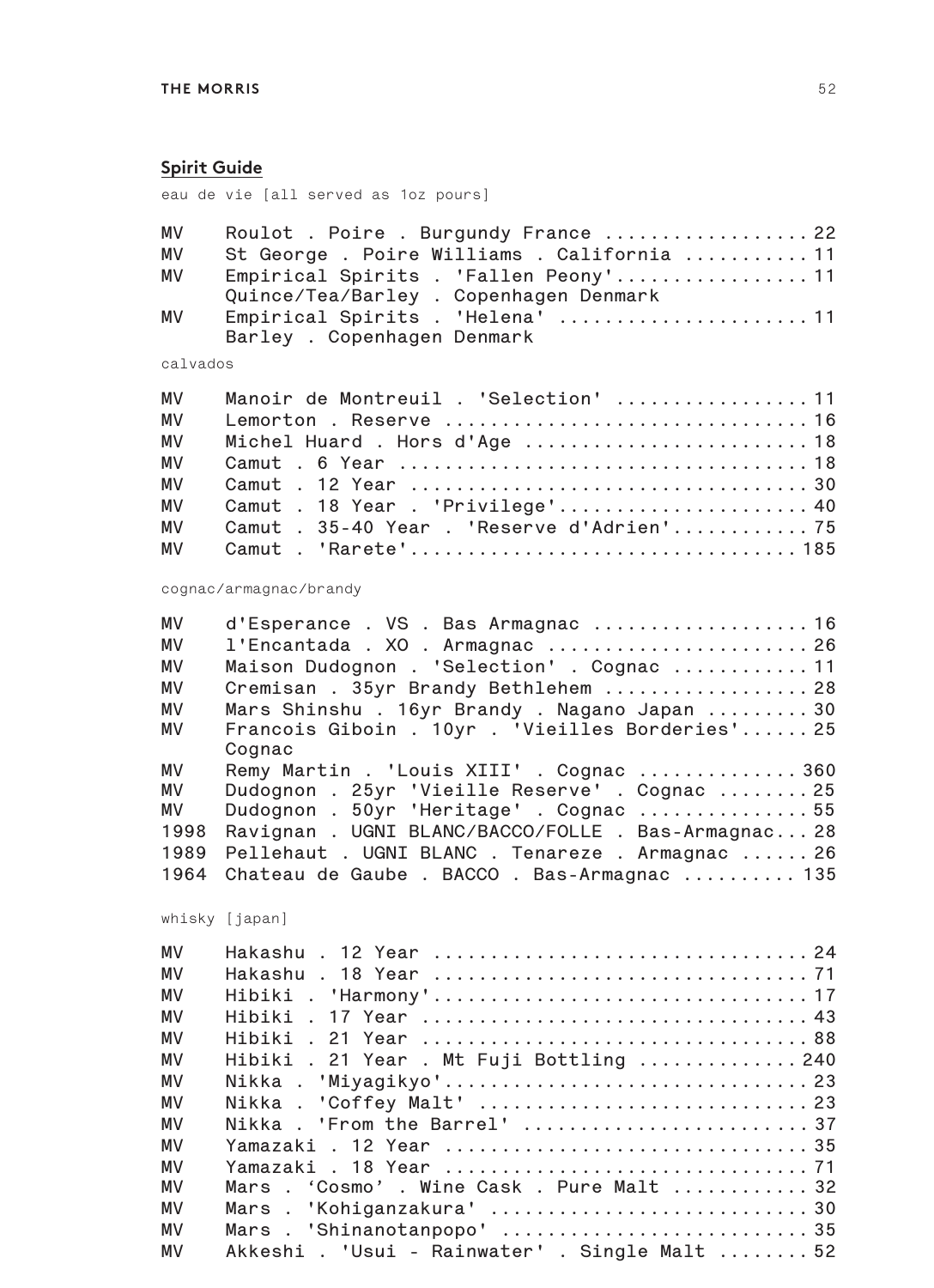#### **Spirit Guide**

whisky [scotland/ireland]

| <b>MV</b> | Green Spot . Zinfandel Barrels . Ireland  20         |
|-----------|------------------------------------------------------|
| MV        | Tullamore Dew . Single Malt . 14 Year . Ireland  18  |
| MV        | Wolfburn . Morvern Peated . Highlands  18            |
| MV        | Wolfburn. Aurora Sherry Cask. Highlands  20          |
| MV        | Glenfarclas . 12 Year . Highlands  17                |
| MV        | Glenfarclas . 17 Year . Highlands  30                |
| <b>MV</b> | Balvenie . '14 Year Caribbean Cask' . Speyside  16   |
| MV.       | Cadenhead's Dailuaine . 10yr Small Batch  28         |
|           | Speyside                                             |
| MV.       | Tullibardine . Sauternes Barrels . Highlands  19     |
| <b>MV</b> | That Boutique Whisky Co. 6 Year Caol Ila. Islay. 25  |
| <b>MV</b> | Springbank . 10 Year . Campbeltown  21               |
| MV        | Springbank . 12 Year Cask Strength . Campbeltown  20 |
| MV        | Kilkerran . 12 Year . Campbeltown  21                |
| 2006      | Glenallachie . Sherry Wood . Aberlour  65            |
| MV        | Bruichladdich . 'Classic Laddie' . Islay  15         |
| <b>MV</b> | Bruichladdich . Port Charlotte . Islay Barley  18    |
| MV        | Shackleton . Highlands  40                           |
| МV        | Highland Park . 18 Year . Orkney  40                 |
| MV        | Samaroli . Blended Malt . Islay  32                  |

american whiskey

**MV Evan Williams . Bonded Bourbon . Kentucky ......... 10 MV Wild Turkey . 101 . Bourbon . Kentucky ............ 11 MV Leopold Bros . 5 Year Bonded Bourbon . Kentucky ... 14 MV Smooth Ambler . Old Scout Seven . Bourbon . Kentucky . 13 MV Johnny Drum . Private Stock . Bourbon . Kentucky .. 12 MV Four Roses . Small Batch . Bourbon . Kentucky ..... 11 MV Four Roses . Single Barrel . Bourbon . Kentucky ... 13 MV Uncle Nearest . 1856 . Tennessee .................. 16 MV Russell's Reserve . 10yr . Bourbon . Kentucky ..... 14 MV St George . Single Malt 'Baller' . California ..... 14 MV Willett . Pot Still Reserve . Wheated Bourbon . KY 14**

rye

| MV | Rittenhouse. Bottled in Bond. Kentucky 10              |
|----|--------------------------------------------------------|
| MV | Wild Turkey . 101 . Kentucky  11                       |
| MV | High West. Rendezvous. Utah 18                         |
| MV |                                                        |
|    | Rye/Bourbon/Scotch/Whisky Blend . Utah                 |
| MV |                                                        |
| MV | High West . 'A Midwinter Nights Dram A4S4' . Utah . 75 |
| MV | Willett . 4yr Rye . Small Batch Cask Strength KY  16   |
| MV | Leopold Bros. Three Chambers Rye. Colorado52           |